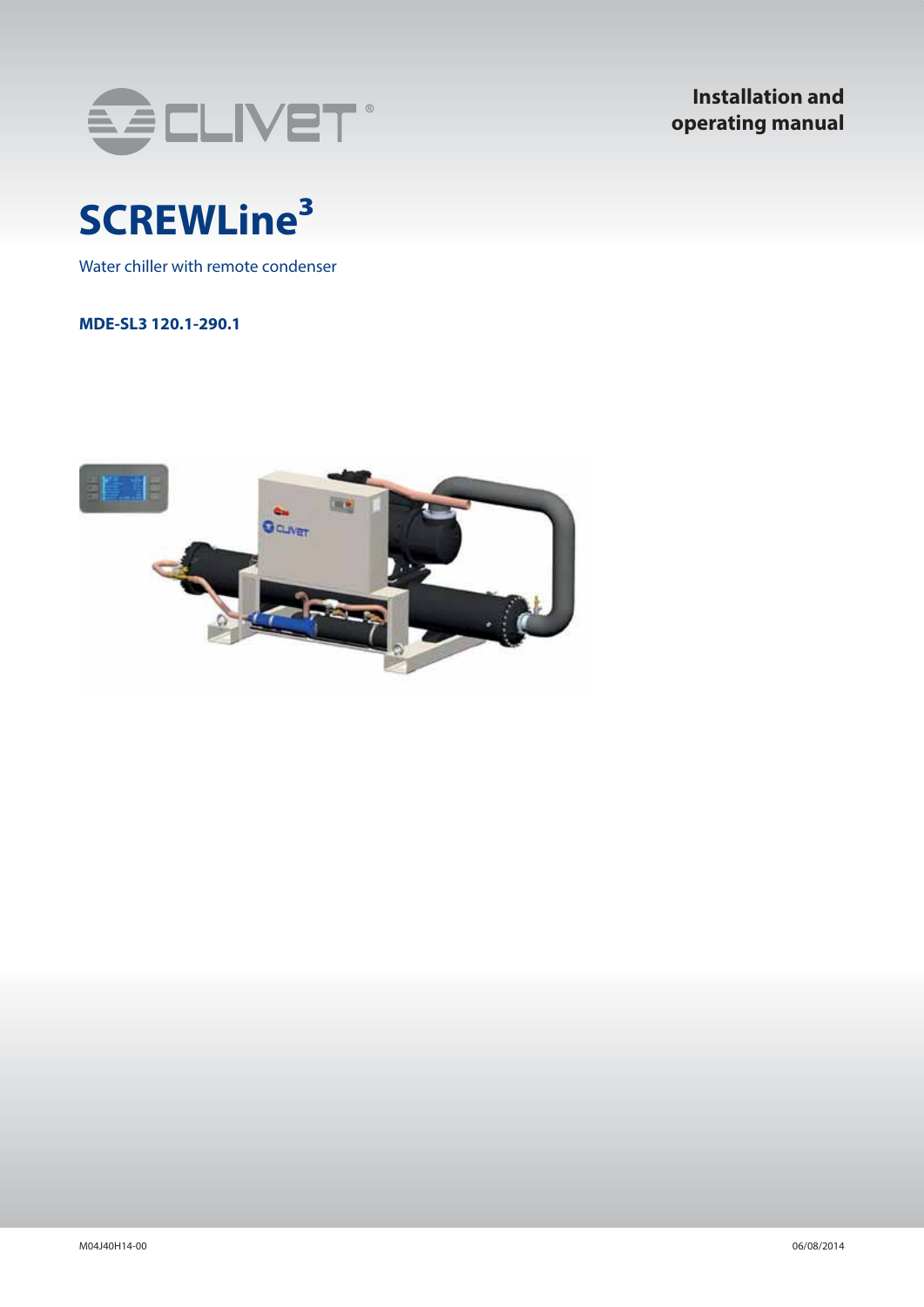Dear Customer,

We congratulate you on choosing this product

For many years Clivet has been offering systems that provide maximum comfort, together with high reliability, efficiency, quality and safety.

The aim of the company is to offer advanced systems, that assure the best comfort, reduce energy consumption and the installation and maintenance cost for the life cycle of the system.

The purpose of this manual is to provide you with information that is useful from reception of the equipment, through installation, operational usage and finally disposal so that this advanced system offers the beat solution.

Yours faithfully.

CLIVET Spa

The data contained in this manual is not binding and may be changed by the manufacturer without prior notice. Reproduction, even is part, is FORBIDDEN © Copyright - CLIVET S.p.A. - Feltre (BL) - Italia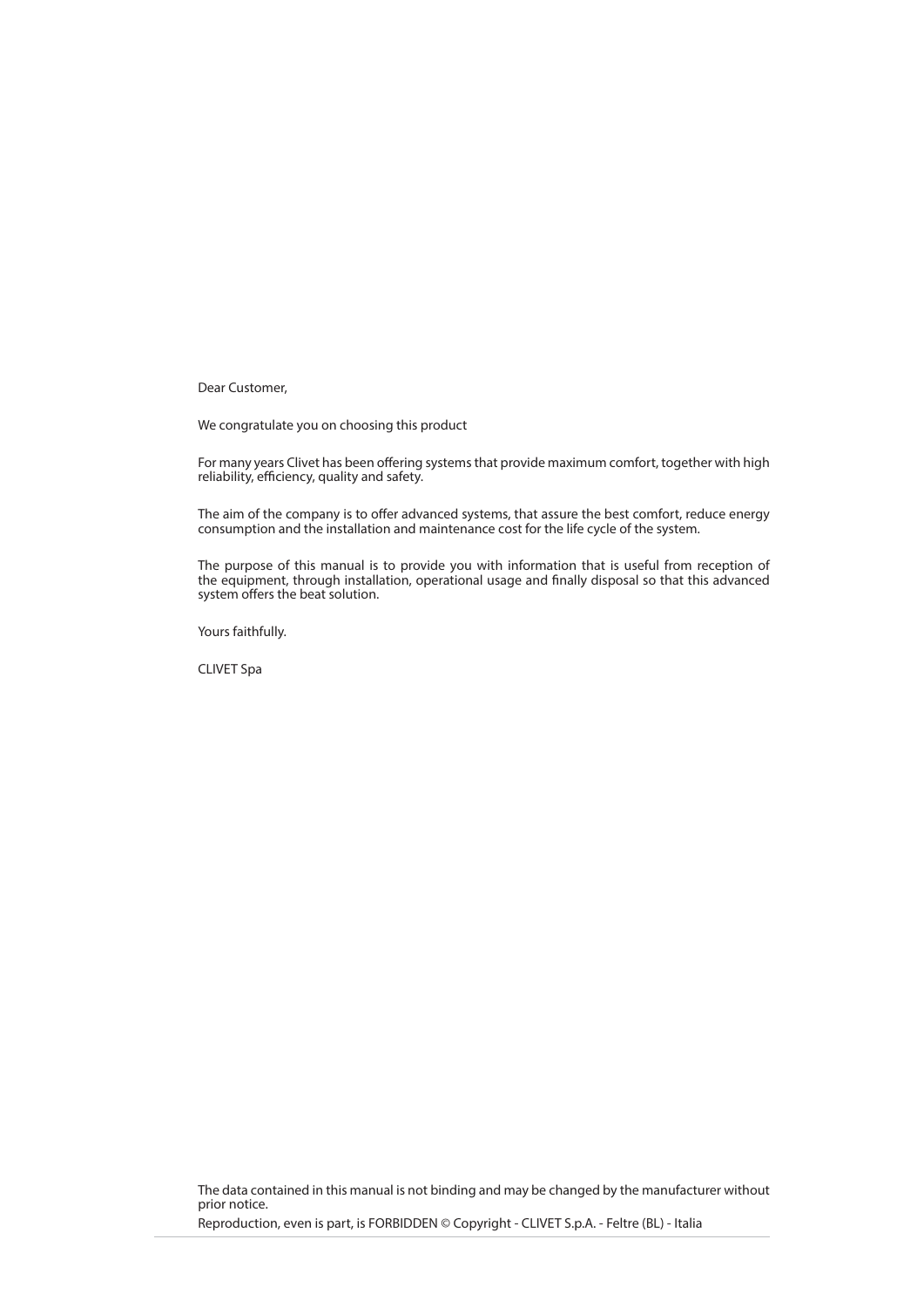# **Index of contents**

| 1              | General description           | $\overline{4}$ |
|----------------|-------------------------------|----------------|
| $\overline{2}$ | Reception                     | 6              |
| 3              | Positioning                   | 8              |
| 4              | Refrigeranting connections    | 9              |
| 5              | Water connections             | 12             |
| 6              | <b>Electrical connections</b> | 15             |
| 7              | Start-up                      | 19             |
| 8              | Control                       | 24             |
| 9              | Maintenance                   | 28             |
| 10             | Alarms - Status               | 31             |
| 11             | Accessories                   | 38             |
| 12             | Decommissioning               | 48             |
| 13             | Residual risks                | 49             |
| 14             | <b>Technical information</b>  | 50             |
| 15             | Dimensional drawings          | 53             |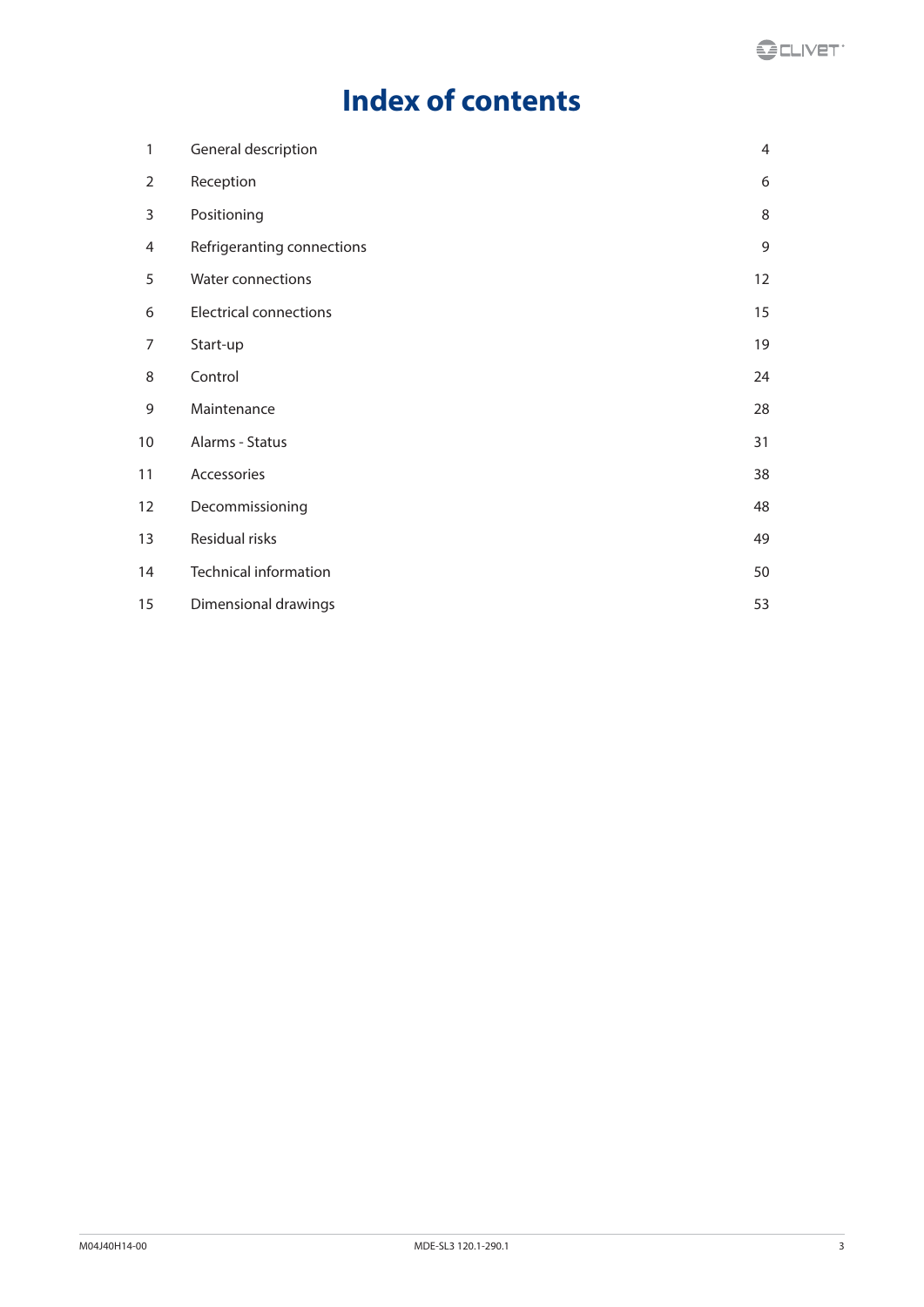# **1 General description**

### **1.1 Manual**

 $\Omega$ 

The manual provides correct unit installation, use and maintenance. Pay particular attention to:

- Warning, identifies particularly important operations or information.  $\wedge$ 
	- Prohibited operations that must not be carried out, that compromise the operating of the unit or may cause damage to persons or things. • It is advisable to read it carefully so you will save time during operations.
		-
		- Follow the written indications so you will not cause damages to things and injuries people.

#### **1.2 Preliminaries**

Only qualified personnel can operate on the unit, as required by the regulation in force.

#### **1.3 Risk situations**

The unit has been designed and created to prevent injures to people.  $\bigwedge$ 

During designing it is not possible to plane and operate on all risk situation.

Read carefully "Residual risk" section where all situation which may cause damages to things and injuries to people are reported. Installation, starting, maintenance and repair required specific knowledge; if they are carried out by inexperienced personnel, they may cause damages to things and injuries people.

### **1.4 Intended use**

Use the unit only:

- cooling water or a water and glycol mix for air-conditioning
- keep to the limits foreseen in the technical schedule and in this manual

The manufacturer accepts no responsibility if the equipment is used for any purpose other than the intended use.

#### **1.5 Installation**

The positioning, hydraulic system, refrigerating, electrics and the ducting of the air must be determined by the system designer in accordance  $\bigwedge$ with local regulations in force.

Follow local safety regulations.

Verify that the electrical line characteristics are in compliance with data quotes on the unit serial number label.

#### **1.6 Maintenance**

Plan periodic inspection and maintenance in order to avoid or reduce repairing costs.

Turn the unit off before any operation.  $\bigwedge$ 

## **1.7 Modification**

All unit modifications will end the warranty coverage and the manufacturer responsibility.  $\bigwedge$ 

#### **1.8 Breakdown/Malfuction**

- Disable the unit immediately in case of breakdown or malfunction.  $\bigwedge$ Contact a certified service agent. Use original spares parts only.
- Using the unit in case of breakdown or malfunction:  $\bigwedge$ 
	- voids the warranty
	- it may compromise the safety of the unit
	- may increase time and repair costs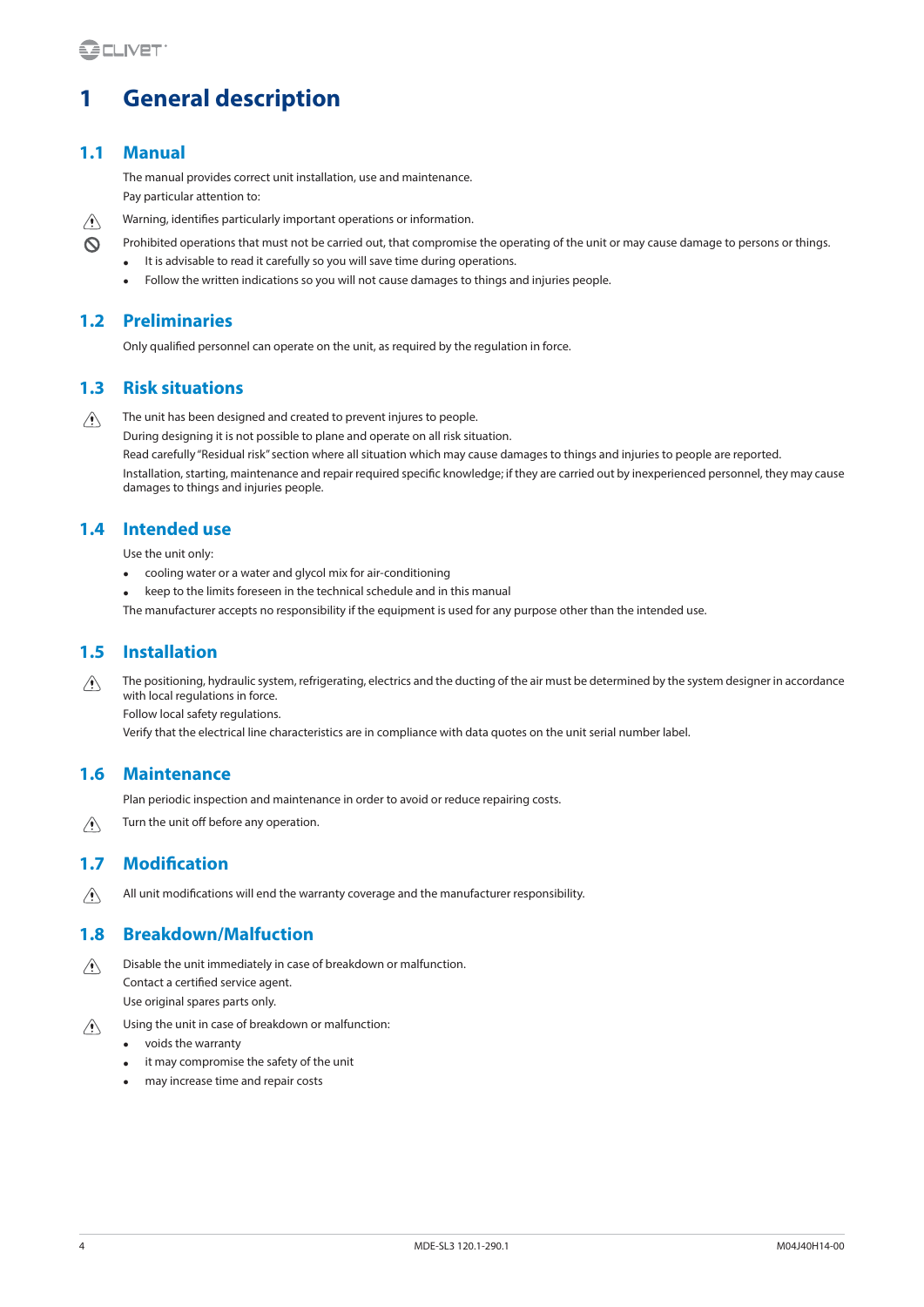

## **1.9 User training**

 $\bigwedge$ The installer has to train the user on:

- Start-up/shutdown
- Set points change
- Standby mode
- **Maintenance**
- What to do / what not to do in case of breakdown

### **1.10 Data update**

Continual product improvements may imply manual data changes. Visit manufacturer web site for updated data.

### **1.11 Indications for the User**

Keep this manual with the wiring diagram in an accessible place for the operator.  $\bigwedge$ 

Note the unit data label so you can provide them to the assistance centre in case of intervention (see "Unit identification" section). Provide a unit notebook that allows any interventions carried out on the unit to be noted and tracked making it easier to suitably note the various interventions and aids the search for any breakdowns.

In case of breakdown or malfunction:

- Immediately deactivate the unit
- Contact a service centre authorized by the manufacturer

The installer must train the user, particularly on:  $\bigwedge$ 

- Start-up/shutdown
- Set points change
- Standby mode
- Maintenance
- What to do / what not to do in case of breakdown

### **1.12 Unit indentification**

The serial number label is positioned on the unit and allows to indentify all the unit features.

The matriculation plate must never be removed.  $\infty$ 

The matriculation plate shows the indications foreseen by the standards, in particular:

- unit type
- serial number (12 characters)
- year of manufacture
- wiring diagram number
- electrical data
- manufacturer logo and address

#### **1.13 Serial number**

It identifies uniquely each unit. Must be quoted when ordering spare parts.

#### **1.14 Assistance request**

Note data from the serial number label and write them in the chart on side, so you will find them easily when needed.

| Series                   |  |
|--------------------------|--|
| Size                     |  |
| Serial number            |  |
| Year of manufacture      |  |
| Electrical wiringdiagram |  |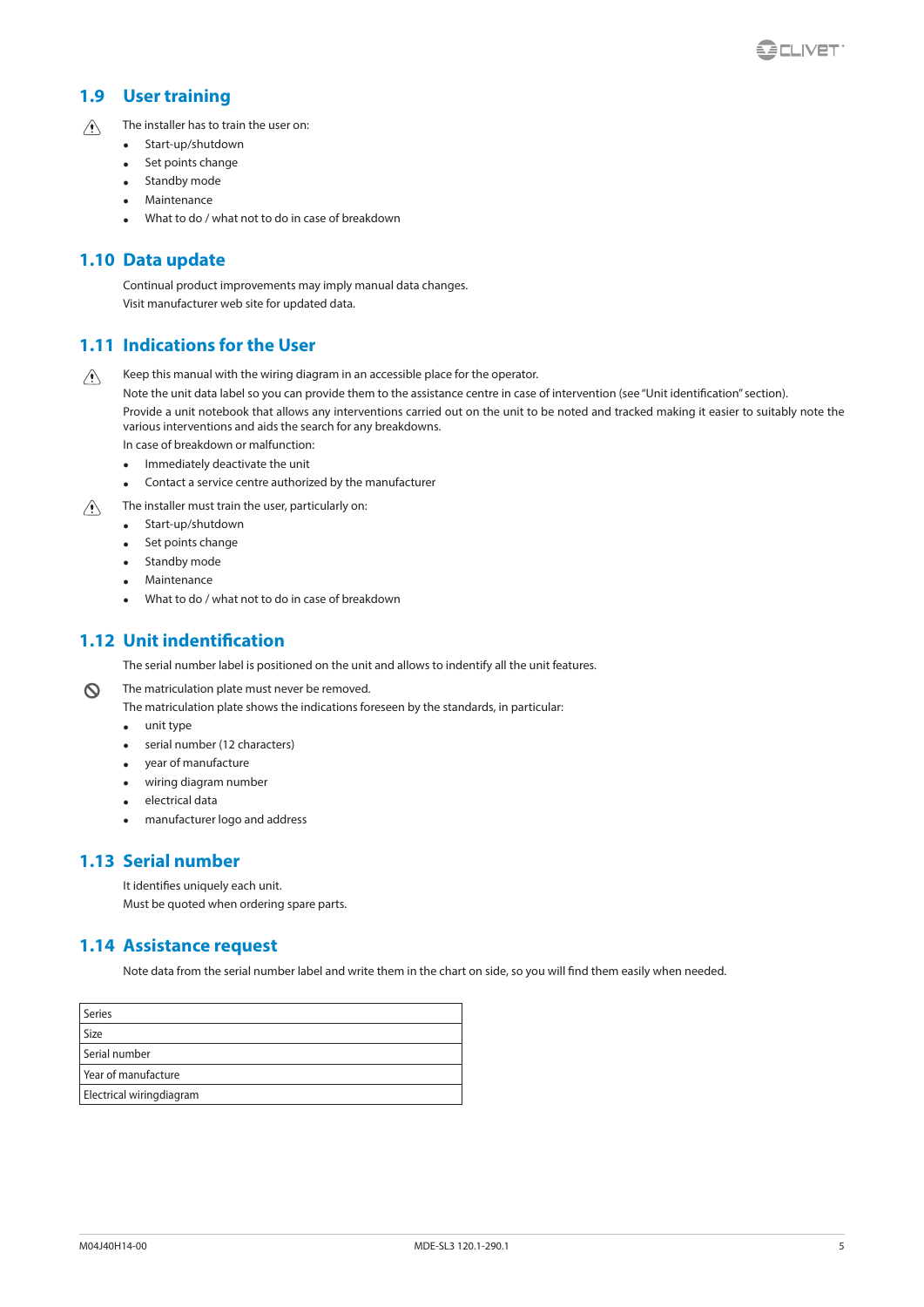# **CLIVET**

# **2 Reception**

| A                                  |  |
|------------------------------------|--|
| <b><i><u>International</u></i></b> |  |
|                                    |  |
|                                    |  |
|                                    |  |
|                                    |  |
|                                    |  |
|                                    |  |
|                                    |  |

You have to check before accepting the delivery:

- That the unit hasn't been damaged during transport
- That the materials delivered correspond with that indicated on the transport document comparing the data with the identification label positioned on the packaging.

In case of damage or anomaly:

- Write down on the transport document the damage you found and quote this sentence: "Conditional acceptance clear evidence of deficiencies/damages during transport"
- Contact by fax and registered mail with advice of receipt to supplier and the carrier.
- $\bigwedge$ Any disputes must be made within 8 days from the date of the delivery. Complaints after this period are invalid.

### **2.1 Storage**

Observe external packaging instructions.

## **2.2 Handling**

- 1. Verify unit weight and handling equipment lifting capacity.
- 2. Identify critical points during handling (disconnected routes, flights, steps, doors).
- 3. Suitably protect the unit to prevent damage.
- 4. Lifting eyebolt
- 5. Screw pin shackle.
- 6. Safety pin shackle.
- 7. Lifting with balance
- 8. Lifting with spacer bar
- 9. Align the barycenter to the lifting point
- 10. Gradually bring the lifting belts under tension, making sure they are positioned correctly.
- 11. Before starting the handling, make sure that the unit is stable.

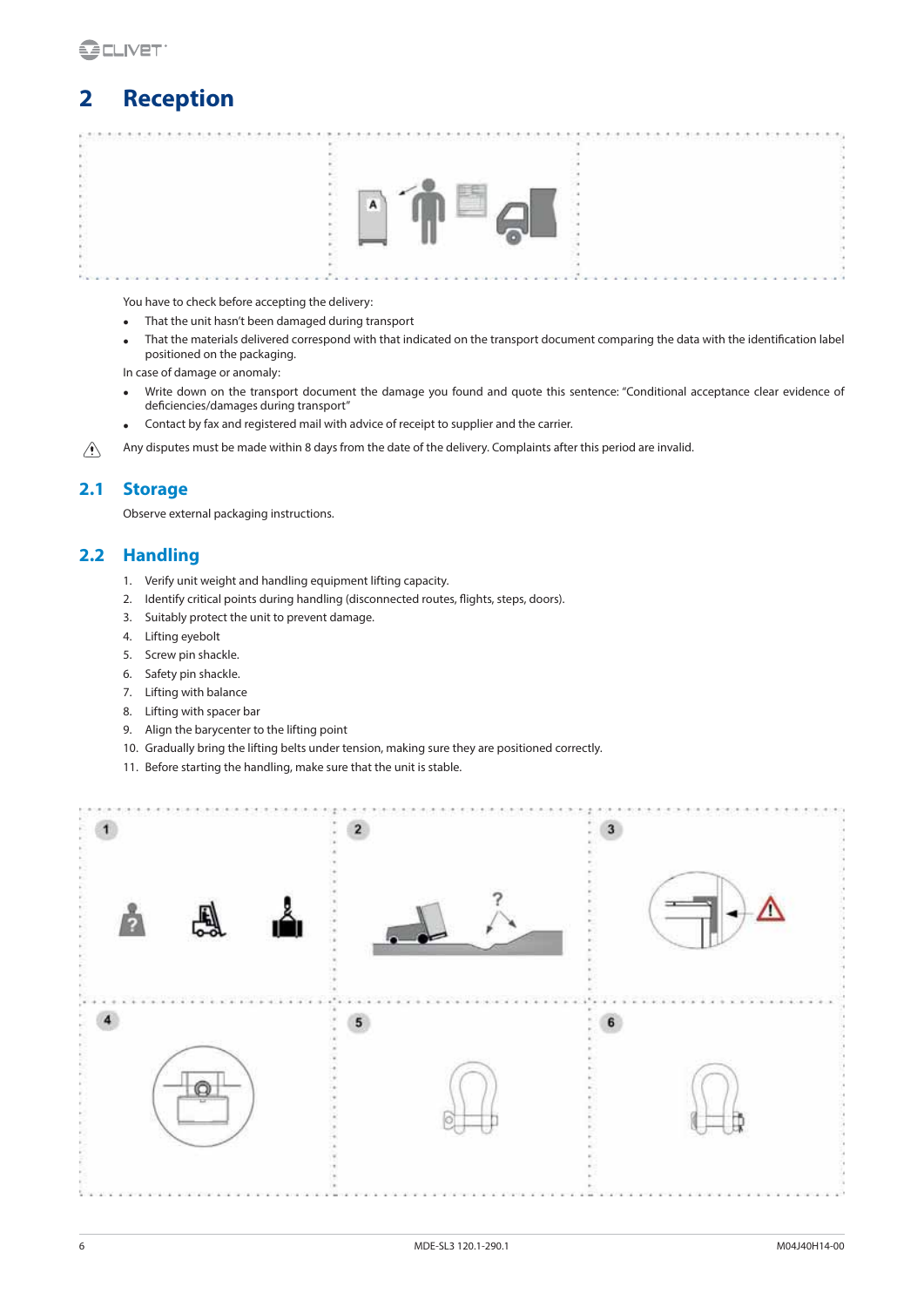

# **2.3 Packaging removing**

Be careful not to damage the unit. Keep packing material out of children's reach it may be dangerous. Recycle and dispose of the packaging material in conformity with local regulations.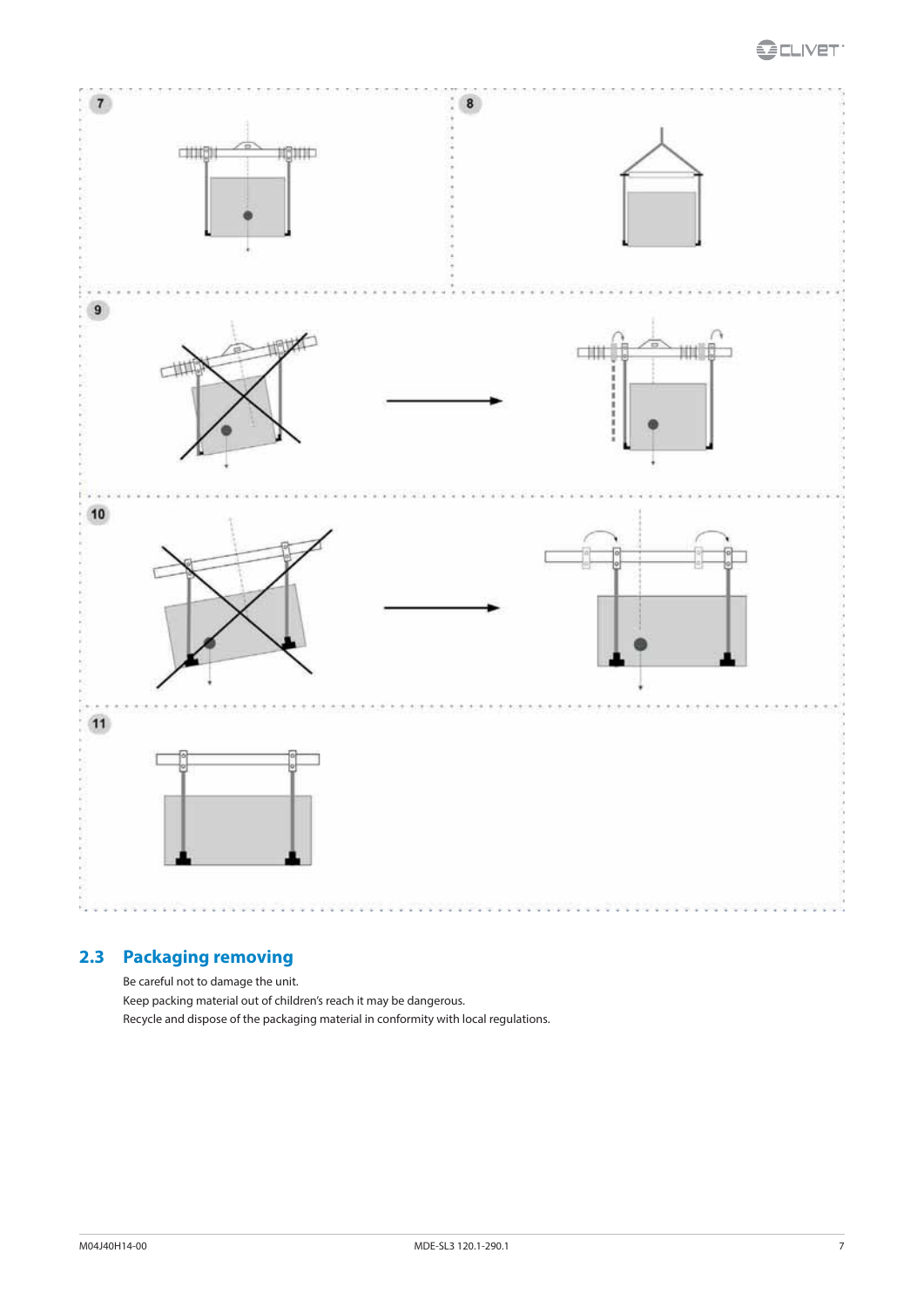# **3 Positioning**

During positioning consider these elements:

- Technical spaces requested by the unit
- Electrical connections
- Water connections

## **3.1 Functional spaces**

During positioning consider these elements:

- Technical spaces requested by the unit
- Electrical connections
- Water connections

### **3.2 Positioning**

 $\triangle$ Units are designed to be installed:

- INTERNAL
- in fixed positions

Limit vibration transmission:

- use antivibration devices on unit bearing points
- install flexible joints on the hydraulic connections
- Choose the installation place according to the following criteria:
- safe accessible position
- Standard unit operating range at full load
- verify unit weight and bearing point capacity<br>• verify that all bearing points are aligned and l
- verify that all bearing points are aligned and leveled
- install the unit raised from the ground

### **3.3 Saftey valve gas side**

The installer is responsible for evaluating the opportunity of installing drain tubes, in conformity with the local regulations in force (EN 378).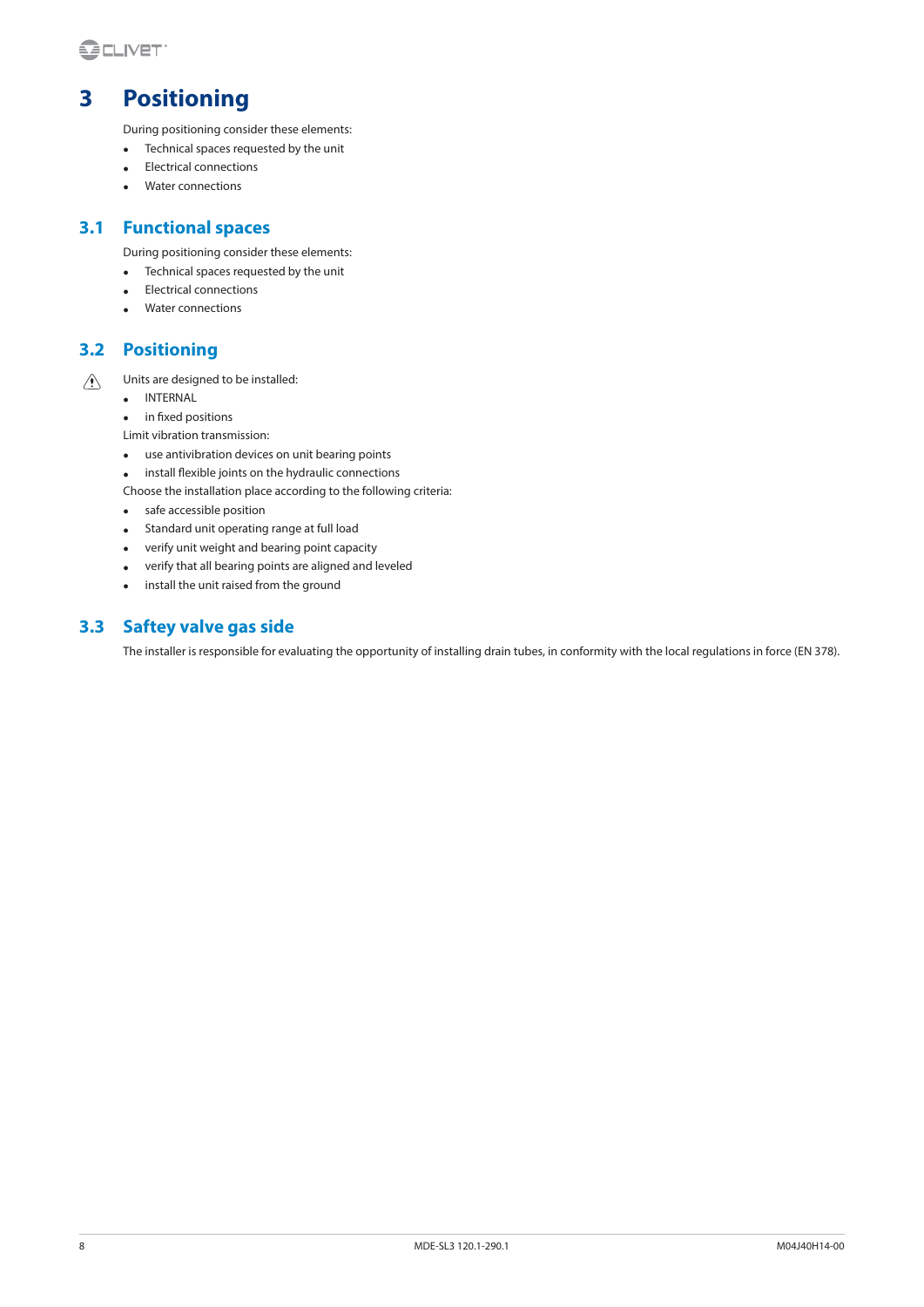

# **4 Refrigeranting connections**

 $\hat{\wedge}$ The sizing of the refrigerating connection lines is of extreme importance for the system operating and reliability.

- The diameter of the connection between the two units is function of distances, differences in level and curve number; it has so to be calculated  $\bigwedge$ by a qualified technician.
- Incorrect sizing may damage the compressor or affect cooling capacity.  $\bigwedge$ the operations must be performed by an expert refrigerator technician
	- use only a copper pipe for chiller operating

pipes must not to be too much long and with too much curves

for a good efficiency do not perform curves with a radium too much short and avoid the pipe crushing

to allow the vacuum and charge operations install service fittings on pipes (if the unit is not fitted with taps with service fittings) pipes must be perfectly clean (perform a cleaning with nitrogen or dry air before connecting the pipes to the two units) and without humidity to allow a good vacuum operation

- The installation of the pipes may affect the level of noise in the system:  $\bigwedge$ 
	- install flexible joints between the unit and the pipes
	- the pipe weight has not to weigh on units but it has to be sustained by anchorage brackets
	- brackets must allow the pipe thermal expansion
	- install antivibration material between the brackets and the pipes so as to prevent the transmission of vibrations

### **4.1 Shut-off valves**



A. Shut-off valves

### **4.2 Risk of explosion**

- When you install cut-off devices (solenoid valves, cocks, etc.), be aware that they may cause traps for refrigerant in the form of closed zones  $\bigwedge$ upstream and downstream where the refrigerant cannot freely expand.
- In this situation, if there is an increase in temperature (due to exposure to the sun, proximity of pipes or sources of heat), the expansion of the  $\bigwedge$ trapped gas may cause the refrigeration pipes to explode.
- Evaluate whether safety valves can be installed, especially in the liquid pipes that are most exposed to this risk. $\bigwedge$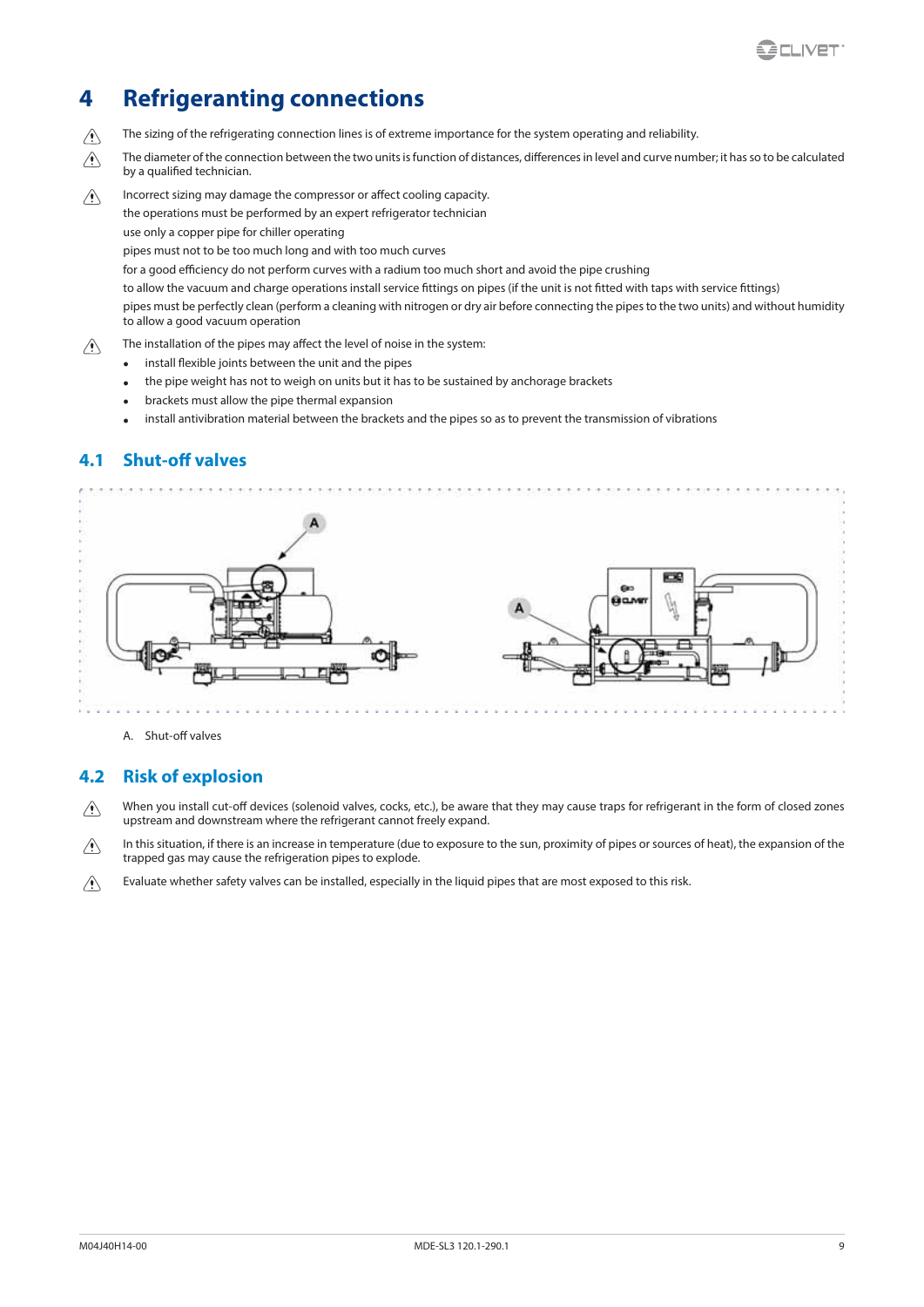

# **4.3 Supply line**

In horizontal sections Inclination with the gas flow to aid the movement of the oil. (0.5% inclination).

WARNING the discharge temperature can reach values of 80/100°C. Appropriate insulation is required if there is contact with the exterior.This is to avoid accidental contacts by unqualified personnel.

When the condenser is installed above the compressor the discharge line must have a trap at the compressor level which drops to the floor. This will reduce the risk of condensed liquid refrigerant returning up the compressor line during shutdowns.

For vertical rises, as well as well the socket also fit an oil collection trap every 6 metres.



A. check valve<br>B. antivibratio

- B. antivibration mount<br>C. solenoid valve
- C. solenoid valve<br>D. liquid receiver
- D. liquid receiver<br>E. siphon
- siphon

#### **4.4 Liquid receiver**

The liquid receiver installation is always recommended, above all when:

- the connecting pipes are longer than 10 metres
- the installation operates in variable climatic conditions (for example fresh air temperature with ranges day/night, summer/winter).

The receiver must have a capacity adequate to the installation and it must be positioned near the evaporating unit.

If the distance is greater than 15 metres and the compressor is located in the lower part of the system, position the receiver near the unit with the compressor.

The liquid receiver can absolve the above described functions:

- it avoids the presence of gaseous freon in the expansion device
- it compensates for the charge variations in the installation when changing the operating conditions
- it avoids an excessive condenser flooding with consequent condensing temperature/pressure raising if the installation charge is performed in anomalous climatic conditions.

Along with the previously mentioned aspects, the liquid recipient compensates for the various volumes of the exchangers as their function changes (evaporator/condenser and vice versa).

Make very sure that the return and supply points are placed at the bottom.

# **4.5 Checking for leaks**

- 1 Check carefully that the evaporator unit taps are closed.
- 2 Connect the pressure gauges with the service fittings (on the taps or on the connection pipes).
- 3 Pressurise the system with nitrogen:
- mode 1: up to PS (see the label) and wait few hours mode 2: up to PS x 1,43 law (as according to UNI-EN 378-2)

# **CAUTION: EXPLOSION DANGER**

- 4 Spray using a leak detector spray cocks and pipes and check if bubbles are present (gas leaks).
- 5 Discharge the nitrogen from the unit.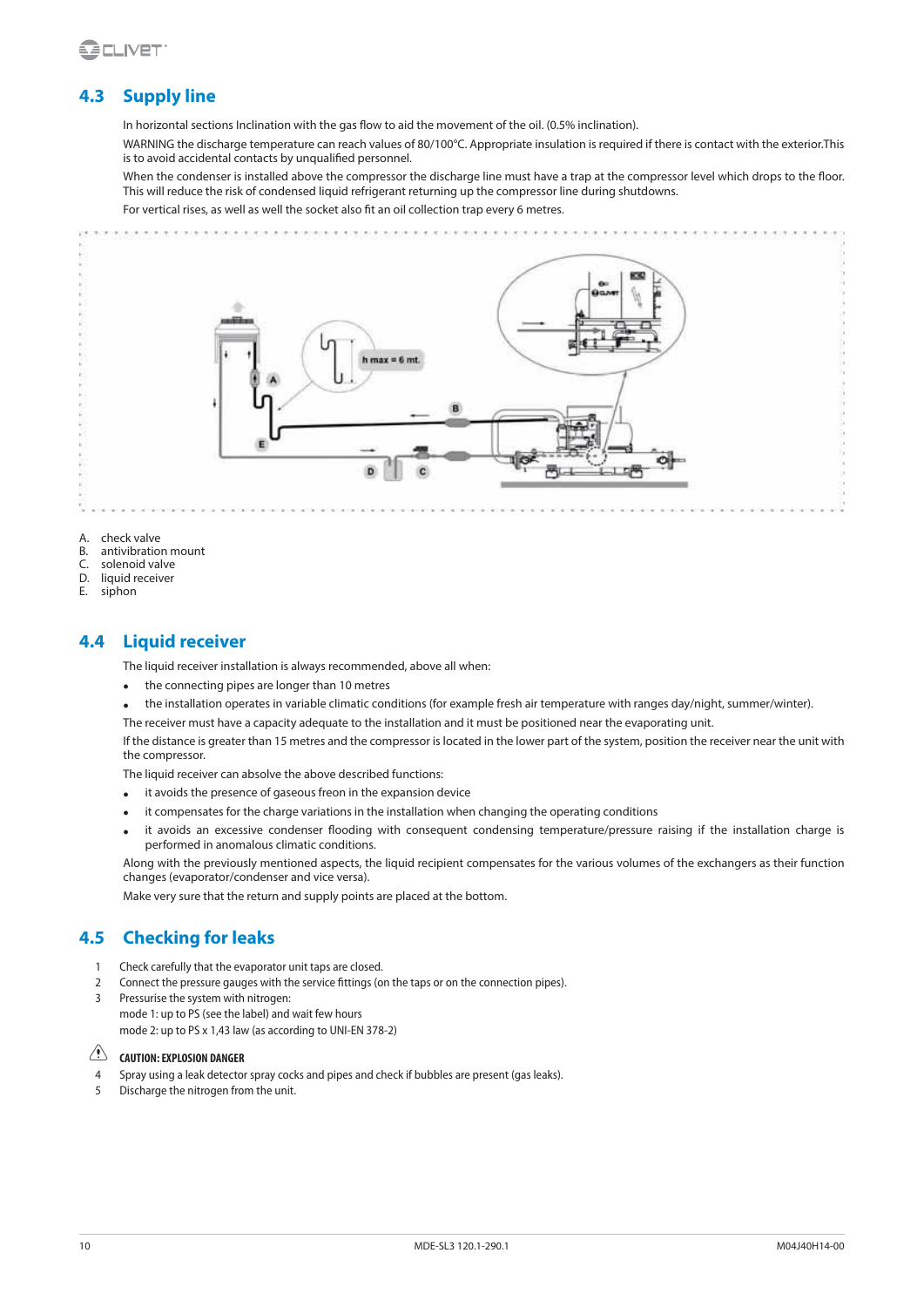

### **4.6 Vacuum operations**

Make sure that all the service outlets are closed with proper caps; if caps are not present a leak of refrigerant can be possible.

With the cocks of the motor condenser closed, drain the system.

Using a gauge group, connect the vacuum pump on both connections of the cocks, make sure that the solenoid valve or any intermediate cocks are open, proceed with the vacuum.

Stop the pump at a pressure of about 100 Pa and leave it under vacuum for a few hours; a slight initial rise of pressure is normal, followed by stabilization.

If the pressure continues to rise, it means there are either small leaks or humidity is present. In the first case, repeat the operations in the paragraph on checking for leaks in the manual for the refrigerant pipes.

In the second case, recharge the system with refrigerant gas up to 100KPa and re-create the vacuum as described above.

Once the pressure is permanently stable, move on to the next phase, which is charging.

### **4.7 Refrigerant charge**

Check the type of refrigerant on the serial number label  $\bigwedge$ 

The refrigerant charge must to be completed during the start-up phase, based on the type of indoor unit and on the pipe development. With the system under vacuum, close the cocks of the gauge group and disconnect the vacuum pump.

Connect the refrigerant gas tank, venting the air out of the hose for connection to the gauge group. Open the cock of the liquid line.

Open the cocks of the gauge group and let liquid-state refrigerant enter using an appropriate pump. Once charging is complete, open the gas cock so that the unit is ready to be started.

### **4.8 Adding oil**

Consider adding oil if the connection pipes are particularly long. Check the oil level of the compressor in the indicator or in the Schrader plug.

#### **4.9 Weight of refrigerant fluid**

This table provides an estimate of that makes it possible to determine in advance how much gas will be needed.

The optimal refrigerant charge must be determined with the unit at normal operating power, in conditions that are near design conditions, measuring and adjusting excessive heating or cooling.

It is necessary to add to the indicated quantities the amounts required for the two units and for the gas pipes.

| Size                                      |      | 120.1 | 140.1   | 160.1                 | 180.1 | 200.1 | 220.1 | 250.1 | 270.1 | 290.1 |
|-------------------------------------------|------|-------|---------|-----------------------|-------|-------|-------|-------|-------|-------|
|                                           | mm   | 42    | 5Δ<br>╯ | 54                    | ╯     | 54    | 64    | 64    | 64    | 64    |
| R-134a refrigerant for each<br>line meter | Kg/m | 1.64  | 2,52    | $\sim$ $\sim$<br>2,32 | 2,62  | 2,62  | 3,61  | 3,6   | 3,61  | 3,6 I |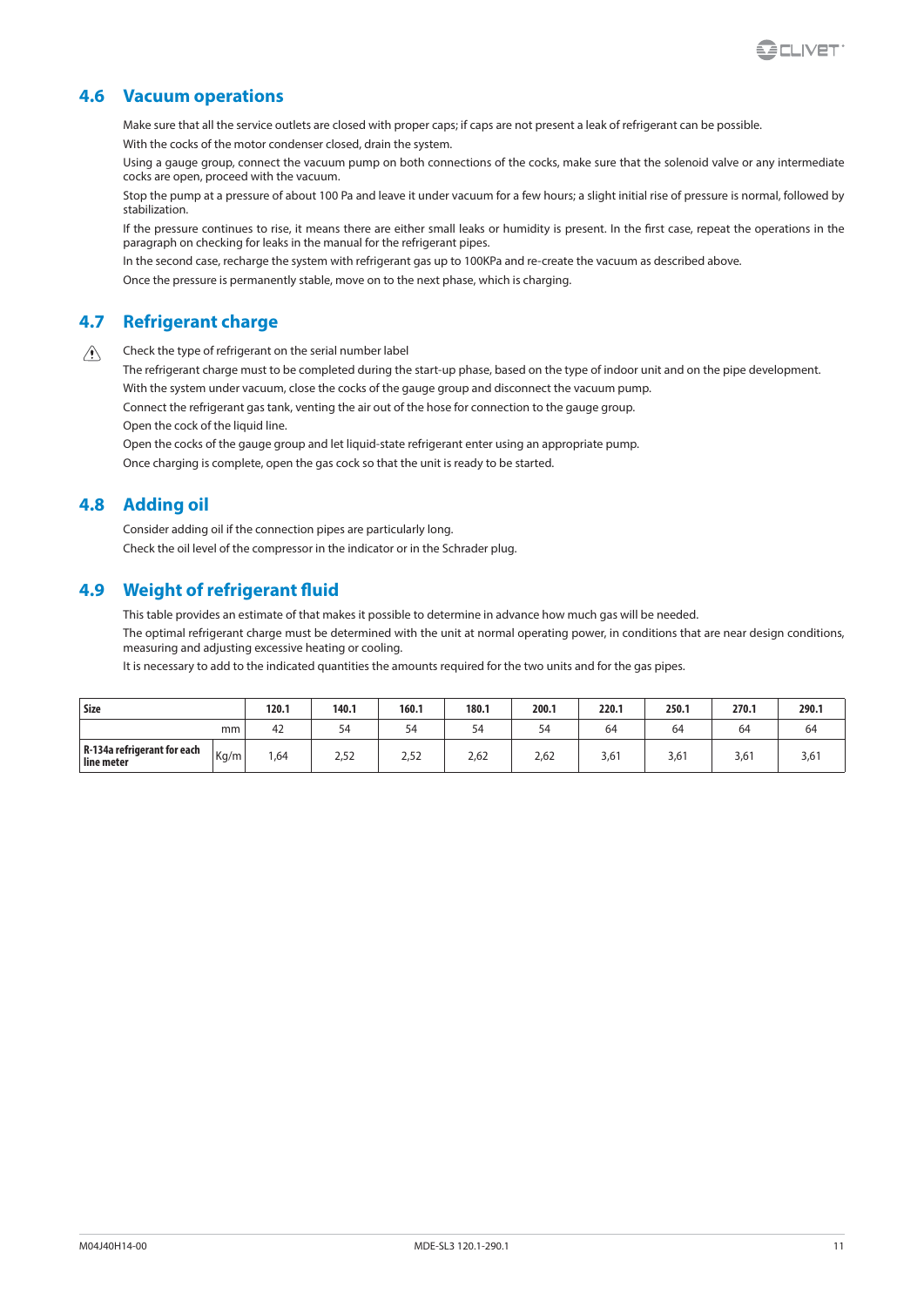# **5 Water connections**

### **5.1 Water quality**

#### **Water features**

- confirming to local regulations
- total hardness < 14°fr
- within the limits indicated by table

The water quality must be checked by qualified personnel.

Water with inadequate characteristics can cause:

- pressure drop increase
- reduces energy efficiency
- increased corrosion potential

| Water component for corrosion limit on Copper |                |     |
|-----------------------------------------------|----------------|-----|
| PH                                            | $7,5 + 9,0$    |     |
| $SO_i^-$                                      | < 100          | ppm |
| $HCOi$ / $SOi$                                | >1             |     |
| <b>Total Hardness</b>                         | $4.5 \div 8.5$ | dH  |
| CI-                                           | < 50           | ppm |
| PO <sub>1</sub> 3                             | < 2.0          | ppm |
| NH <sub>3</sub>                               | < 0.5          | ppm |
| <b>Free Chlorine</b>                          | ${}_{0.5}$     | ppm |
| Fe <sub>3</sub> <sup>+</sup>                  | ${}_{0.5}$     | ppm |
| Mn <sup>++</sup>                              | < 0,05         | ppm |
| CO <sub>2</sub>                               | < 50           | ppm |
| H,S                                           | < 50           | ppb |
| Temperature                                   | < 65           | °C  |
| Oxygen content                                | < 0.1          | ppm |

Provide a water treatment system if values fall outside the limits.

The warranty does not cover damages caused by limestone formations, deposits and impurities from the water supply and / or failure from failed system clearing to clean system.

# **5.2 Risk of freezing**

If the unit or the relative water connections are subject to temperatures close to 0°C:

- mix water with glycol, or
- safeguard the pipes with heating cables placed under the insulation, or
- empty the system in cases of long non-use

### **5.3 Anti-freeze solution**

The use of an anti-freeze solution results in an increase in pressure drop.

- Make sure that the glycol type utilized is inhibited (not corrosive) and compatible with the water circuit components.
- Do not use different glicol mixture (i.e. ethylene with propylene).  $\Omega$

### **5.4 Water flow-rate**

The project water-flow must be:

- inside the exchanger operating limits (see the TECHNICAL INFORMATION section)
- guarantee, also with variable system conditions (for example in systems where some circuits are bypassed in particular situations).

 $\bigwedge$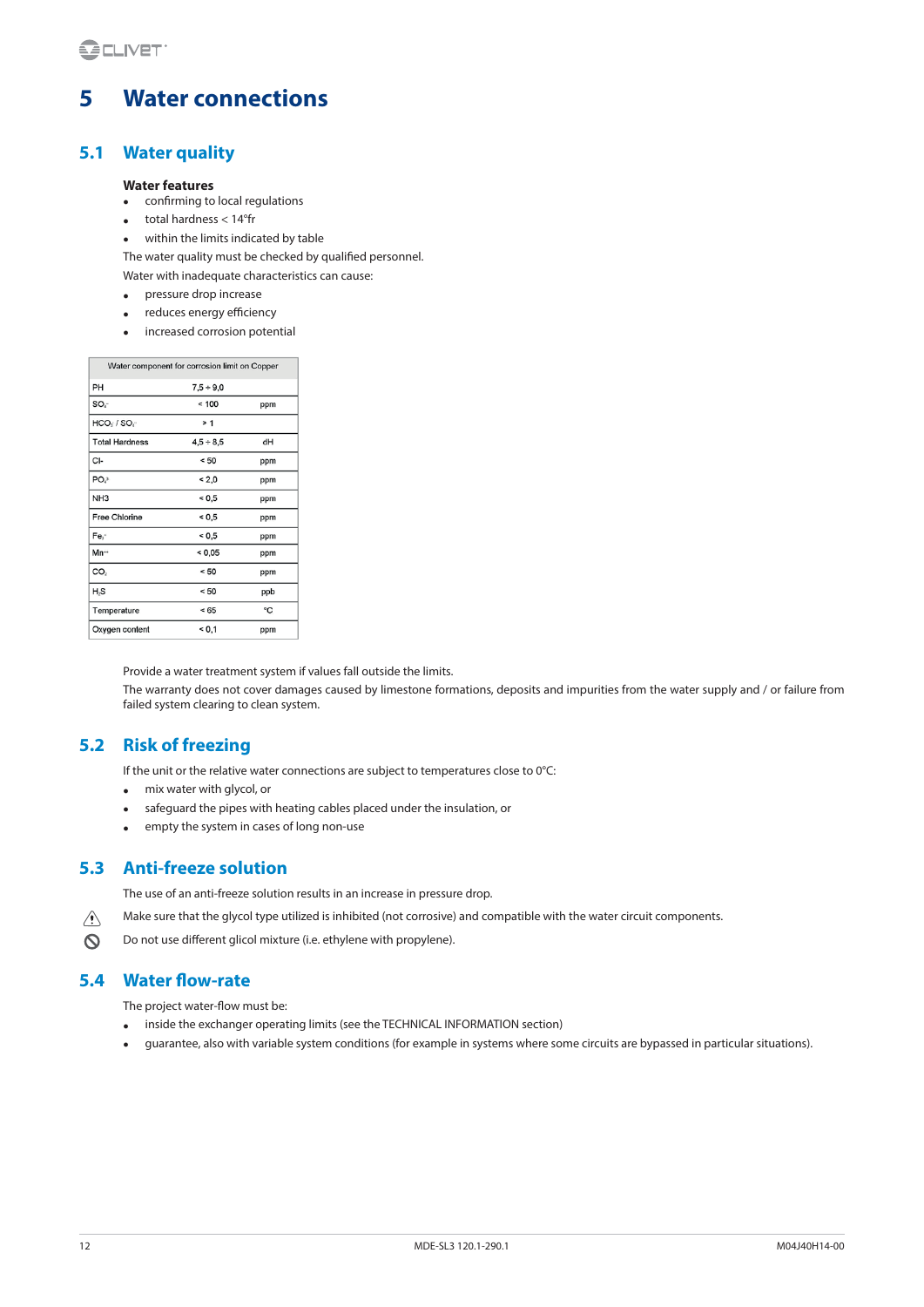## **5.5 Operation sequence**

Close all drain valves in the low points of the unit hydraulic circuit:

- Heat exchangers
- Pumps
- collectors
- storage tank
- free-cooling coil
- 1. Carefully wash the system with clean water: fill and drain the system several times.
- 2. Apply additives to prevent corrosion, fouling, formation of mud and algae.
- 3. Fill the plant
- 4. Execute leakage test.
- 5. Isolate the pipes to avoid heat dispersions and formation of condensate.
- 6. Leave various point of service free (wells, vent-holes etc).
- Neglecting the washing will lead to several filter cleaning interventions and at worst cases can cause damages to the exchangers and the  $\bigwedge$ other parts.

## **5.6 Racommended connection**

 $\bigwedge$ The installer must define:

- component type
- position in system



- 
- 4 shut-off valve 13
- 5 pressure switch of the charged system 14 filter
- 
- 6 vent<br>
7 Pump / circulating pump<br>
16 shut-off valve 7 Pump / circulating pump
- 8 expansion vessel 2008 and 2008 and 2008 and 2008 and 2008 and 2008 and 2008 and 2008 and 2008 and 2008 and 20
- 
- 
- 3 exchanger chemical cleaning bypass 12 thermometer<br>4 shut-off valve 13 shut-off valve
	-
	-
	-
	-
- 9 safety valve 18 Cleaning system bypass
- **5.7 Hydraulic connections**
	- take away the supplied connection union by acting on the connection joint
	- weld the union to the installation pipe
	- perform the connection between the installation pipe and the evaporator, using the joint
- Retirer le joint de connexion avant de souder le tuyau de l'installation.  $\infty$
- The rubber gasket might be irreparably damaged.  $\bigwedge$

### **5.8 Water filter**

- It must be installed immediately in the water input of the unit, in a position that is easily accessible for cleaning. ⚠
- $\Omega$ The filter never should be removed, this operation invalidates the guaranty.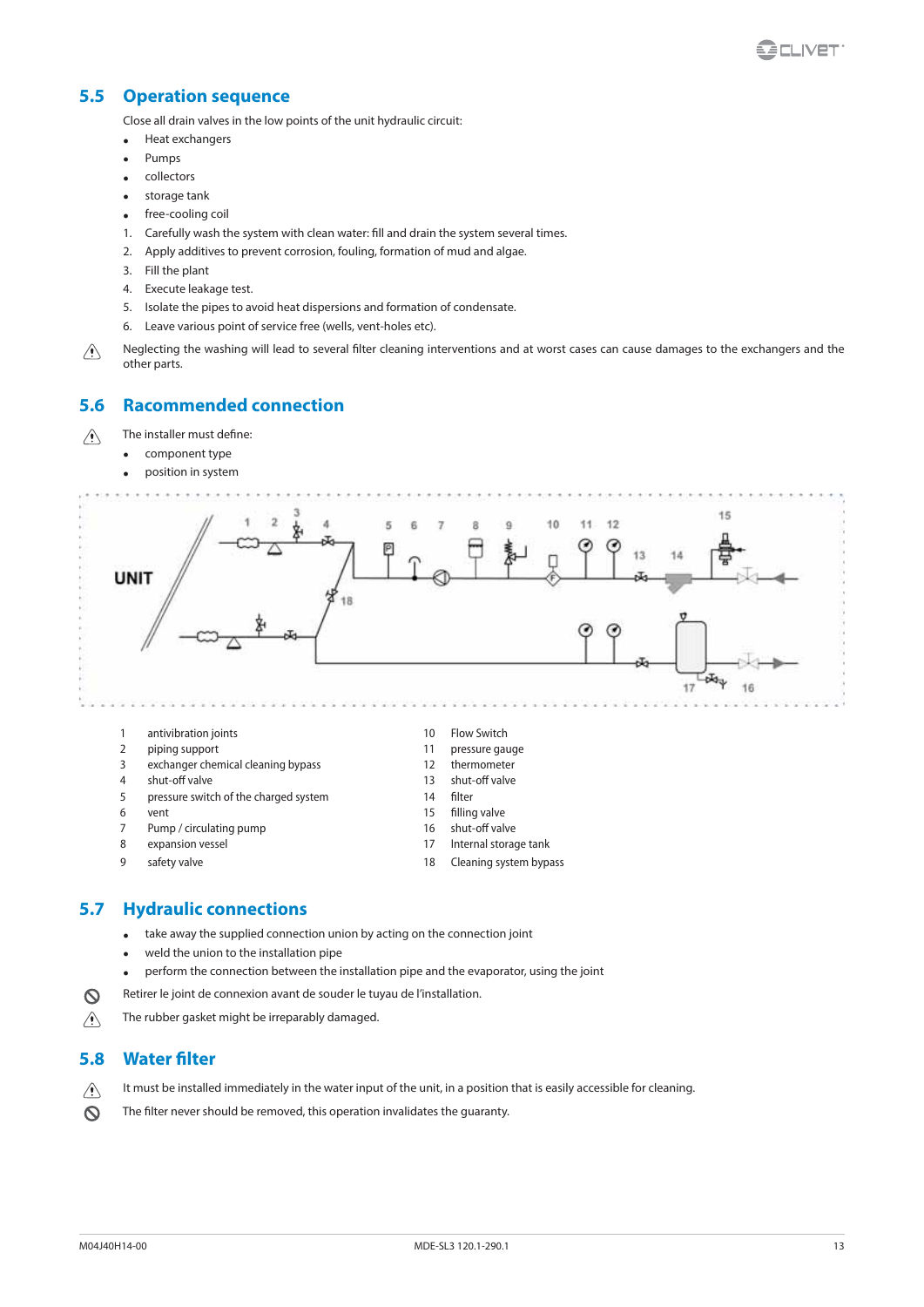## **5.9 Flow Switch**

The flow switch must be present to ensure shutdown of the unit if water is not circulating. It has to be installed in a duct rectilinear part, not in proximity of curves that cause turbulences.



A. minimum distance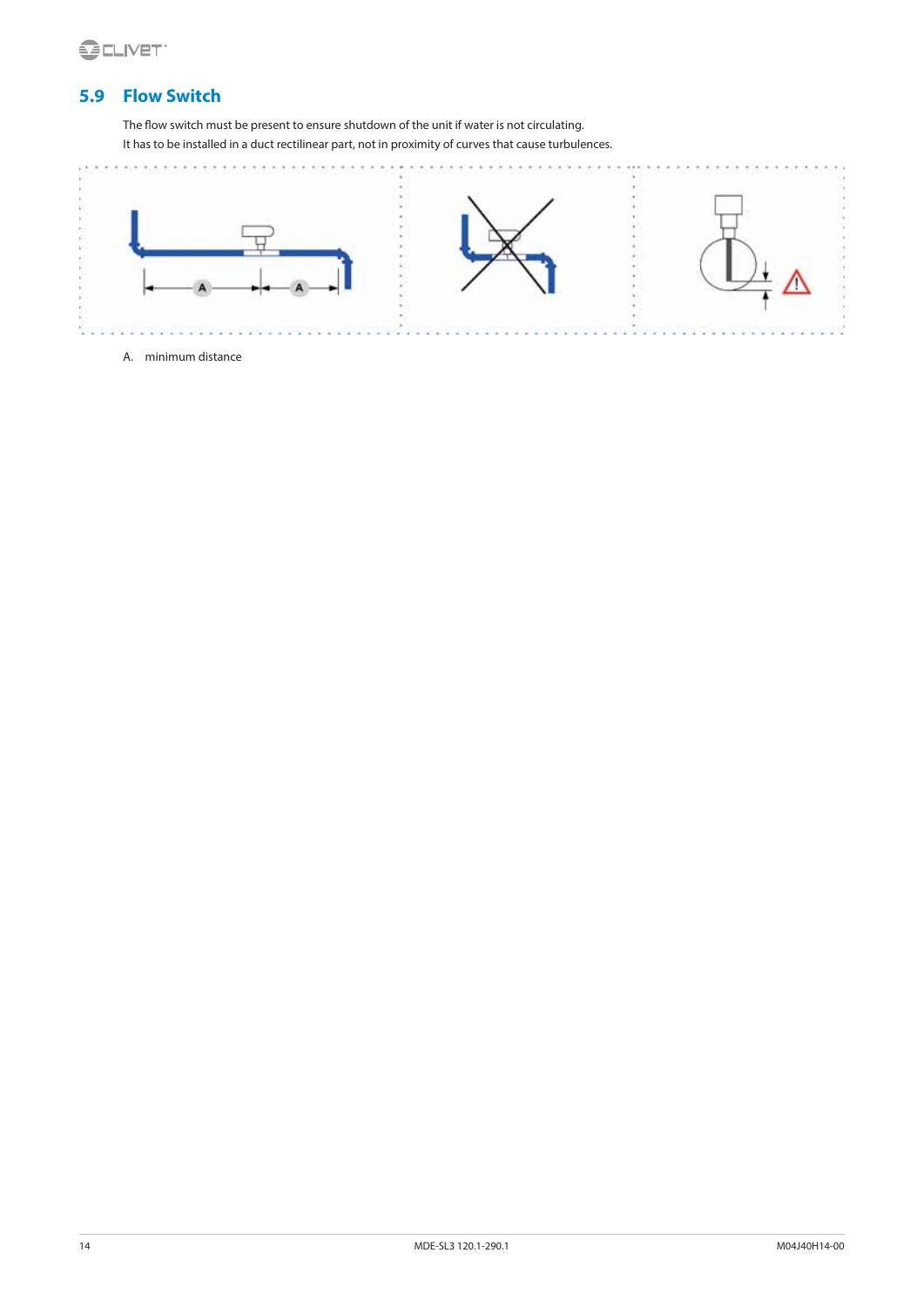

# **6 Electrical connections**

The characteristics of the electrical lines must be determined by qualified electrica personnel able to design electrical installations; moreover, the lines must be in conformity with regulations in force.

The protection devices of the unit power line must be able to stop all short circuit current, the value must be determined in accordance with system features.

The power cables and the protection cable section must be defined in accordance with the characteristics of the protections adopted. All electrical operations should be performed by trained personnel having the necessary qualifications required by the regulations in force and being informed about the risks relevant to these activities.

Operate in compliance with safety regulations in force.

## **6.1 Electrical data**

The serial number label reports the unit specific electrical data, included any electrical accessories.  $\bigwedge$ 

The electrical data indicated in the technical bulletin and in the manual refer to the standard unit, accessories excluded.

The matriculation plate shows the indications foreseen by the standards, in particular:

- Voltage
- F.L.A.: full load ampere, absorbed current at maximum admitted conditions
- F.L.I.: full load input, full load power input at max. admissible condition
- Electrical wiringdiagram Nr.

#### **6.2 Connections**

- 1. Refer to the unit electrical diagram (the number of the diagram is shown on the serial number label).
- 2. Verify that the electrical supply has characteristics conforming to the data shown on the serial number label.
- 3. Before starting work, ensure the unit is isolated, unable to be turned on and a safety sign used.
- 4. Ensure correct earth connection.
- 5. Ensure cables are suitably protected.
- 6. Before powering up the unit, make sure that all the protections that were removed during the electrical connection work have been restored.

#### **6.3 Signals / data lines**

Do not exceed the maximum power allowed, which varies, according to the type of signal. Lay the cables far from power cables or cables having a different tension and that are able to emit electromagnetic disturbances. Do not lay the cable near devices which can generate electromagnetic interferences. Do not lay the cables parallel to other cables, cable crossings are possible, only if laid at 90°. Connect the screen to the ground, only if there aren't disturbances. Guarantee the continuity of the screen during the entire extension of the cable. Respect impendency, capacity and attenuation indications.

### **6.4 Power input**



Fix the cables: if vacated may be subject to tearing.

The cable must not touch the compressor and the refrigerant piping (they reach high temparatures). QS1: main isolator switch XC: Customer connections

 $\bigwedge$  $\infty$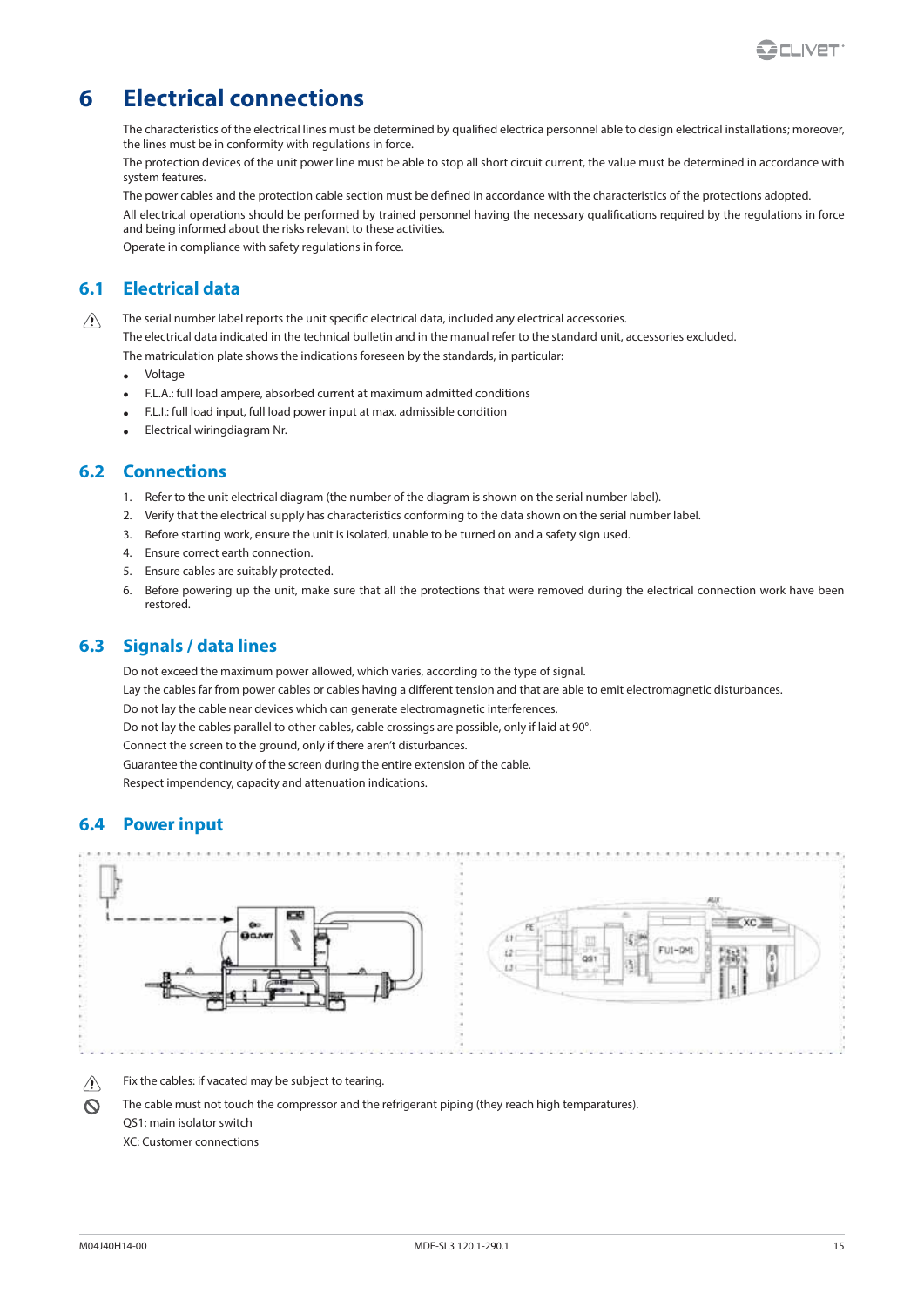# **6.5 Electrical panel**



FUT1-2-3 Wattmeter fuse **XC** Terminal block of the customer connections<br>FUT4-5 Wattmeter fuse

APT Power player **Proversion COST** COST Main isolator switch APT1-APT3 Amperometric transformer T1 Auxiliary circuit transformer CHT1 FU1 Compressor fuse Compension Compressor fuse Compension Compension Compension Compensation Compension Compension Compension Compension Compension Compension Compension Compension Compension Compension Compension Compensi

Wattmeter fuse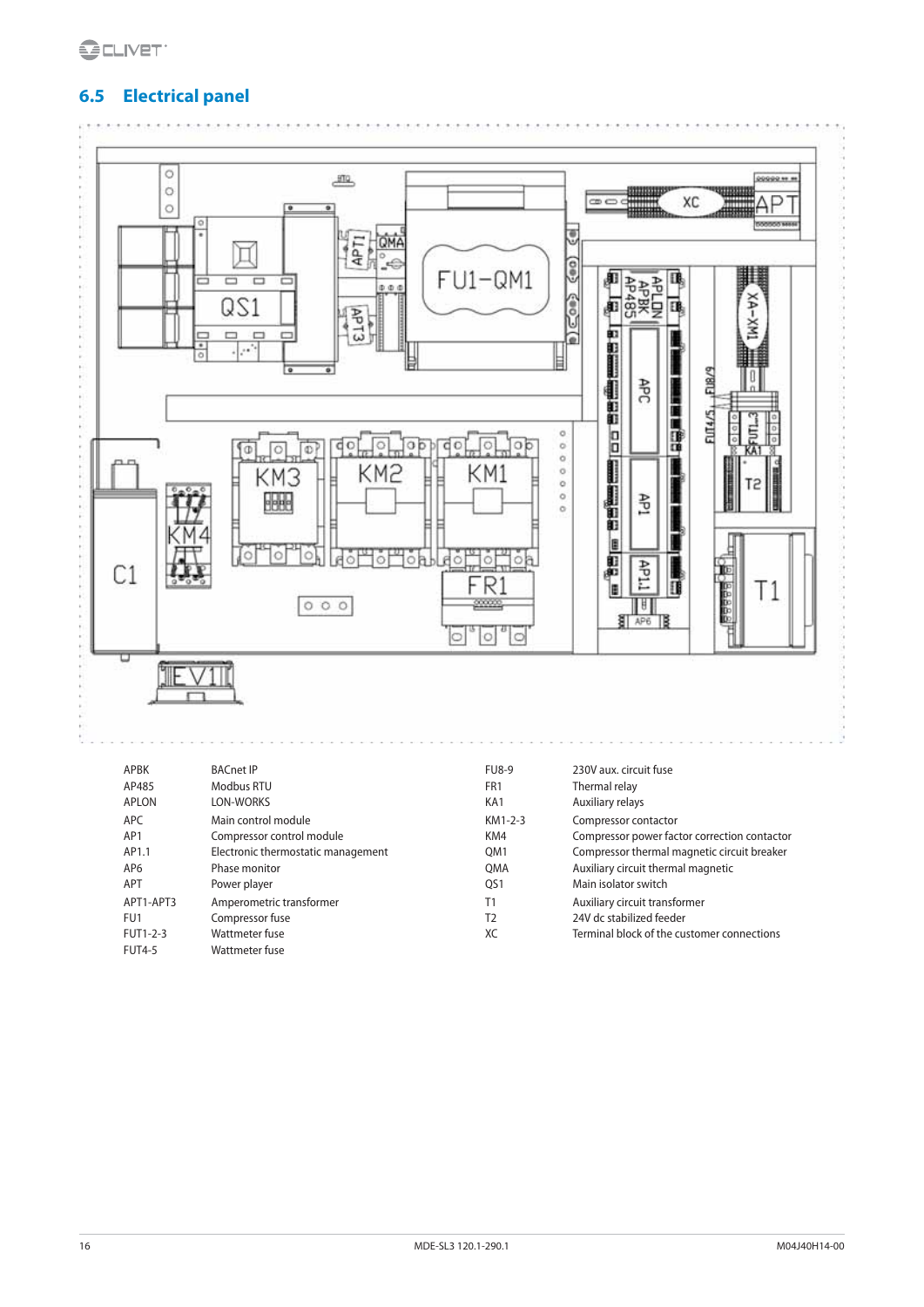# **6.6 Power supply cables section**

| <b>Size</b>                                     | 180.1 | 140.1 | 160.1 | 180.1 | 200.1 | 220.1 | 250.1 | 270.1 | 290.1 |
|-------------------------------------------------|-------|-------|-------|-------|-------|-------|-------|-------|-------|
| $\mid$ Min. cable section Cu (mm <sup>2</sup> ) | 1x150 | 1x150 | 1x150 | 1x150 | 1x150 | 2x150 | 2x150 | 2x150 | 2x150 |
| Max. cable section Cu (mm <sup>2</sup> )        | 1x240 | 1x240 | 1x240 | 1x240 | 1x240 | 2x300 | 2x300 | 2x300 | 2x300 |
| Max. bar Cu width (mm)                          | 32    | 32    | 32    | 32    | 32    | 50    | 50    | 50    | 50    |
| Tightening torque (Nm)                          | 20    | 20    | 20    | 20    | 20    | 20    | 20    | 20    | 20    |

## **6.7 Connections performer by customer**

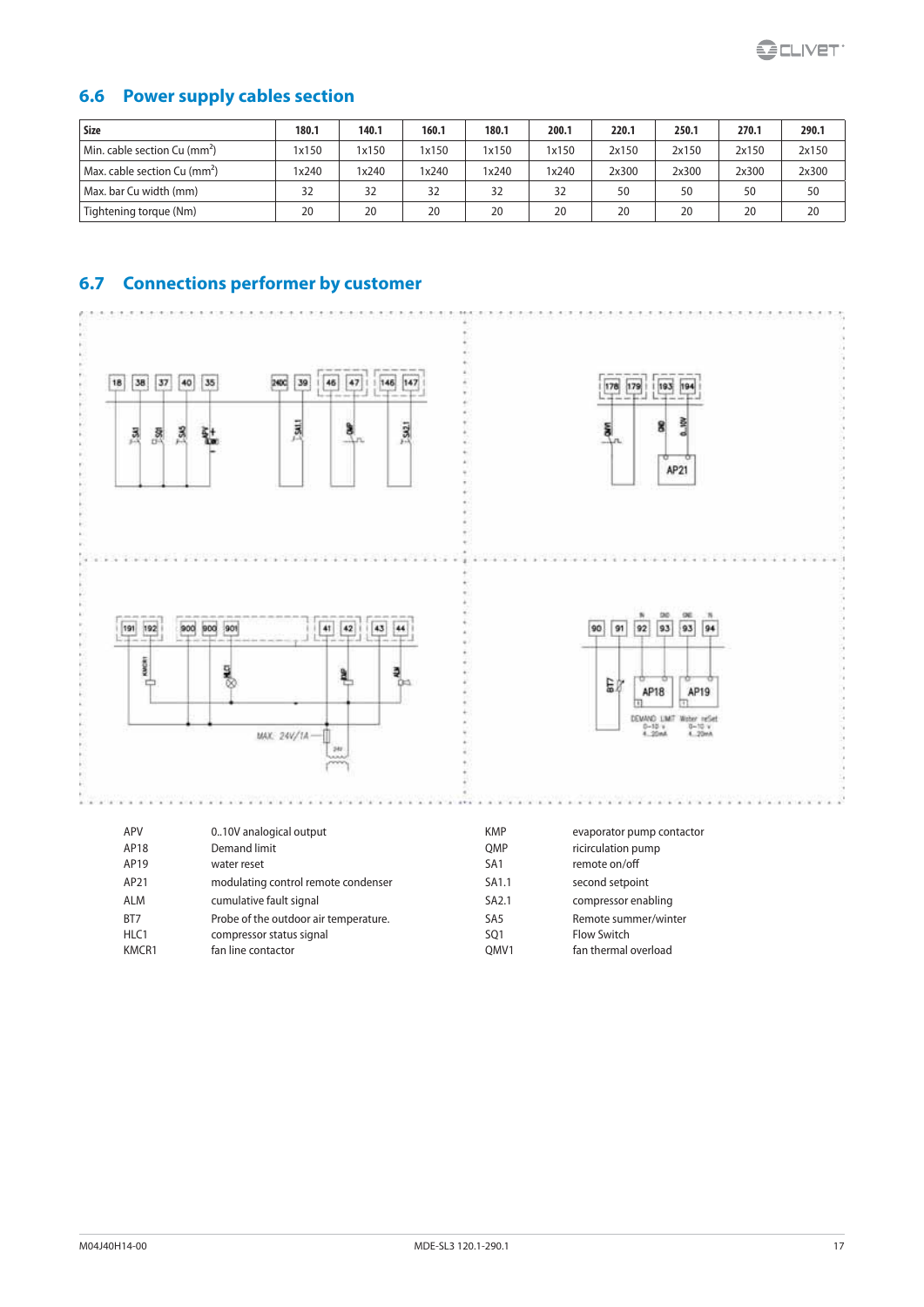## **6.8 Computer connection**



- 1. Service keypad
- 2. RJ45: standard connection
- 3. P.C.-not supplied
- 4. P.C. connection, shift RJ45 from T-HI to T-IP

#### **Configure P.C.**

- 1. connect P.C. and main module with LAN cable
- 2. check in the taskbar that the connection is active
- 3. open Control Panel and select Network and sharing center
- 4. select Modify board setting
- 5. select Local area connection (LAN)
- 6. select Internet protocol version 4 (TPC) IPV4 and enter Property
- 7. set the IP address 192.168.1.100
- 8. set Subnet mask as 255.255.255.0
- 9. confirm (OK)
- 10. enter Start (Windows button)
- 11. write the command cmd and enter/do it
- 12. write and run the command Ping 192.168.1.42
- 13. the message, connection is OK, will appear when successful
- 14. enter the browser (Crhome, Firefox ecc)
- 15. write and run the command http:/192.168.1.42
- 16. Userid = WEB
- 17. Password = SBTAdmin!

## **6.9 Ecoshare**

#### For details see:

11.6 ECS - ECOSHARE function for the automatic management of a group of units  $\rightarrow$  42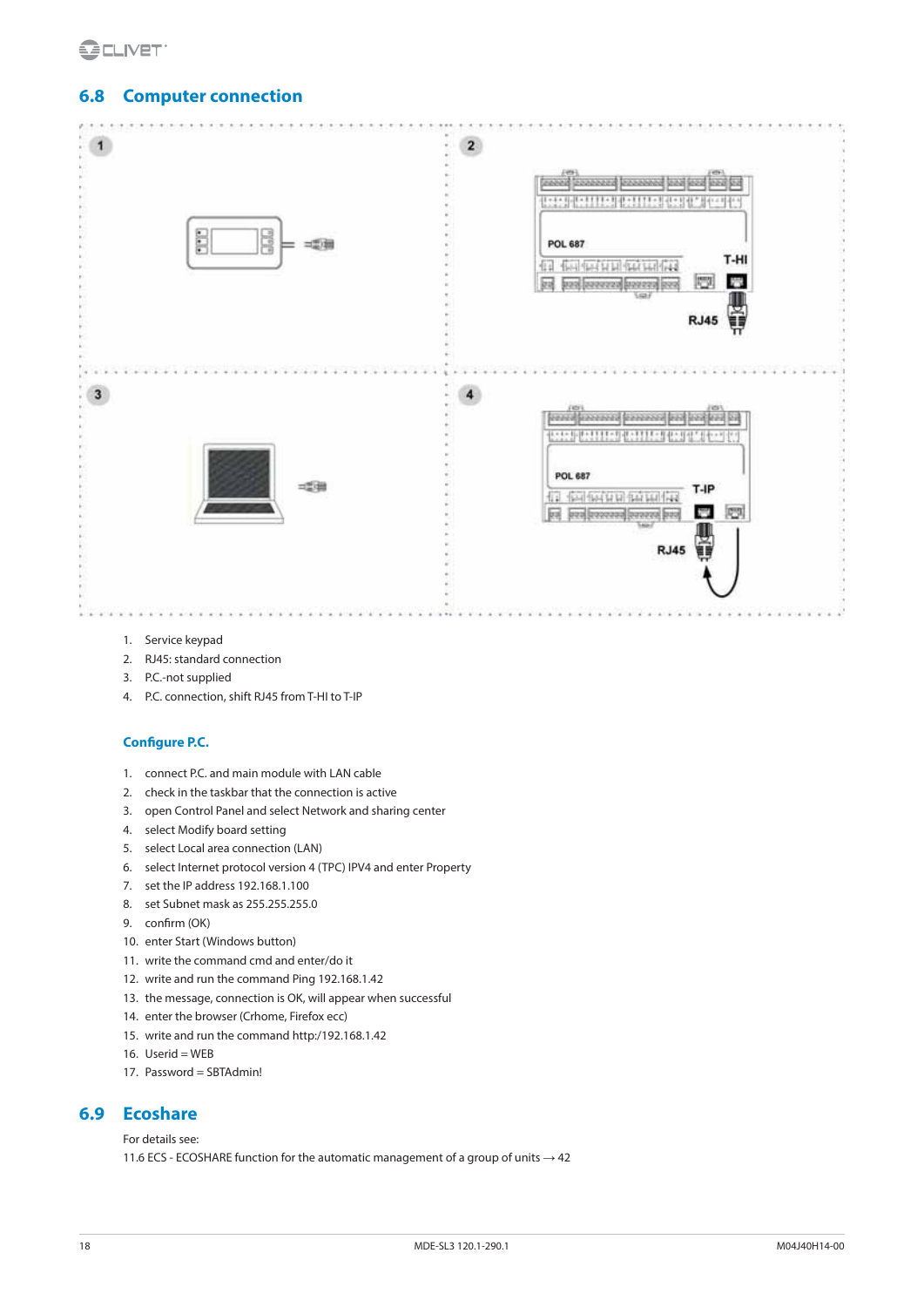

# **7 Start-up**

## **7.1 General description**

The indicated operations should be done by qualified technician with specific training on the product. Upon request, the service centres performing the start-up.

The electrical, water connections and the other system works are by the installer.

Agree upon in advance the star-up data with the service centre.

Before checking, please verify the following:

- the unit should be installed properly and in conformity with this manual
- the electrical power supply line should be isolated at the beginning
- the unit isolator is open, locked and equipped with the suitable warning
- make sure no tension is present
- After turning off the power, wait at least 5 minutes before accessing to the electrical panel or any other electrical component.  $\bigwedge$
- Before accessing check with a multimeter that there are no residual stresses.  $\bigwedge$

## **7.2 Preliminary checks**

For details refer to the different manual sections.

#### **Unit OFF power supply**

- 1. safety access
- 2. functional spaces
- 3. structure integrity
- 4. unit on vibration isolators
- 5. refrigerant line section
- 6. length of the refrigerant lines
- 7. siphon on the gas line every 6 meter back up
- 8. vacuum and additional charge
- 9. visual check for oil / leaks
- 10. unit input water filter + shut-off valves for cleaning
- 11. vibration isolators on water connections
- 12. expansion tank (indicative volume = 5% system content)
- 13. Close all drain valves in the low points of the unit hydraulic circuit:
- 14. cleaned system
- 15. loaded system + possible glycol solution + corrosion inhibitor
- 16. system under pressure
- 17. vented system
- 18. fresh air probe
- 19. refrigerant circuit visual check
- 20. earthing connection
- 21. power supply features
- 22. electrical connections provided by the customer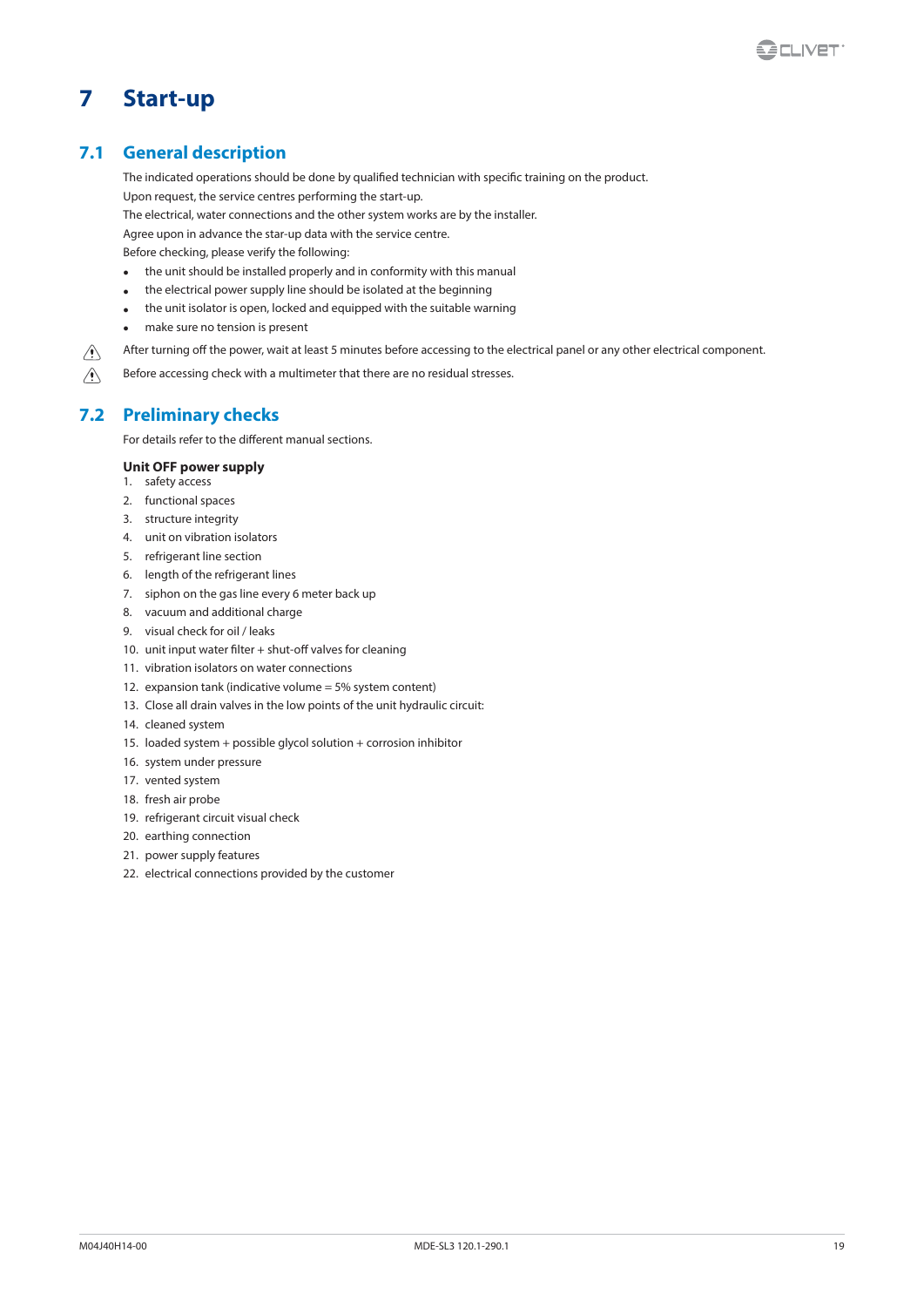### **7.3 Start-up sequence**

For details refer to the different manual sections.

#### **Unit ON power supply**

- 1. compressor crankcase heaters operating at least since 8 hours
- 2. off-load voltage measure
- 3. phase sequence check
- 4. pump manual start-up and flow check
- 5. shut-off valve refrigerant circuit open
- 6. unit ON
- 7. load voltage measure and absorptions
- 8. check all fan operating (remote condenser)
- 9. liquid sight glass check (no bubbles)
- 10. measure return and supply water temperature
- 11. measure super-heating and sub-cooling
- 12. check no anomalous vibrations are present
- 13. climatic curve personalization
- 14. climatic curve personalization
- 15. scheduling personalization
- 16. complete and available unit documentation

### **7.4 Refrigeration circuit**

- 1. Check carefully the refrigerating circuit: the presence of oil stains can mean leakage caused by transportation, movements or other).
- 2. Verify that the refrigerating circuit is in pressure: Using the unit manometers, if present, or service manometers.
- 3. Make sure that all the service outlets are closed with proper caps; if caps are not present a leak of refrigerant can be possible.
- 4. Open the valves of the refrigerant circuit, if there are any.

### **7.5 Water circuit**

- 1. Before realizing the unit connection make sure that the hydraulic system has been cleaned up and the cleaning water has been drained.
- 2. Check that the water circuit has been filled and pressurized.
- 3. Check that the shut-off valves in the circuit are in the "OPEN" position.
- 4. Check that there isn't air in the circuit, if required, evacuate it using the air bleed valve placed in the system high points.
- 5. When using antifreeze solutions, make sure the glycol percentage is suitable for the type of use envisaged.
- Neglecting the washing will lead to several filter cleaning interventions and at worst cases can cause damages to the exchangers and the  $\bigwedge$ other parts.

| Weight of glycol (%)      | 10     | 20     | 30      | 40      |
|---------------------------|--------|--------|---------|---------|
| Freezing temperature (°C) | $-3.9$ | $-8.9$ | $-15.6$ | $-23.4$ |
| Safety temperature (°C)   | $-1$   | -4     | $-10$   | $-19$   |

# **7.6 Electric Circuit**

Verify that the unit is connected to the ground plant.  $\bigwedge$ 

> Check the conductors are tightened as: the vibrations caused by handling and transport might cause these to come loose. Connect the unit by closing the sectioning device, but leave it on OFF.

Check the voltage and line frequency values which must be within the limits: 400/3/50 +/- 10%

Check and adjust the phase balance as necessary: it must be lower than 2%

Example



Working outside of these limits can cause irreversible damages and voids the warranty. $\bigwedge$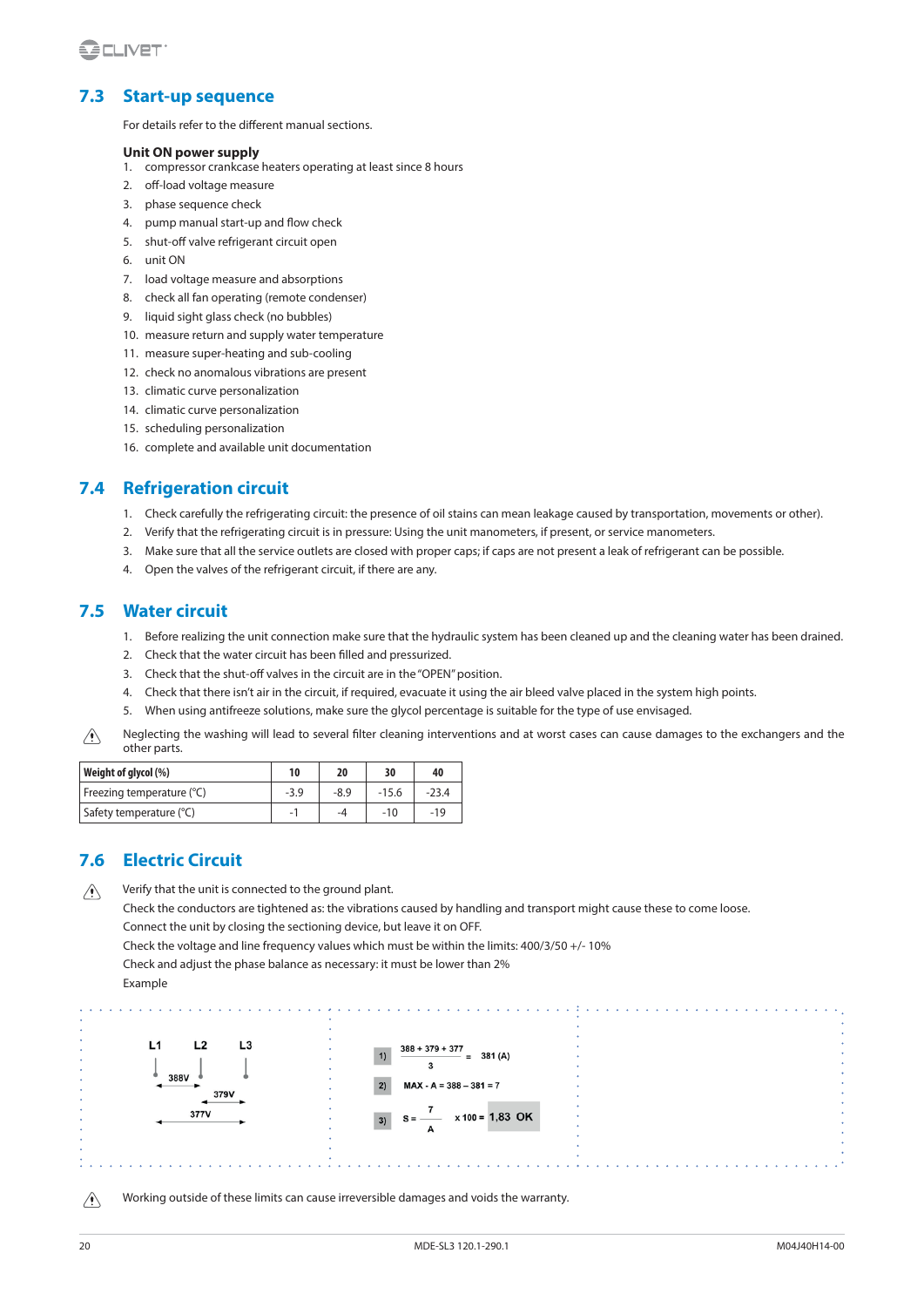

### **7.7 Compressor crankcase heaters**

Connect the oil resistances on the compressor crankcase at least 8 hours before the compressor is to be starter:

- at the first unit start-up
- after each prolonged period of inactivity
- 1. Supply the resistances switching off the unit isolator switch.
- 2. To make sure that heaters are working, check the power input.
- 3. At start-up the compressor crank-case temperature on the lower side must be higher at least of 10°C than the outside temperature.

Do not start the compressor with the crankcase oil below operating temperature.  $\Omega$ 

#### **7.8 Voltages**

Check that the air and water temperatures are within in the operating limits.

Start-up the unit.

With unit operating in stable conditions, check:

- Voltage
- Total absorption of the unit
- Absorption of the single electric loads

#### **7.9 Remote controls**

Check that the remote controls (ON-OFF etc) are connected and, if necessary, enabled with the respective parameters as indicated in the "electrical connections" section.

Check that probes and optional components are connected and enabled with the respective parameters ("electrical connections" section and following pages).

#### **7.10 Evaporator water flow-rate**

Check that the difference between the temperature of exchanger return and supply water corresponds to power according to this formula: unit cooling power (kW) x  $860 = Dt$  (°C) x flow rate (L/h)

The cooling power is shown in the table of the GENERAL TECHNICAL DATA included in this manual, referred to specific conditions, or in the tables on COOLING PERFORMANCE in the TECHNICAL BULLETIN referred to various conditions of use.

Check for water side exchanger pressure drops:

- determine the water flow rate
- measure the difference in pressure between exchanger input and output and compare it with the graph on WATER SIDE EXCHANGER PRESSURE DROPS

The measurement of pressure will be easier if pressure gauges are installed as indicated in the DIAGRAM OF SUGGESTED WATER CONNECTIONS.

#### **7.11 Operating at reduced load**

The units are equipped with partialization steps and they can, therefore, operate with reduced loads.

However a constant and long operation with reduced load with frequent stop and start-up of the compressor/s can cause serious damages for the lack of oil return.

The above-described operating conditions must be considered outside the operating limits.

In the event of compressor breakdown, due to operating in the above-mentioned conditions, the guarantee will not be valid and Clivet spa declines any responsibility.

Check periodically the average operating times and the frequency of the compressors starts: approximately the minimum thermal load should be such as to need the operating of a compressor for at least ten minutes.

If the average times are close to this limit, take the proper corrective actions.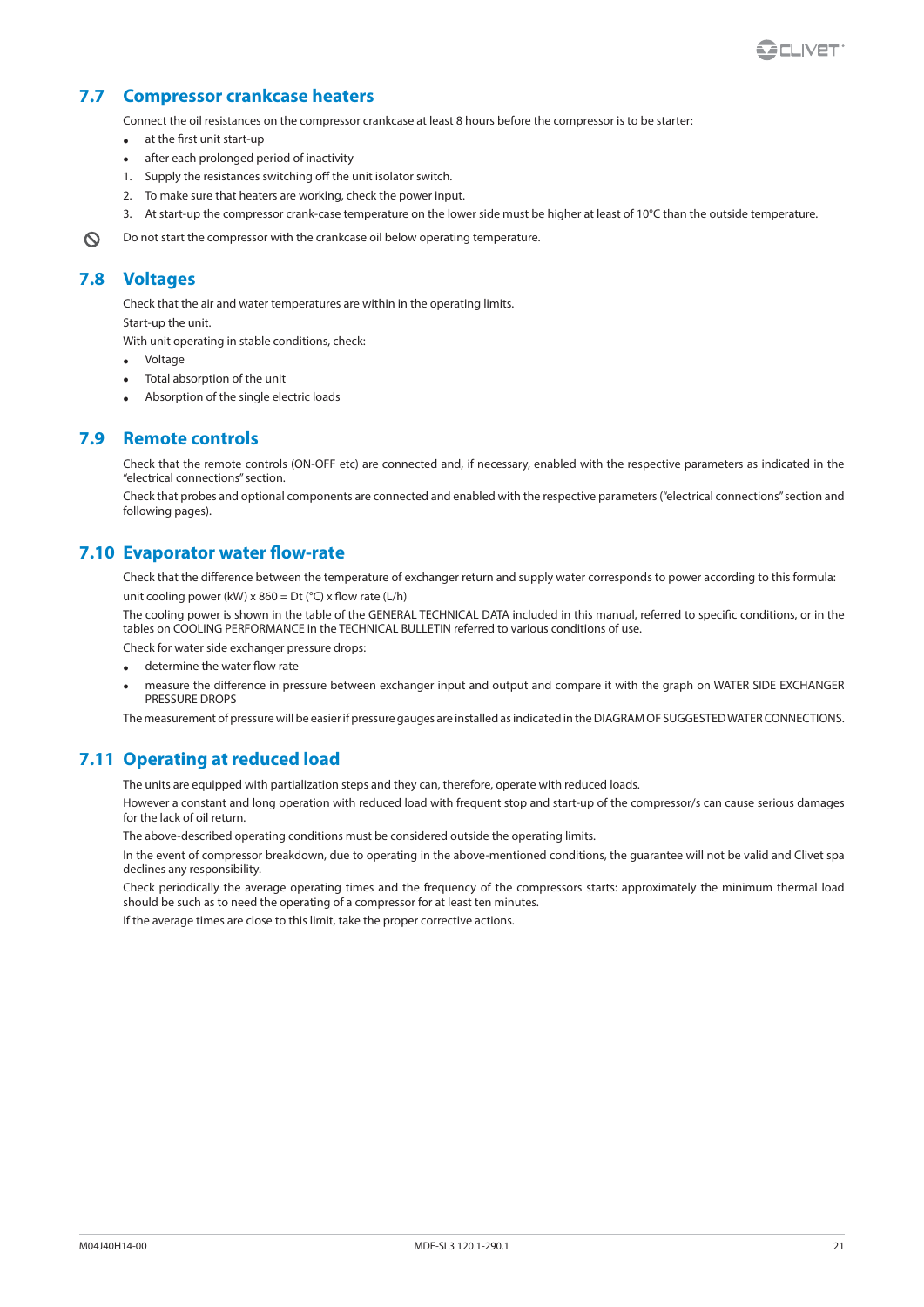## **7.12 Demand limit**

- Menu accessible only after having entered the password.  $\wedge$
- Access reserved only to specifically trained personnel.  $\triangle$
- The parameter modification can cause irreversible damages.  $\bigwedge$

It is possible to limit the absorbed electric power with an external signal 0-10 Vcc.

The higher the signal is, the lower the number of compressors available to meet the thermal need.

Only if P0050:En DemandLimit ≠ 0

Path: Main Menu / Unit parameters / Demand limit



| Step           | <b>Display</b>   | Action       | <b>Menu/Variable</b> | Keys         | <b>Notes</b> |
|----------------|------------------|--------------|----------------------|--------------|--------------|
| 1              |                  | Press 3 sec. |                      | $\checkmark$ |              |
| $\overline{2}$ | Password         | Set          | Password             |              |              |
| 3              |                  | Press        |                      | $\mathbf{i}$ |              |
| $\overline{4}$ | Main menu        | Select       | Unit parameters      | V            |              |
| 5              | Unit parameters  | Select       | Set Point            |              |              |
| 6              | <b>Set Point</b> | Select       | Demand limit         | V            |              |
| $\overline{7}$ |                  | Set          | Demand limit         |              |              |
| 8              |                  | Confirm      |                      | $\checkmark$ |              |
| 9              |                  | Press 3 sec. |                      | 叽            |              |
| 10             |                  | Select       | Local connections    | $\checkmark$ |              |

Path: Main Menu / Unit parameters / Demand limit

| Parameters | <b>Short description</b> | <b>Description</b>                               |
|------------|--------------------------|--------------------------------------------------|
| P0009:     | demand limit             | Parameter setting of the value % of demand limit |

### **7.13 Start-up report**

Identifying the operating objective conditions is useful to control the unit over time.

With unit at steady state, i.e. in stable and close-to-work conditions, identify the following data:

- total voltages and absorptions with unit at full load
- absorptions of the different electric loads (compressors, fans, pumps etc)
- temperatures and flows of the different fluids (water, air) both in input and in output from the unit
- temperature and pressures on the characteristic points of the refrigerating circuit (compressor discharge, liquid, intake)

The measurements must be kept and made available during maintenance interventions.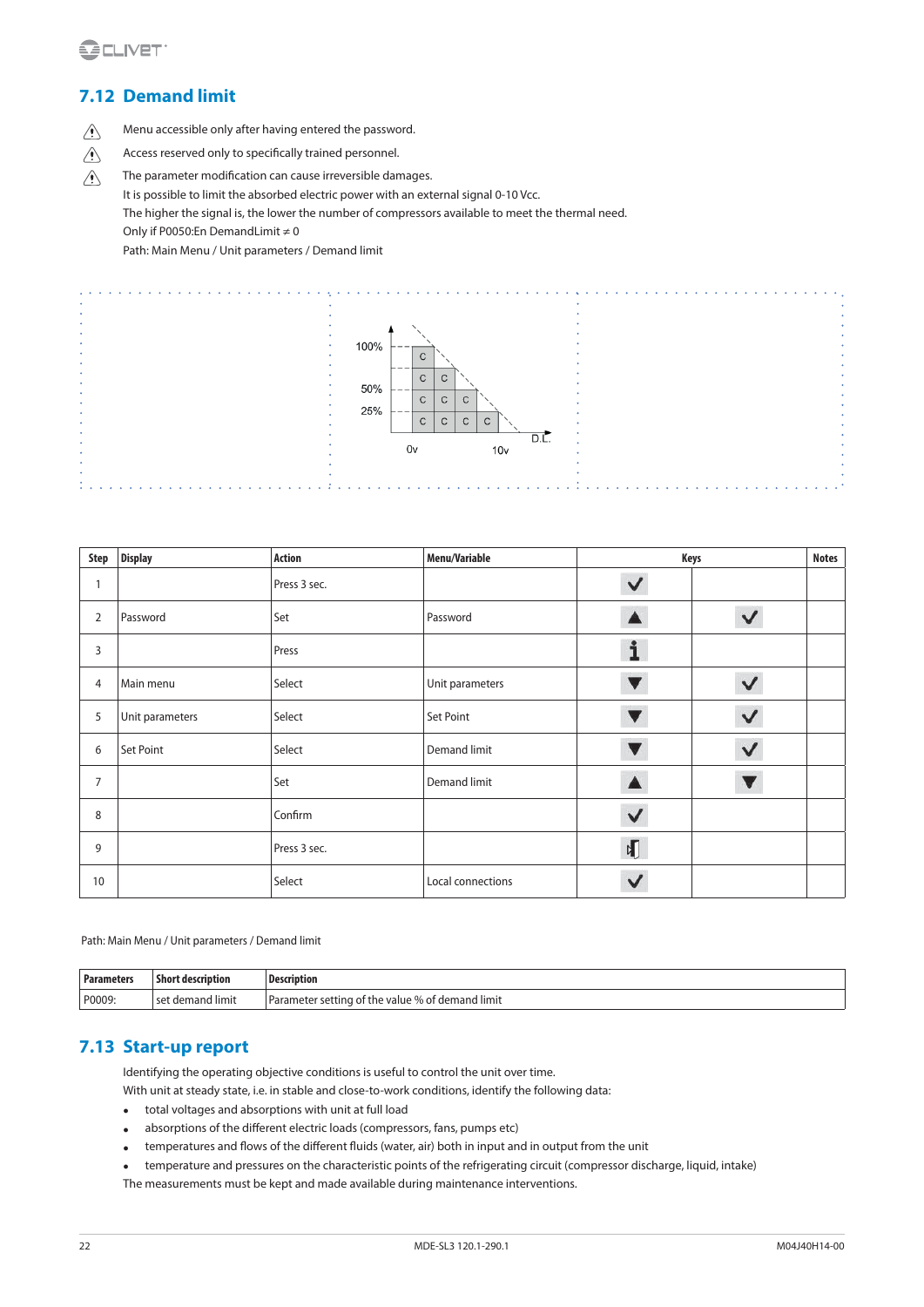

## **7.14 97/23 CE PED directive**

97/23 CE PED DIRECTIVE gives instructions for installers, users and maintenance technicians as well.

Refer to local regulations; briefly and as an example, see the following:

Compulsory verification of the first installation:

• only for units assembled on the installer's building site (for ex. Condensing circuit + direct expansion unit)

Certification of setting in service:

• for all the units

Periodical verifications:

• to be executed with the frequency indicated by the Manufacturer (see the "maintenance inspections" paragraph)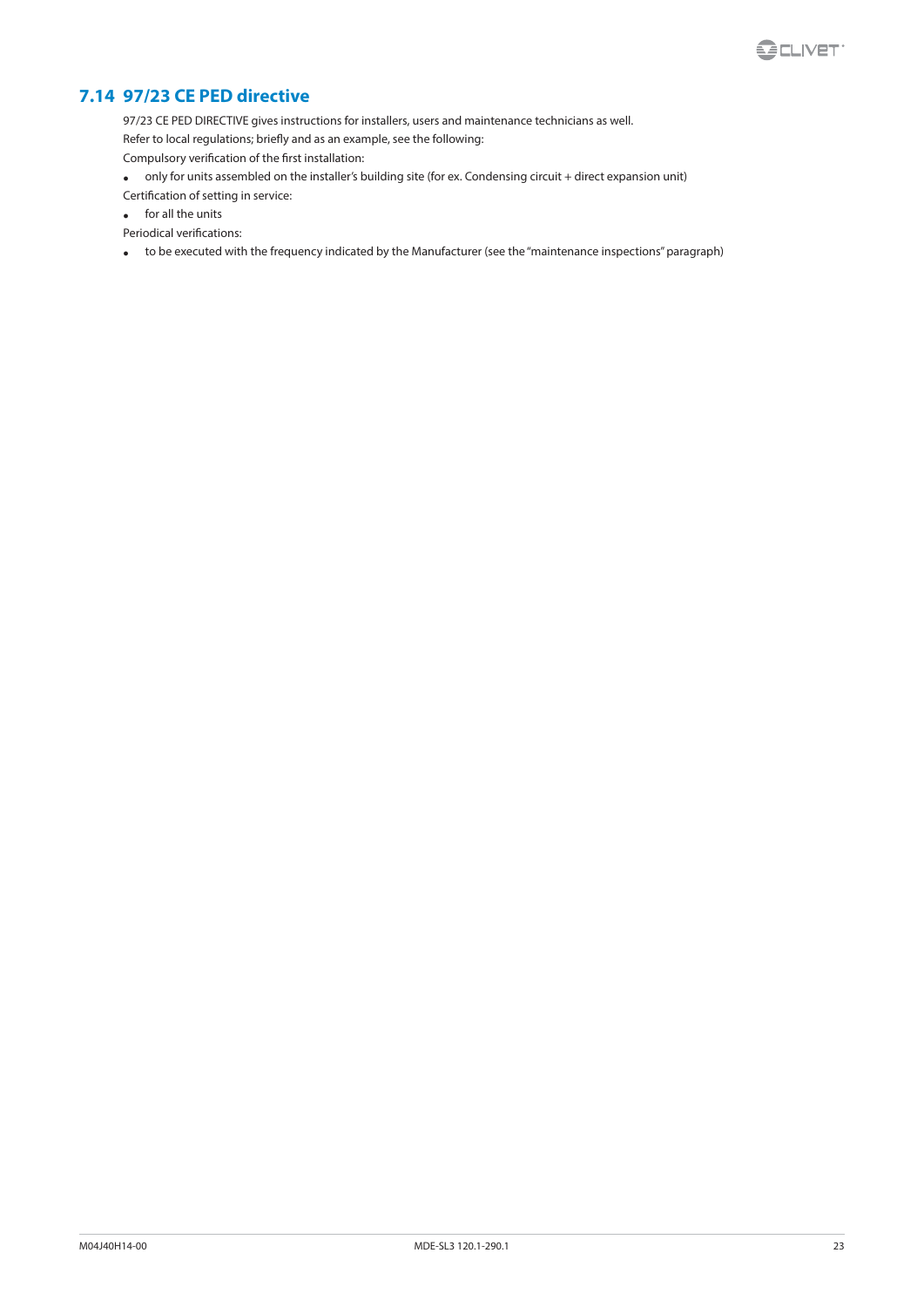# **8 Control**



# **8.1 Led**

| <b>INFO</b>   | Not used                      |
|---------------|-------------------------------|
| ALARM         | Blink / fixed = alarm present |
| <b>CANCEL</b> | not used currently            |

# **8.2 Display**

| Ref. | Variable              | <b>Description</b>                                                                |
|------|-----------------------|-----------------------------------------------------------------------------------|
| A    |                       | Date - Time                                                                       |
| B    | <b>ActualSetPoint</b> | Temperature setting                                                               |
| C    | T.InH20UtilitySide    | Water inlet temperature utility side                                              |
| D    | T.OutH2OUtilitySide   | Water outlet temperature utility side                                             |
|      | <b>ActualState</b>    | On / off / eco / pmp On                                                           |
|      | <b>ActualMode</b>     | Cool: water cooling<br>Heat: water heating (option)                               |
|      | 2                     | Installed compressors                                                             |
|      | $1 - 0$               | Compressors ON<br>example: circuit $1 = 1$ compr. On<br>circuit $2 = 0$ compr. On |
|      | 50%                   | Heating capacity                                                                  |

## **8.3 Keys**

| Symbol   | Name   | <b>Description</b>                                 |
|----------|--------|----------------------------------------------------|
|          | Info   | Main menu                                          |
| $\Delta$ | Alarm  | Alarm display                                      |
| 町        | Cancel | Exit<br>Previous level<br><b>Keyboard settings</b> |
|          | Up     | Increases value                                    |
|          | Down   | Decreases value                                    |
| $\cdot$  | Enter  | Confirm<br>Password                                |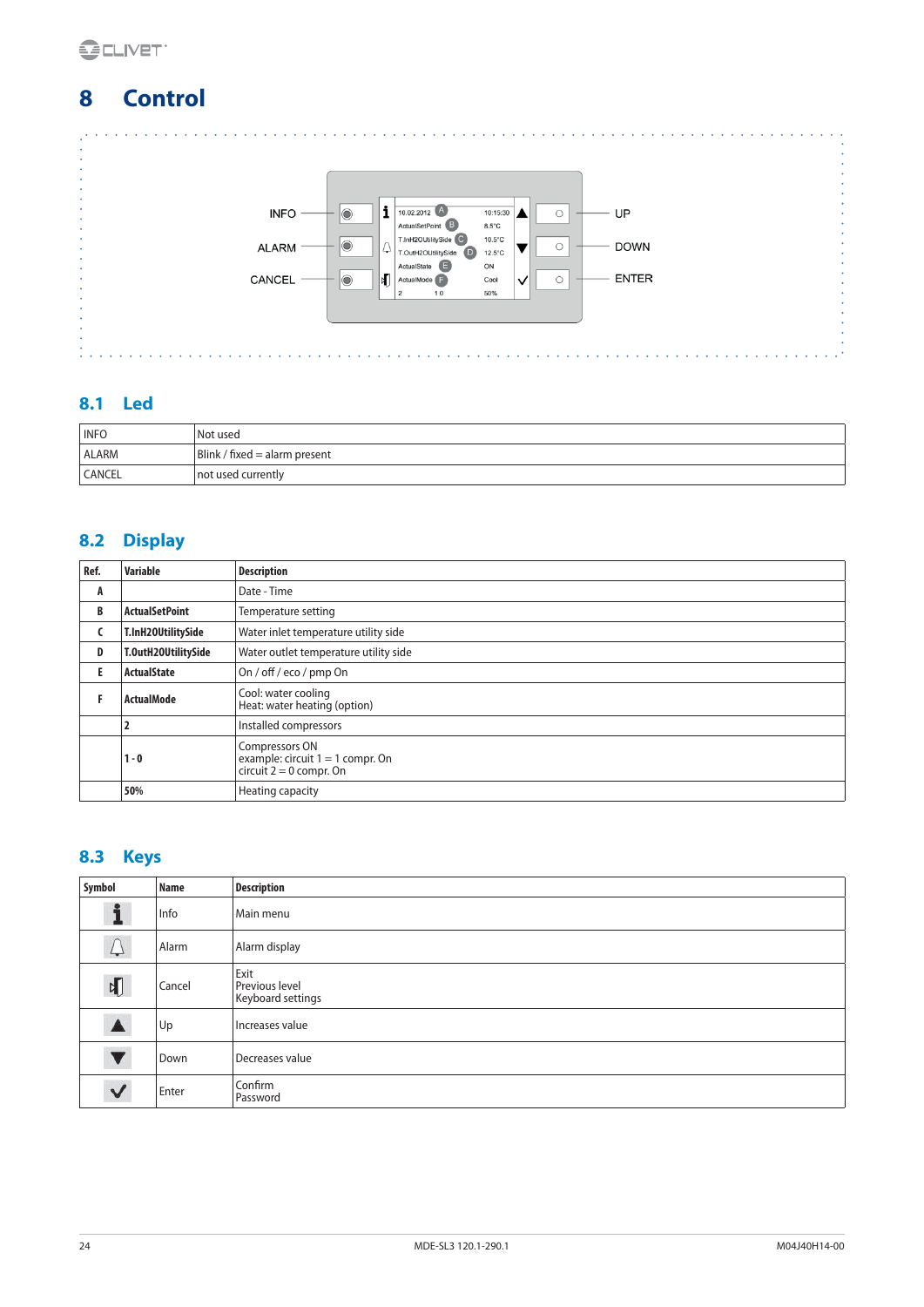# **8.4 Change unit state**

| Step | <b>Display</b> | <b>Action</b> | <b>Menu/Variable</b>     |              | Keys | <b>Notes</b> |
|------|----------------|---------------|--------------------------|--------------|------|--------------|
|      |                | Press         |                          |              |      |              |
|      | Main menu      | Select        | Cmd Local state          |              |      |              |
|      |                | Set           | OFF - ECO - ON - Pump On |              |      |              |
| 4    |                | Confirm       |                          | $\checkmark$ |      |              |
| 6    |                | Exit          |                          | N            |      |              |

\* Local state

ECO: recurrent pump ON-OFF; compressors keep water system at setpoint ECO

Pmp ON: pump ON, compressor OFF

# **8.5 Change the mode**

| Step | <b>Display</b> | <b>Action</b> | <b>Menu/Variable</b>                                |   | Keys | <b>Notes</b> |
|------|----------------|---------------|-----------------------------------------------------|---|------|--------------|
|      |                | Press         |                                                     |   |      |              |
|      | Main menu      | Select        | Cmd Local mode                                      |   |      |              |
|      |                | Set           | Cool: water cooling<br>Heat: water heating (option) |   |      |              |
| 4    |                | Confirm       |                                                     |   |      |              |
|      |                | Exit          |                                                     | N |      |              |

# **8.6 Modify setpoint**

| Step | <b>Display</b>  | Action  | <b>Menu/Variable</b> |              | Keys                    | <b>Notes</b> |
|------|-----------------|---------|----------------------|--------------|-------------------------|--------------|
|      |                 | Press   |                      |              |                         |              |
| 2    | Main menu       | Select  | Unit parameters      |              |                         |              |
| 3    | Unit parameters | Confirm | <b>Set Point</b>     | $\checkmark$ |                         |              |
| 4    |                 | Select  | Set Point            | V            | $\overline{\mathbf{v}}$ |              |
| 5    |                 | Set     | <b>Set Point</b>     |              |                         |              |
| 6    |                 | Confirm |                      | $\checkmark$ |                         |              |
| ⇁    |                 | Exit    |                      | N            |                         |              |

| <b>Parameters</b> | <b>Short description</b> | <b>Description</b>              |                         |
|-------------------|--------------------------|---------------------------------|-------------------------|
| P0001             | SetPoint Cool            | Setpoint Cool                   |                         |
| P0002             | SetPoint Heat            | Setpoint Heat                   | Option                  |
| P0003             | 2°SetPoint Cool          | 2° Setpoint Cool                | Enable by remote switch |
| P0004             | 2°SetPoint Heat          | 2° Setpoint Heat                | Option                  |
| P0005             | SetPoint ECOCool         | Economic summer SetPoint        |                         |
| P0006             | SetPoint ECOHeat         | <b>Economic winter SetPoint</b> | Option                  |
| P0007             | SetPointRec              | Recovery Set Point              |                         |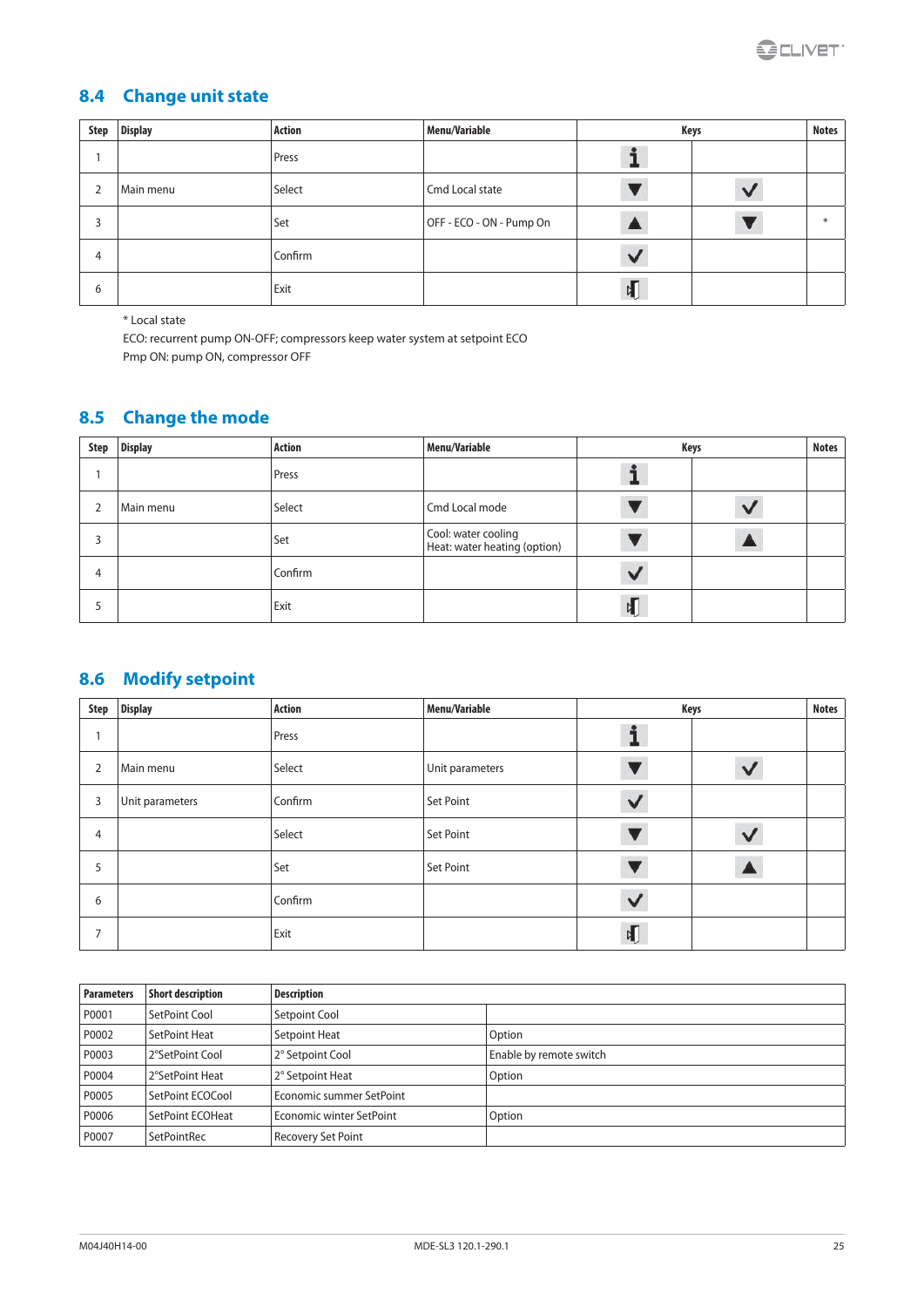# **8.7 Display the status**

| Step | <b>Display</b> | <b>Action</b> | <b>Menu/Variable</b>  | <b>Keys</b> |  | <b>Notes</b> |
|------|----------------|---------------|-----------------------|-------------|--|--------------|
|      |                | Press         |                       |             |  |              |
|      | Main menu      | Select        | <b>Unit Status</b>    |             |  |              |
|      |                | Select        | General, circuit, ecc |             |  |              |
| 4    |                | Exit          |                       | $\sqrt{2}$  |  |              |

For details see:

10.2 Status  $\rightarrow$  33

### **8.8 Scheduler**

It is possible to set 6 events (Off, Eco, On, Recirculating) for each week day.

| Step           | <b>Display</b> | Action  | Menu/Variable | Keys         |              | <b>Notes</b> |
|----------------|----------------|---------|---------------|--------------|--------------|--------------|
| $\mathbf{1}$   |                | Press   |               | $\mathbf{i}$ |              |              |
| 2              | Main menu      | Select  | Scheduler     | V            | $\checkmark$ |              |
| 3              | Scheduler      | Select  | Day           |              | $\checkmark$ |              |
| $\overline{4}$ |                | Select  | Time          | V            | $\checkmark$ |              |
| 5              |                | Set     | Event time    |              |              |              |
| 6              |                | Confirm |               | $\checkmark$ |              |              |
| $\overline{7}$ |                | Select  | Value         |              | $\checkmark$ |              |
| 8              |                | Set     | On/Eco        |              |              |              |
| 9              |                | Confirm |               | $\checkmark$ |              |              |
| 10             |                | Exit    |               | 町            |              |              |

### **Enable Scheduler**

| Step           | <b>Display</b> | <b>Action</b> | <b>Menu/Variable</b>   | Keys         | <b>Notes</b> |
|----------------|----------------|---------------|------------------------|--------------|--------------|
|                |                | Press 3 sec.  |                        | $\checkmark$ |              |
| 2              | Password       | Set           | Password               |              |              |
| 3              |                | Press         |                        | 1            | $\ast$       |
| $\overline{4}$ | Main menu      | Select        | <b>Unit Parameters</b> |              |              |
| 5              |                | Select        | Unit Option            |              |              |
| 6              |                | Set           | $P0061 = 1$            |              |              |
| $\overline{7}$ |                | Press 3 sec.  |                        | $\sqrt{2}$   |              |
|                |                | Select        | Local connections      |              |              |

\* Unit Parameters menu is displayed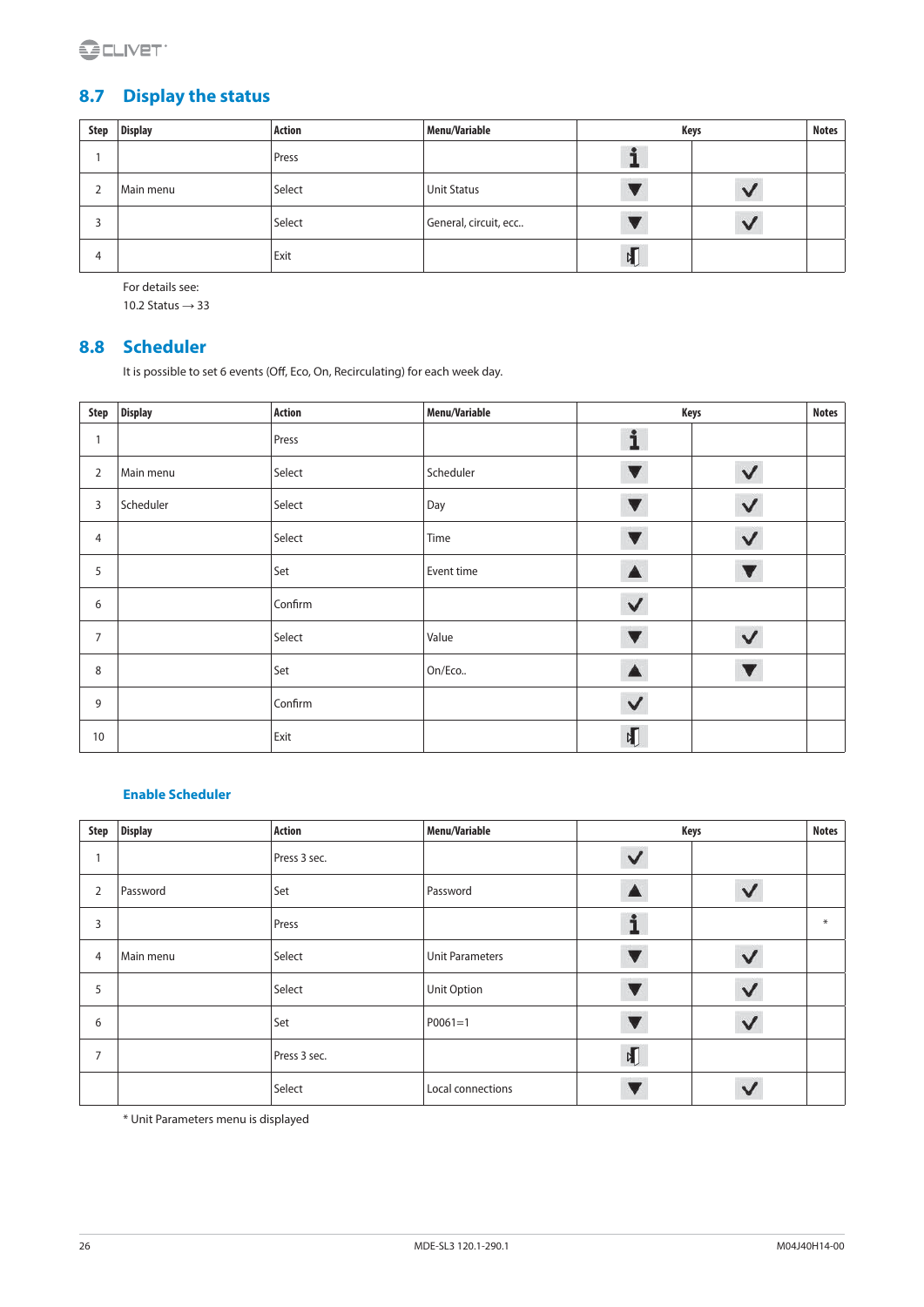## **8.9 Alarms**

 $\triangle$ 

Before resetting an alarm identify and remove its cause. Repeated resets can cause irreversible damage. Example:

+ eE001: Monitore fase: Fault = active alarm

- EE003: Guasto P1 Util: Ok = resetted alarm

Display of alarm: step 1-3

Reset allarm: step 4-10

| <b>Step</b>    | <b>Display</b>      | <b>Action</b> | Menu/Variable     |              | Keys | <b>Notes</b> |
|----------------|---------------------|---------------|-------------------|--------------|------|--------------|
|                |                     | Press         |                   |              |      |              |
| 2              | Alarm list detail   | Press         |                   |              |      |              |
| 3              | Alarm list          | Select        | Alarm             |              |      |              |
| 4              | Alarm list detail   | Press 3 sec.  |                   | $\checkmark$ |      |              |
| 5              | Password            | Set           | Enter password    |              |      |              |
| 6              | Alarm list detail   | Press         |                   | 町            |      |              |
| $\overline{7}$ | Alarm list          | Select        | Alarm             | ▼            |      |              |
| 8              |                     | Select        | Reset<br>Executed |              |      |              |
| 9              |                     | Press 3 sec.  |                   | 町            |      |              |
| 10             | Password management | Select        | Log off           |              |      |              |

For details see:

8.9 Alarms  $\rightarrow$  27

# **8.10 Keyboard settings**

| Step | <b>Display</b> | Action       | <b>Menu/Variable</b> |              | Keys | <b>Notes</b> |
|------|----------------|--------------|----------------------|--------------|------|--------------|
|      |                | Press 3 sec. |                      | N            |      |              |
| 2    |                | Press        |                      | $\checkmark$ |      |              |
| 3    | HMI Settings   | Select       |                      |              |      |              |
| 4    |                | Press        |                      | $\checkmark$ |      |              |
| ͻ    |                | Press        |                      | 叽            |      |              |
| 6    |                | Select       | Local connections    |              |      |              |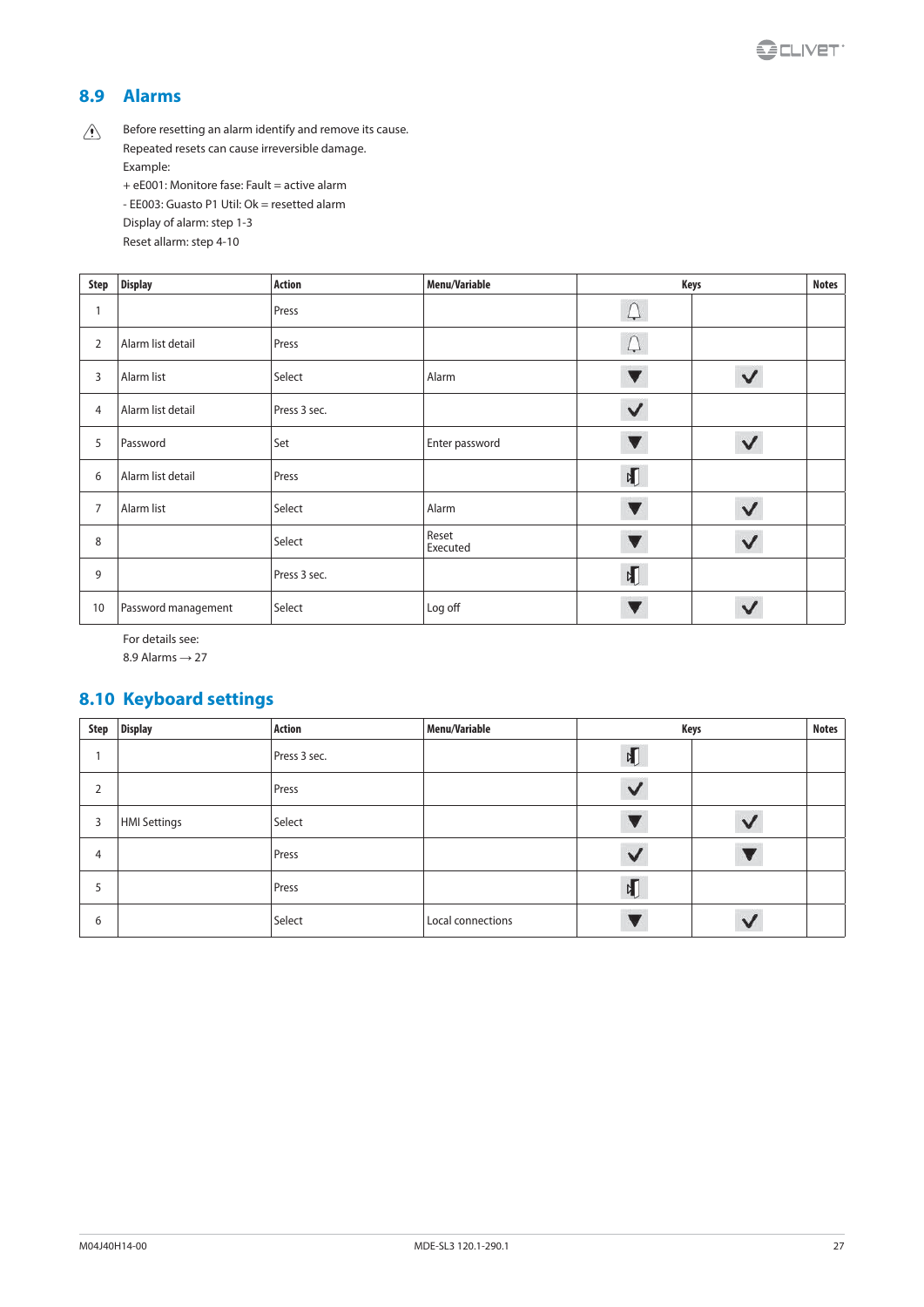# **9 Maintenance**

### **9.1 General description**

Maintenance must be done by authorized centres or by qualified personnel. The maintenance allows to:

- maintain the unit efficiency
- increase the life span of the equipment
- assemble information and data to understand the state of the unit efficiency and avoid possible damages

Before checking, please verify the following:

- the electrical power supply line should be isolated at the beginning
- the unit isolator is open, locked and equipped with the suitable warning
- make sure no tension is present
- After turning off the power, wait at least 5 minutes before accessing to the electrical panel or any other electrical component.  $\bigwedge$
- Before accessing check with a multimeter that there are no residual stresses.  $\bigwedge$

### **9.2 Inspections frequency**

 $\bigwedge$ 

Perform an inspection every 6 months minimum. The frequency, however, depends on the use.

- In the event of frequent use it is recommended to plan inspections at shorter intervals:
- frequent use (continuous or very intermittent use, near the operating limits, etc)
- critical use (service necessary)

| N  | intervention frequency (months)                                                                            | 1 | 6 | 12 |
|----|------------------------------------------------------------------------------------------------------------|---|---|----|
|    | presence corrosion                                                                                         |   |   | X  |
| 2  | water filter cleaning                                                                                      |   | Χ |    |
| 3  | check the exchanger efficiency                                                                             |   |   | X  |
| 4  | circulating pumps                                                                                          |   | X |    |
| 5  | check of the fixing and the insulation of the power lead                                                   |   |   | X  |
| 6  | check of the earthing cable                                                                                |   |   | X  |
| 7  | electric panel cleaning                                                                                    |   |   | X  |
| 8  | capacity contactor status                                                                                  |   |   | X  |
| 9  | termina closing, cable insulation integrity                                                                |   |   | X  |
| 10 | voltage and phase unbalancing (no load and on-load)                                                        |   | Χ |    |
| 11 | absorptions of the single electrical loads                                                                 |   | Χ |    |
| 12 | test of the compressor crankcase heaters                                                                   |   | X |    |
| 13 | leak control*                                                                                              |   |   | X  |
| 14 | survey of the refrigerant circuit operating parameters                                                     |   | Χ |    |
| 15 | protective device test: safety valves, pressure switches, thermostats, flow switches etc                   |   | Χ |    |
| 16 | control system test: setpoint, climatic compensations, capacity stepping, water / air flow-rate variations |   | Χ |    |
| 17 | control device test: alarm signalling, thermometers, probes, pressure gauges etc                           |   | Χ |    |

\* European regulation 303/2008

Refer to the local regulations; and ensure correct adherance. Companies and technicians that effect interventions of installation, maintenance/ repairs, leak control and recovery must be CERTIFIED as expected by the local regulations. The leak control must be effected with annual renewal.

### **9.3 Unit booklet**

It's advisable to create a unit booklet to take notes of the unit interventions.

In this way it will be easier to adequately note the various interventions and aid any troubleshooting. Report on the booklet:

- date
- type of intervention effected
- intervention description
- carried out measures etc.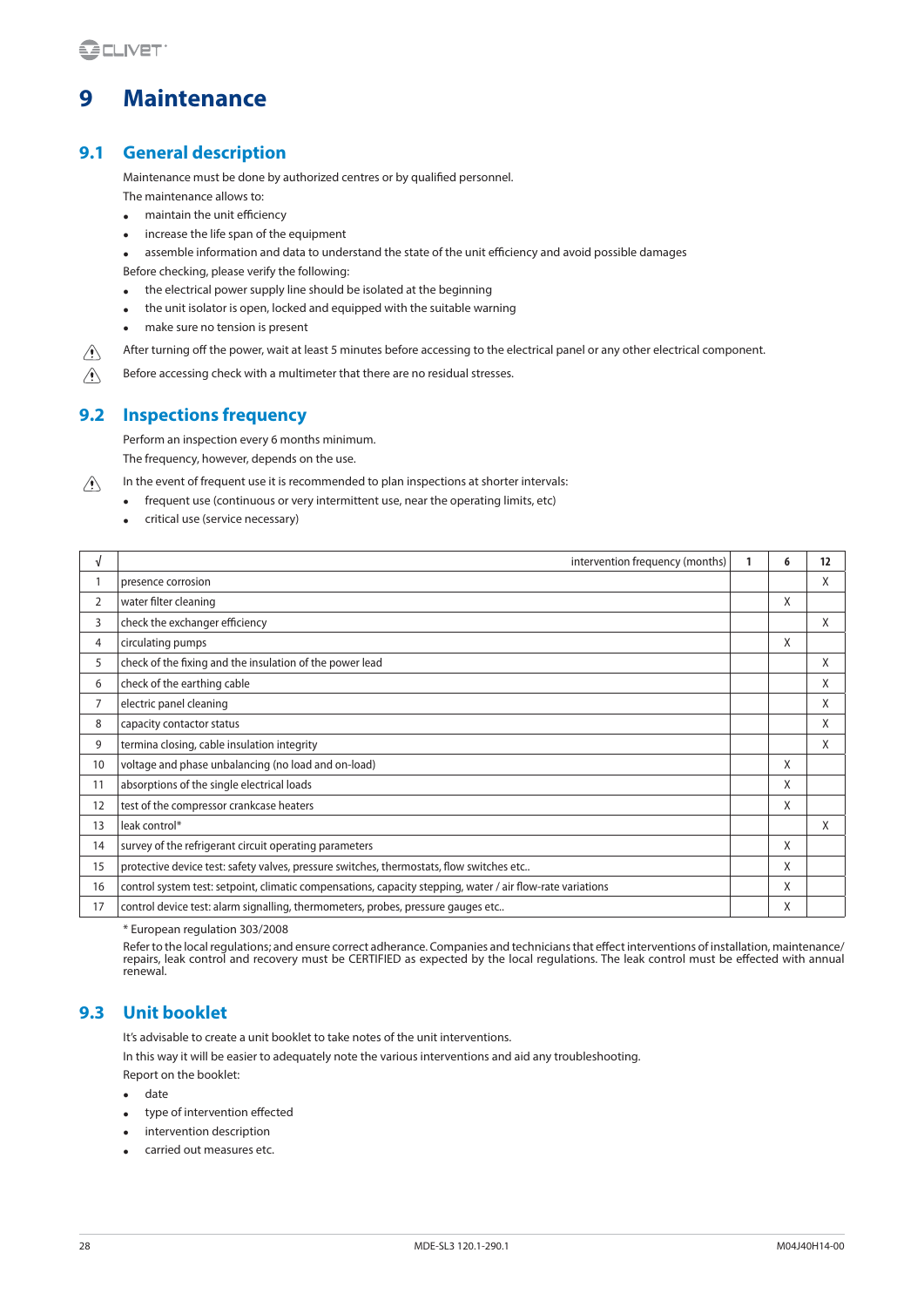

#### **9.4 Standby mode**

 $\bigwedge$ 

If a long period of inactivity is foreseen:

- turn off the power
- avoid the risk of frost (empty the system or add glycol)

Turn off the power to avoid electrical risks or damages by lightning strikes.

With lower temperatures keep heaters turned on in of the electrical panel (option).

It's recommended that the re-start after the stopping period is performed by a qualified technician, especially after seasonal stops or seasonal switching.

When restarting, refer to what is indicated in the "start-up" section.

Schedule technical assistance in advance to avoid hitches and to guarantee that the system can be used when required.

### **9.5 Water side exchanger**

It is very important for the exchanger to be able to provide the maximum thermal exchange, therefore it is essential for the inner surfaces to be clean of dirt and incrustations.

Periodically check the difference between the temperature of the supply water and the condensation temperature: if the difference is greater than 8°C–10°C it is advisable to clean the exchanger.

The clearing must be effected:

- with circulation opposite to the usual one
- with a speed at least 1,5 times higher than the nominal one
- with an appropriate product moderately acid (95% water + 5% phosphoric acid)
- after the cleaning rinse with water to inhibit the action of any residual product

#### **9.6 Water filter**

Check that no impurities prevent the correct passage of water.

### **9.7 Circulating pumps**

Check:

- no leaks
- bearing status (anomalies are highlighted by abnormal noise and vibration)
- the terminal protection covers are closed and the cable holders are properly positioned

#### **9.8 Flow Switch**

- controls the operations
- remove incrustations from the palette

#### **9.9 System discharge**

- 1. evacuate the system
- 2. open all drain valves in the low points of the unit hydraulic circuit
- 3. evacuate the exchanger, use all the cocks presents
- 4. use compressed air to blow the exchanger
- 5. dry completely the exchanger by an hot air jet; for greater safety fill the exchanger with glycoled solution
- 6. protect the exchanger from the air
- 7. remove the drain plugs to the pumps
- Any anti-freeze liquid contained in the system should not be discharged freely as it is a pollutant.  $\bigwedge$

It must be collected and reused.  $\hat{\mathbb{A}}$ 

 $\bigwedge$ Before starting a washing the plant.

#### Example

- A. emptying evaporator
- B. emptying pump

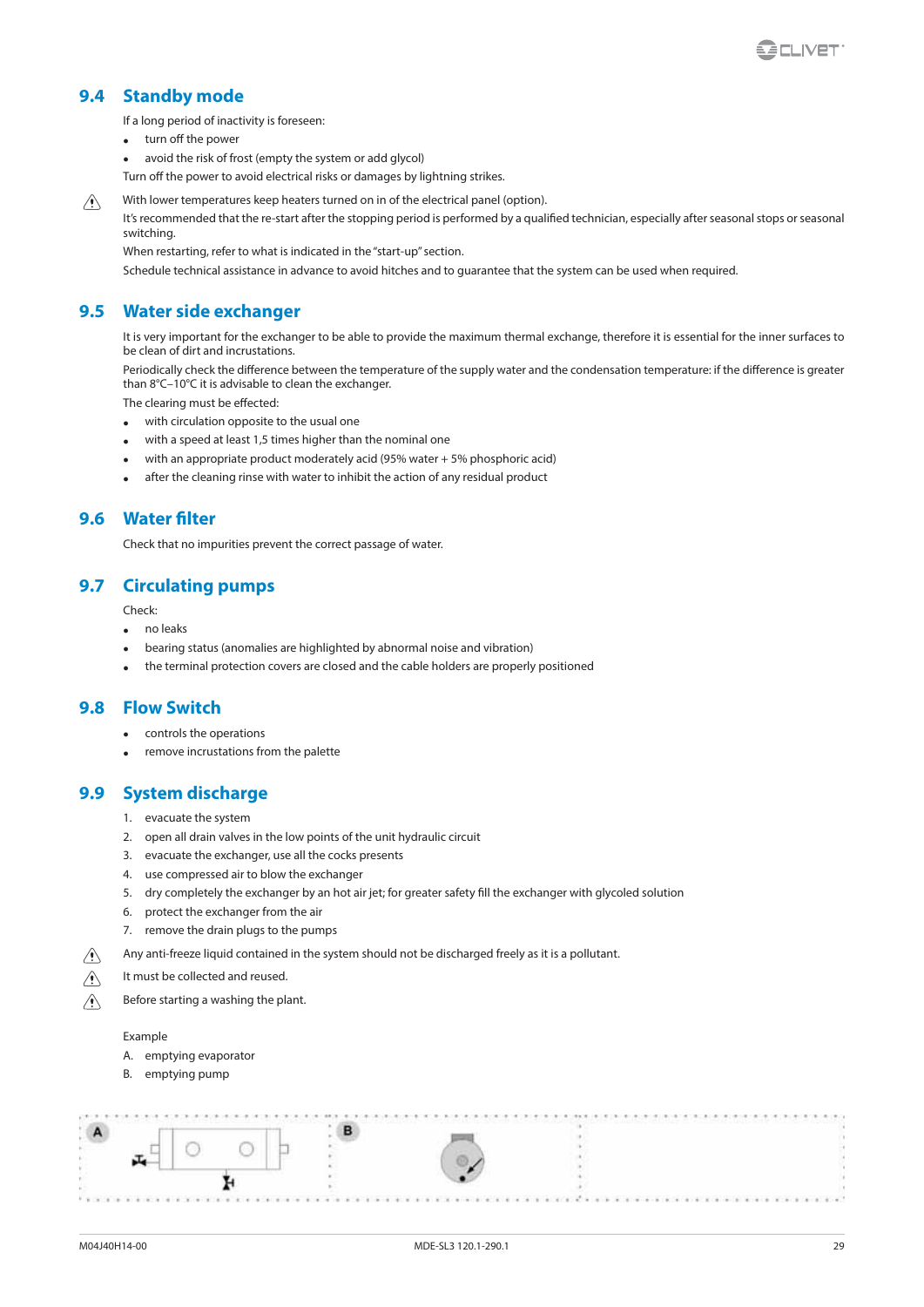

It's recommended that the re-start after the stopping period is performed by a qualified technician, especially after seasonal stops or seasonal switching.

When restarting, refer to what is indicated in the "start-up" section.

Schedule technical assistance in advance to avoid hitches and to guarantee that the system can be used when required.

#### **9.10 Screw compressors - Periodical checks**

| Operating hours     | 100 | 1000 | 5000 | 10000 | 15000 | 20000 | 25000 | 30000 |
|---------------------|-----|------|------|-------|-------|-------|-------|-------|
| Vibrations / Noise  |     |      |      |       |       |       |       |       |
| Oil level           |     |      |      |       |       |       |       | C/R   |
| Oil filter          |     |      |      |       |       |       |       | C/R   |
| Filter the suction  |     |      |      |       |       |       |       |       |
| Electric insulation |     |      |      |       |       |       |       |       |
| Bearings            |     |      |      |       |       |       |       | C/R   |
| check valve         |     |      |      |       |       |       |       |       |

 $C =$ CHECK

 $R =$  replace

## **9.11 Compressor supply line shut-off valve**



#### Only if present

A. Supply line shut-off valve



## CAUTION!

Do not remove the seal Remove only if authorized by the manufacturer. Please contact the maker for informations.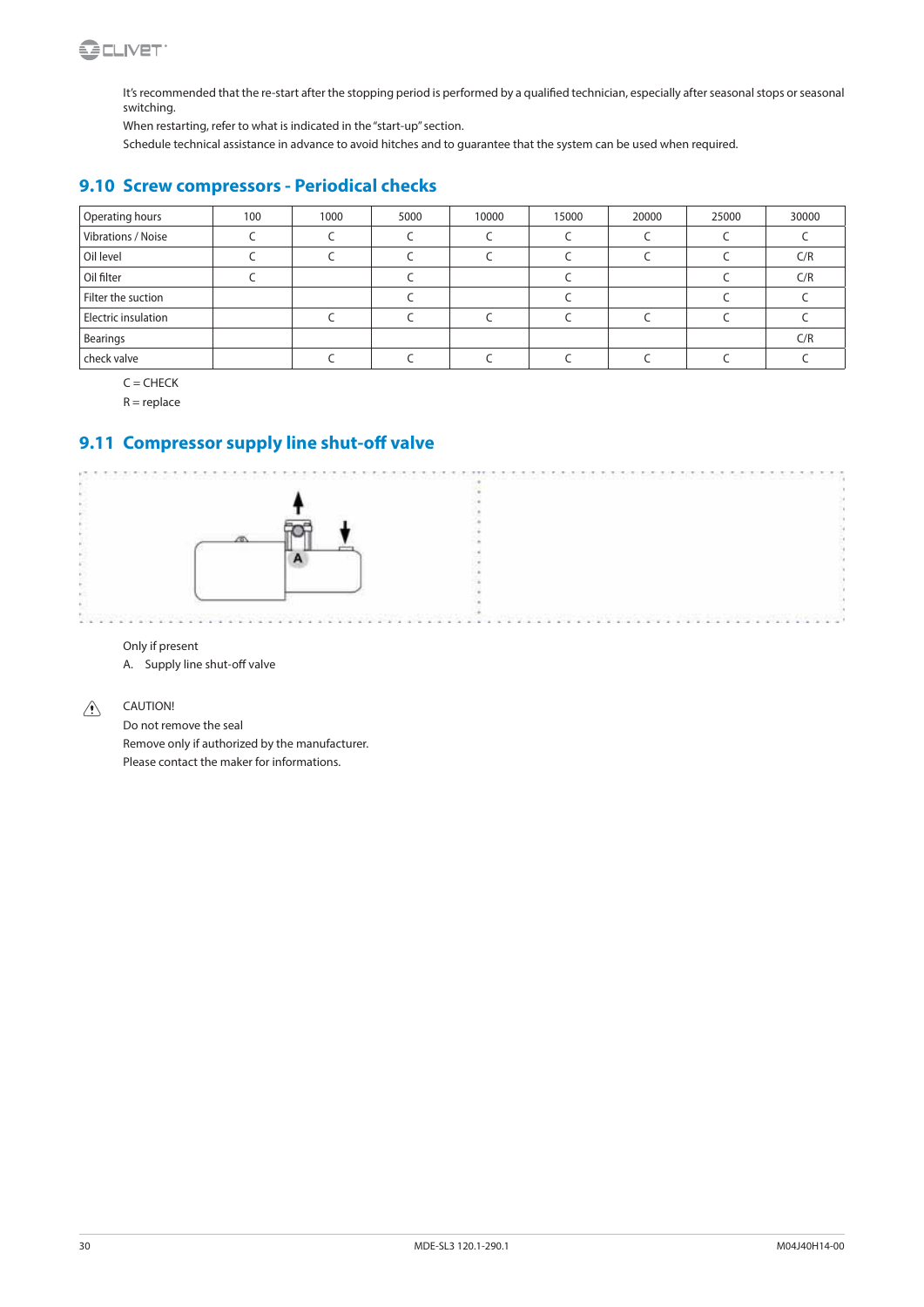

# **10 Alarms - Status**

## **10.1 Alarms**

The alarm code identifies the concerned circuit: Example: ee 1 01:TimeOutModCirc = circuit 1 ee 2 01: TimeOutModCirc = circuit 2

#### The number of refrigerant circuits depends on series and size of the unit.

#### **t.i. input type:**

DI = digital input AI = analogic input

#### **Module:**

 $687 = \text{main module}$ 985 = circuit module 94U = thermostatic driver module

#### **Input:**

Connector number: T1, T2, T3..... PIN code: X1, X2, Q13, DO1.....

#### **t.a. alarm type:**

A automatic reset M manual reset

A/M automatic reset, (after N alarm interventions becomes manual reset)

| code         | detailed description                           | t.i.      | module       | input                         | t.a. |
|--------------|------------------------------------------------|-----------|--------------|-------------------------------|------|
| eE001        | Phase monitor                                  | DI        | 687 central  | T13 DL1                       | A/M  |
| EE003        | Pump 1 overload                                | <b>DI</b> | 687 central  | <b>T13 DL2</b>                | M    |
| <b>EE004</b> | Pump 2 overload                                | DI        | 687 central  | T4 D1                         | M    |
| <b>EE005</b> | Pump 3 overload                                | DI        | 687 central  | T13 DL2                       | M    |
| ee010        | Master Offline - Master Slave network enabled  |           |              |                               | A    |
| ee011        | Unit 2 in alarm - Master Slave network enabled |           |              |                               | A    |
| ee012        | Unit 2 OffLine - Master Slave network enabled  |           |              |                               | A    |
| ee013        | Unit 3 in alarm - Master Slave network enabled |           |              |                               | Α    |
| ee014        | Unit 3 OffLine - Master Slave network enabled  |           |              |                               | A    |
| ee015        | Unit 4 in alarm - Master Slave network enabled |           |              |                               | A    |
| ee016        | Unit 4 OffLine - Master Slave network enabled  |           |              |                               | A    |
| ee017        | Unit 5 in alarm - Master Slave network enabled |           |              |                               | A    |
| ee018        | Unit 5 OffLine - Master Slave network enabled  |           |              |                               | A    |
| ee019        | Unit 6 in alarm - Master Slave network enabled |           |              |                               | A    |
| ee020        | Unit 6 OffLine - Master Slave network enabled  |           |              |                               | A    |
| ee021        | Unit 7 in alarm - Master Slave network enabled |           |              |                               | A    |
| ee022        | Unit 7 OffLine - Master Slave network enabled  |           |              |                               | A    |
| EE023        | Pump 1 thermal protection                      | <b>DI</b> | 965 hydronic | T1 X4                         | M    |
| EE024        | Pump 2 thermal protection                      | <b>DI</b> | 965 hydronic | T1 X5                         | M    |
| EE025        | Pump 3 thermal protection                      | DI        | 965 hydronic | T1 X6                         | A    |
| EE026        | Inverter thermal protection                    | DI        | 965 hydronic | <b>T5 DL1</b>                 | Α    |
| ee027        | Water inlet temperature probe faulty           | AI        | 687 central  | T1 B1                         | A    |
| ee028        | Water outlet temperature probe faulty          |           | 687 central  | T1 B <sub>2</sub>             | A    |
| ee029        | External air temperature probe faulty          |           | 687 central  | T1 B3                         | A    |
| ee030        | Signal logoff or short circuit                 |           | 687 central  | <b>T2 X1</b>                  | A    |
| ee031        | Signal logoff or short circuit                 | AI        | 687 central  | <b>T2 X2</b>                  | A    |
| ee032:       | External Humidity probe faulty                 | AI        | 687 central  | T <sub>2</sub> X <sub>3</sub> | A    |
| ee033:       | Cabinet temperature probe faulty               | AI        | 687 central  | <b>T2 X4</b>                  | A    |

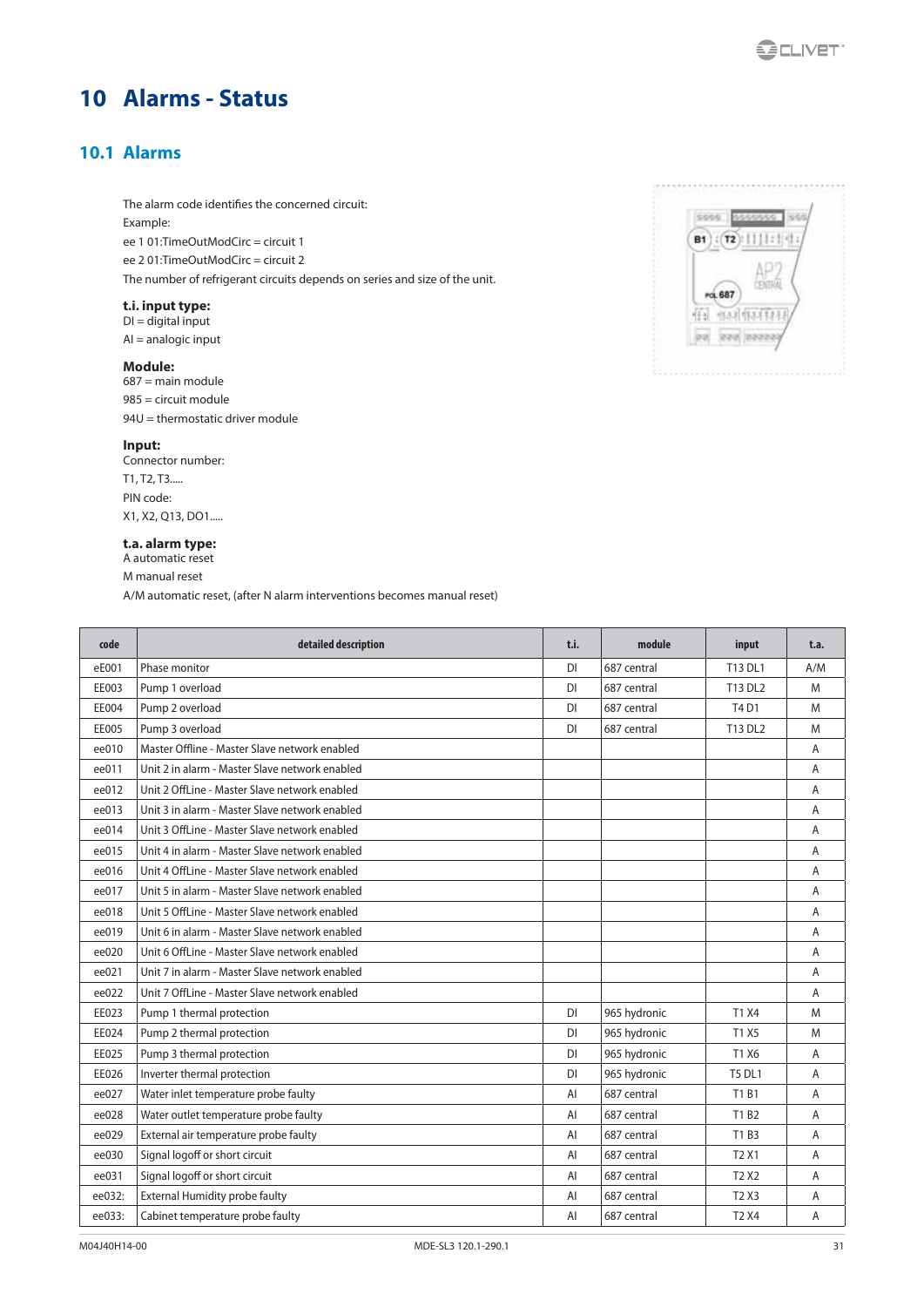| code   | detailed description                                            |        | module        | input                         | t.a. |
|--------|-----------------------------------------------------------------|--------|---------------|-------------------------------|------|
| ee034: | Hydronic module on the ProcessBus is disconnected               |        |               | periperal bus                 | Α    |
| ee035: | Cool opening valve: error limit                                 | DI     | 945 4P        | X2                            | Α    |
| ee036: | Heat opening valve: error limit                                 | DI     | 945 4P        | X4                            | A    |
| ee037: | Cool closing valve: error limit                                 | DI     | 945 4P        | X1                            | Α    |
| ee038: | Heat closing valve: error limit                                 | DI     | 945 4P        | X <sub>3</sub>                | Α    |
| ee039: | Communication timeout 4P module                                 | Logico | 945 4P        | periperal bus                 | Α    |
| ee040: | FCI module water temperature probe fault                        | AI     | 955 FCI       | X1                            | A    |
| ee041: | Communication timeout FCI module                                | Logico | 955 FCI       | periperal bus                 | Α    |
| EE044: | FCI module P1 thermal protection                                | DI     | 955 FCI       | X5                            | M    |
| EE045: | FCI module P2 thermal protection                                | DI     | 955 FCI       | X6                            | M    |
| EE046: | FCI module P3 thermal protection                                |        | 955 FCI       | X7                            | M    |
| ee050: | User side exchanger, differential pressure probe fault          |        | 965 hydronic  | X3                            | Α    |
| ee054: | Recovery pump thermal protection                                | DI     | 955 FCI       | X6                            | Α    |
| ee101: | Circuit 1 module on the ProcessBus is disconnected              |        |               | periperal bus                 | A    |
| ee102: | Driver 1 module on the ProcessBus is disconnected               |        |               | periperal bus                 | A    |
| ee103: | Recovery 1 module on the ProcessBus is disconnected             |        |               | periperal bus                 | Α    |
| ee104: | Driver 1 blocked                                                |        | 94U driver    |                               | Α    |
| EE106: | Compressor 1 thermal protection                                 | DI     | 985 circuit 1 | <b>T4 D1</b>                  | M    |
| EE107: | Compressor 2 thermal protection                                 | DI     | 985 circuit 1 | T4 D2                         | M    |
| EE108: | Compressor 3 thermal protection                                 | DI     | 985 circuit 1 | T4 D3                         | M    |
| EE118: | Source side protection                                          | DI     | 985 circuit 1 | T9 DL2                        | M    |
| ee122: | Faulty probe - discharge temperature compressor 1               | AI     | 985 circuit 1 | T1 B1                         | Α    |
| ee123: | Faulty probe - discharge temperature compressor 2               | AI     | 985 circuit 1 | T1 B2                         | Α    |
| ee124: | Faulty probe - discharge temperature compressor 3               | AI     | 985 circuit 1 | <b>T2 X2</b>                  | Α    |
| ee125: | Faulty probe - source 1 temperature                             | AI     | 985 circuit 1 | T1 B3                         | A    |
| ee126: | Faulty probe - source 2 temperature                             |        | 985 circuit 1 | T <sub>2</sub> X <sub>1</sub> | A    |
| ee127: | Faulty probe - Suction temperature                              |        | 94U driver    | T <sub>2</sub> X <sub>2</sub> | Α    |
| ee128: | Faulty probe - discharge pressure                               | AI     | 985 circuit 1 | T <sub>2</sub> X <sub>3</sub> | Α    |
| ee129: | Faulty probe - suction pressure                                 | AI     | 94U driver    | T1 X1                         | Α    |
| ee130: | Faulty probe - Recovery gas temperature                         | AI     | 965 recovery  | T1 X1                         | Α    |
| ee131: | Faulty probe - Recovery pressure                                | Al     | 965 recovery  | T <sub>2</sub> X <sub>7</sub> | Α    |
| ee132: | Faulty probe - Water recovery inlet                             | Al     | 965 recovery  | T1 X2                         | Α    |
| ee133: | Faulty probe - Water recovery outlet                            | Al     | 965 recovery  | T1 X3                         | Α    |
| ee135: | Bios wrong version                                              |        | 985 circuit 1 |                               | Α    |
| ff105: | Low overheating Thermostatic C1                                 |        |               |                               | Α    |
| fF109: | Low pressure from analogic input                                |        | 985 circuit 1 | T3 X7                         | A/M  |
| ff110: | Pre-alarm - low pressure COOL mode                              |        |               |                               | Α    |
| ff111: | Pre-alarm - low pressure HEAT mode                              |        |               |                               | A    |
| fF112: | Low pressure from analogic input                                | Al     | 94U driver    | T1 X1                         | A/M  |
| fF113: | High pressure from digital input                                |        | 985 circuit 1 | T3 X8                         | A/M  |
| ff114: | Pre-alarm - high pressure                                       |        |               |                               | Α    |
| fF115: | High pressure from analogic input                               |        | 985 circuit 1 | T <sub>2</sub> X <sub>3</sub> | A/M  |
| ff116: | Pre-alarm max. compression ratio (high pressure / low pressure) |        |               |                               | Α    |
| fF117: | Min. compression ratio (high pressure / low pressure)           |        |               |                               | A/M  |
| FF119: | Alarm max. compression ratio (high pressure / low pressure)     |        |               |                               | Μ    |
| FF134  | <b>Empty circuit</b>                                            |        | 94U driver    | T1 X1                         | M    |
| ff136: | Defrost: low gas temperature                                    |        | 985           | X <sub>2</sub>                | M    |
| fF137: | Oil pressure                                                    |        | 985           | DL <sub>1</sub>               | A/M  |
| ff138: | Low condensing pressure                                         |        | 985           | X3                            | A    |
| fF139: | Maximum saturated condensation temperature                      | Logico |               |                               | A/M  |
| fF140: | Minimum saturated condensation temperature                      | Logico |               |                               | A/M  |
| fF141: | Maximum saturated evaporation temperatur                        | Logico |               |                               | A/M  |
| fF142: | Minimum saturated evaporation temperatur                        | Logico |               |                               | A/M  |
| fF143: | Maximum compression ratio                                       |        |               |                               | A/M  |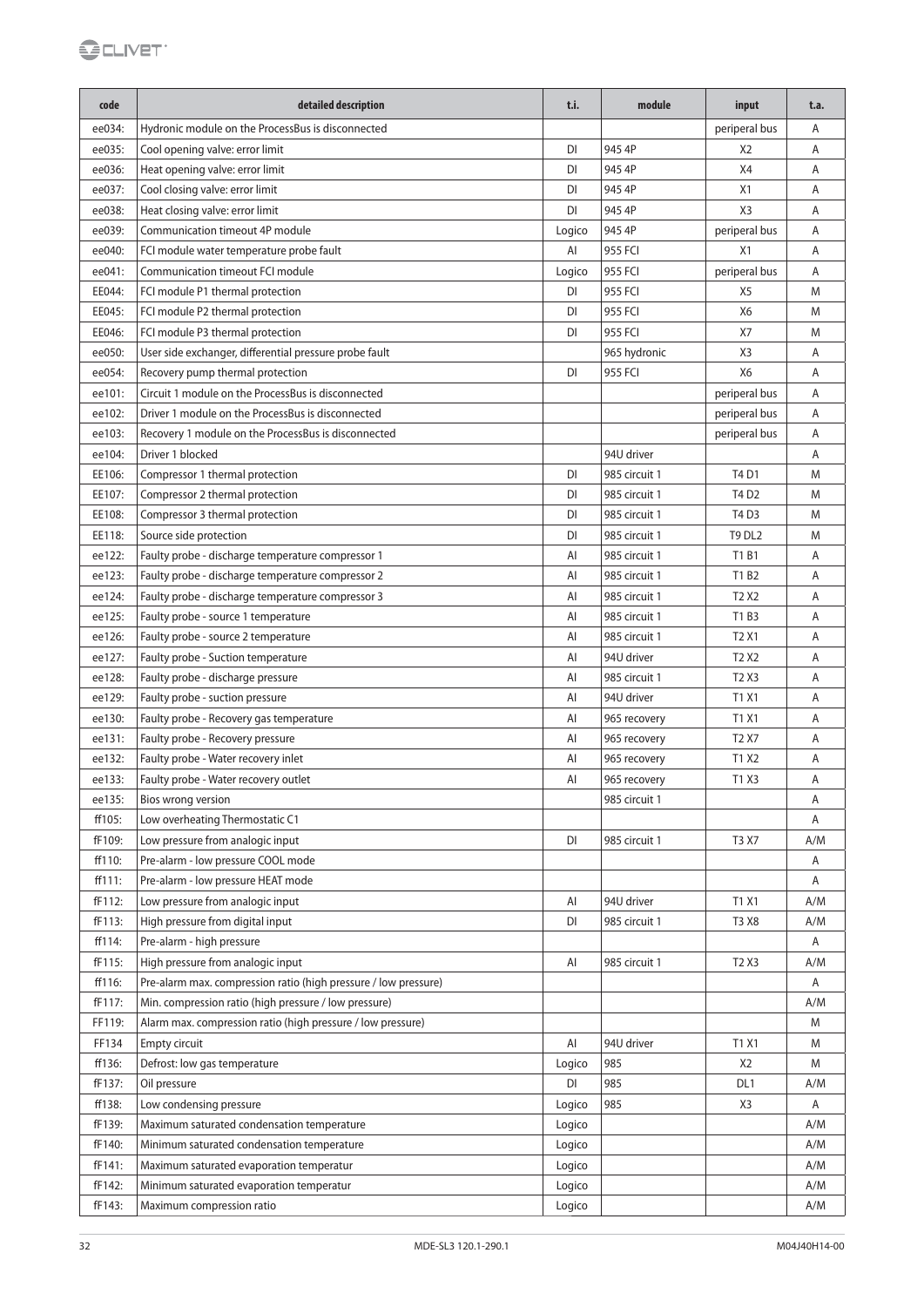| code   | detailed description                                                                                                          |           | module         | input         | t.a. |
|--------|-------------------------------------------------------------------------------------------------------------------------------|-----------|----------------|---------------|------|
| FF144: | Minimum compression ratio                                                                                                     | Logico    |                |               | M    |
| fF145: | Maximum engine torque                                                                                                         | Logico    |                |               | A/M  |
| i1002: | Low water pressure                                                                                                            | <b>DI</b> | 687 central    | <b>T5 DU1</b> | A/M  |
| il006: | Flow switch utility side                                                                                                      | <b>DI</b> | 687 central    | <b>T3 X8</b>  | A/M  |
| IIO07: | Freeze alarm utility side                                                                                                     |           |                |               | M    |
| ii008: | Utility side pumps On for antifreeze alarm                                                                                    |           |                |               | A    |
| IIO09: | COOL:<br>outlet temperature higher than inlet temperature<br><b>HEAT:</b><br>inlet temperature higher than outlet temperature |           |                |               | A    |
| il120: | Flow switch source side                                                                                                       |           | 985 circuit 1  | <b>T2 X4</b>  | A/M  |
| 1121:  | Freeze alarm source side                                                                                                      |           |                |               | A    |
| II042: | FCI module, system pressure                                                                                                   | <b>DI</b> | 955 FCI        | X3            | M    |
| II043: | FCI module, antifreeze alarm                                                                                                  |           | 955 FCI        | X1            | M    |
| ii047: | FCI module, water flow alarm                                                                                                  |           | 955 FCI        | X4            | A    |
| ii052: | Recosery module, flow alarm                                                                                                   |           | <b>965 REC</b> | X6            | A    |
| ii053: | <b>965 REC</b><br>Recovery module, system pressure<br>DI<br>X6                                                                |           | Α              |               |      |

## **10.2 Status**

The status code identifies the concerned circuit: Example: S 1 100: CMP1 compressor 1 starts = circuit 1

S 2 100: CMP1 compressor1 starts = circuit 2

The number of refrigerant circuits depends on series and size of the unit. Example:

#### **AI-687 T.IN H2OUtil\_B1 Inlet water temperature**

AI = analogic input 687 = main module  $B1 = PIN$ 

# 5666  $B1$  :  $(T2)$ : |||||: ||-|| AP<sub>2</sub> **Gentle** POL 687 伯 经原质

# **10.3 General stata and central module**

| code   | description        | detailed description                                                                                        |
|--------|--------------------|-------------------------------------------------------------------------------------------------------------|
| AI-687 | T.IN H2OUtil_B1    | Inlet water temperature utility side                                                                        |
| AI-687 | T.OUT H2OUtil B2   | Outlet water temperature user side                                                                          |
| AI-687 | Ext.Air temp_B3    | Outdoor air temperature                                                                                     |
| AI-687 | S.DemandLimit_X1   | Signal of the demand limit function controls                                                                |
| AI-687 | S.WaterReset_X2    | Signal of the water reset function controls                                                                 |
| AI-687 | RHExt_X3           | Outside relative humidity                                                                                   |
| Al-687 | El.CabinetTemp_X4  | Electrical panel temperature                                                                                |
| AO-687 | %FREE-COOLING_X5   | Percentage value of the status of the external control signal of the ventilation/FREE-COOLING valve         |
| DI-687 | Sel.SetPoint_DU2   | Status of the second digital input setpoint 0=1°set 1=2°Set                                                 |
| DI-687 | SystemPressure_DU1 | Status of the system water pressure sensor 0=OK 1=Fault                                                     |
| DI-687 | FlowUser X8        | Status of the differential pressure switch/utilisation flow 0=OK 1=Fault                                    |
| DI-687 | ON-OFFRem X7       | Status of the unit status digital input 0=OFF 1=On                                                          |
| DI-687 | Heat/CoolRem_X6    | Status of the unit mode digital input 0=Heat 1=Cool                                                         |
| DI-687 | PhaseMonitor_DL1   | Status of the phase monitor input 0=OK 1=Fault                                                              |
| DI-687 | OvlP1Util_D2       | Status of thermal protection contact of utilisation pump 1 0=OK 1=Fault                                     |
| DI-687 | OvlP2Util D1       | Status of thermal protection contact of utilisation pump 2 0=OK 1=Fault                                     |
| DI-687 | OvlP3Util DL2      | Status of thermal protection contact of utilisation pump 3 0=OK 1=Fault                                     |
| DO-687 | El.CabinetFAN DO1  | Status of the ventilation control of the electrical panel: 0=Off 1=On                                       |
| DO-687 | El.CabinetHEAT_DO2 | Status of the heating control of the electrical panel: 0=Off 1=On                                           |
| DO-687 | UnitMode_Q1        | Status of the digital output related to the operating mode (N.O. Open=Cool N.O. Closed=Heat): 0=Cool 1=Heat |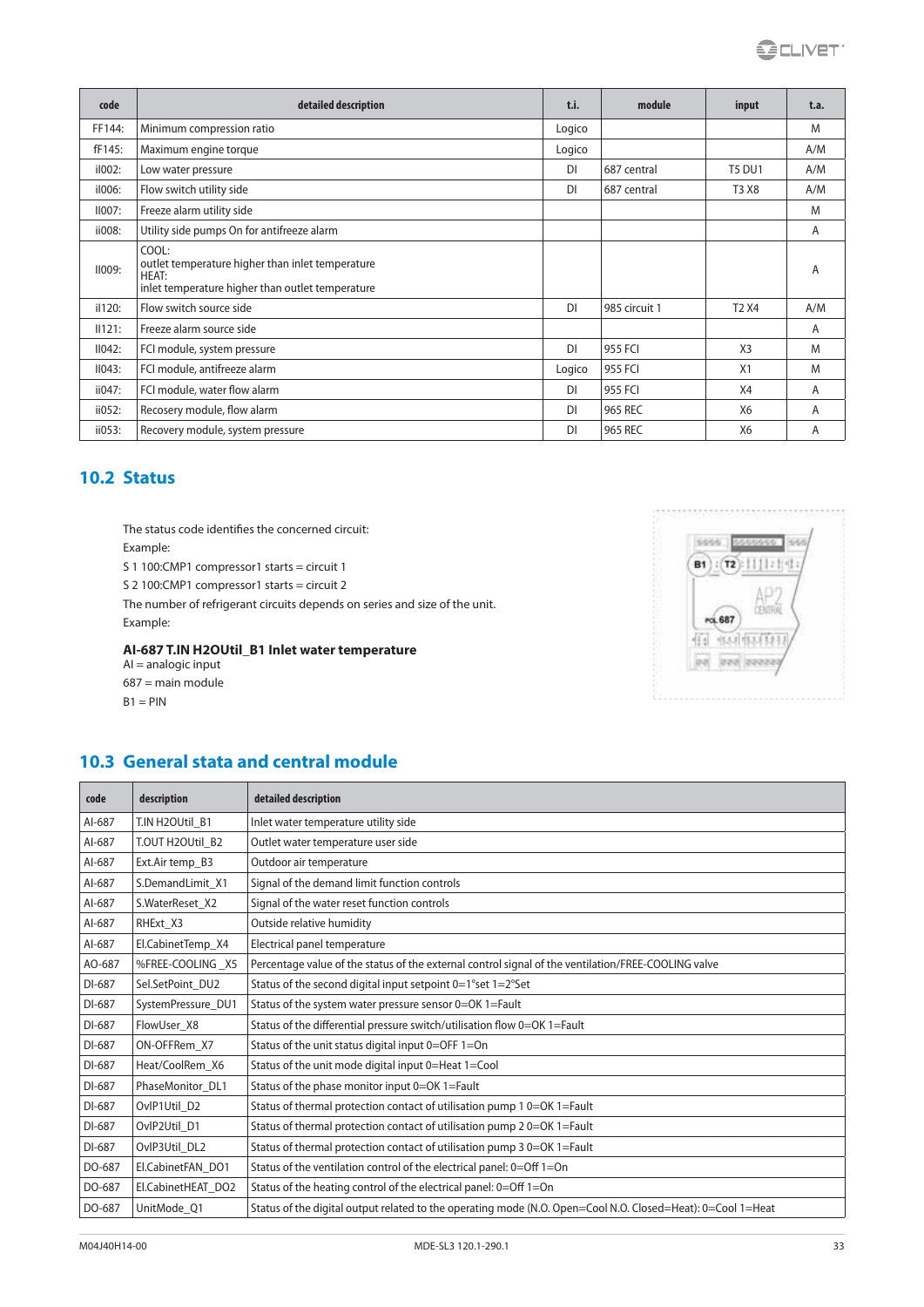| code   | description         | detailed description                                                           |
|--------|---------------------|--------------------------------------------------------------------------------|
| DO-687 | Cumul.Alarm Q2      | Unit cumulative alarm status (N.0.Open=All OFF N.O. Closed=All ON): 0=Off 1=On |
| DO-687 | CmdP1User O3        | Command pump 1 utility side: 0=Off 1=On                                        |
| DO-687 | CmdP2User Q4        | Command pump 2 utility side: 0=Off 1=On                                        |
| DO-687 | CmdP3User_Q5        | Command pump 3 utility side: 0=Off 1=On                                        |
| DO-687 | OpenYV FC Q7        | Opening control of the FREE-COOLING valve FC Closed = ON: 0=Off 1=On           |
| DO-687 | CloseYV FC Q8       | Closure control of the FREE-COOLING valve FC Closed = OFF: $0=$ Off $1=$ On    |
| DO-687 | AntifreezeHeater Q6 | Status of the control of the antifreeze heaters: 0=Off 1=On                    |
| S0001  | StartsP1User        | Number of startup totalized from Pump 1                                        |
| S0002  | StartsP2User        | Number of startup totalized from Pump 2                                        |
| S0003  | StartsP3User        | Number of startup totalized from Pump 3                                        |
| S0004  | Pump1 running hours | Utilisation pump 1 hours                                                       |
| S0005  | Pump2 running hours | Utilisation pump 2 hours                                                       |
| S0006  | Pump3 running hours | Utilisation pump 3 hours                                                       |
| S0007  | Antifreeze heat.    | Antifreeze heater status 0=Off 1=On                                            |
| S0008  | Pump in antifreeze  | Status of the utilisation pump for antifreeze protection 0=Off 1=On            |
| S0009  | Recovery            | Recovery status: 0=Off 1=On                                                    |
| S0010  | ActualSptTExt       | Setpoint value calculated by the Text climate curve                            |
| S0011  | ActualSptWR         | Setpoint value calculated by the WaterReset function                           |
| S0012  | StatusFREE-COOLING  | FREE-COOLING status 0=Off 1=On                                                 |
| S0013  | GenWarning          | $0=$ Off $1=$ On                                                               |
| S0014  | GenBlock            | $0=$ Off $1=$ On                                                               |
| S0015  | NCompOnUnit         | Number of compressors currently active on the machine                          |

# **10.4 Circuit 1 status**

| code   | description                   | detailed description                                                                                                                                                        |
|--------|-------------------------------|-----------------------------------------------------------------------------------------------------------------------------------------------------------------------------|
| AI-94U | SuctionTemp X2                | Suction temperature                                                                                                                                                         |
| AI-94U | SuctionPressureX1             | Low pressure transducer                                                                                                                                                     |
| AI-985 | DischargeTC1 B1               | Compressor 1 discharge temperature                                                                                                                                          |
| AI-985 | DischargeTC2 B2               | Compressor 2 discharge temperature                                                                                                                                          |
| AI-985 | DischargeTC3 X2               | Compressor 3 discharge temperature                                                                                                                                          |
| AI-985 | SourceTemp1 B3                | Source 1 temperature (for machines with air-based sources and reversible on gas = Probe 1 on source battery.<br>For machines with water-based source = Source input probe)  |
| AI-985 | SourceTemp2 X1                | Source 2 temperature (for machines with air-based sources and reversible on gas = Probe 2 on source battery.<br>For machines with water-based source = Source outlet probe) |
| AI-985 | DischargePressure X3          | High pressure transducer                                                                                                                                                    |
| AO-985 | %Cmd Cmp X5                   | Percentage value of the status of the control signal of the modulating compressor                                                                                           |
| AO-985 | %Cmd Source X6                | % value source modulating signal control                                                                                                                                    |
| DI-985 | Source WaterFlow X4           | Status of the source flow contact (Only active on machines with water-based source): 0=Fault 1=OK                                                                           |
| DI-985 | LP Pressure switch X7         | Status of the LP-pressure switch contact: 0=Fault 1=OK                                                                                                                      |
| DI-985 | Ovl Inverter DL1              | Status of the inverter compressor heater contact: 0=Fault 1=OK                                                                                                              |
| DI-985 | HP Pressure switch X8         | Status of the HP-pressure switch contact: 0=Fault 1=OK                                                                                                                      |
| DI-985 | Ovl Source DL2                | Status of the contact of the thermal protection of the source motors: 0=Fault 1=OK                                                                                          |
| DI-985 | Ovl Cmp1 D1                   | Status of the contact of the thermal protection of compressor 1: 0=Fault 1=OK                                                                                               |
| DI-985 | Ovl Cmp2 D2                   | Status of the contact of the thermal protection of compressor 2: 0=Fault 1=OK                                                                                               |
| DI-985 | Ovl Cmp3 D3                   | Status of the contact of the thermal protection of compressor 3: 0=Fault 1=OK                                                                                               |
| DI-985 | Diff.PressureOilS-<br>crew_D2 | Status of the oil differential pressure switch contact (Active if compressor = Screw): 0=Fault 1=OK                                                                         |
| DI-985 | EnCircScrew D3                | Status of the circuit enabling input contact (Active if compressor = Screw): 0=Fault 1=OK                                                                                   |
| DO-985 | Cmd Cmp1 Q2                   | Status of the compressor 1 control: 0=Off 1=On                                                                                                                              |
| DO-985 | Cmd Cmp2 Q3                   | Status of the compressor 2 control: 0=Off 1=On                                                                                                                              |
| DO-985 | Cmd Cmp3_Q4                   | Status of the compressor 3 control: 0=Off 1=On                                                                                                                              |
| DO-985 | Cmd Source Q1                 | Status of the source motor control: 0=Off 1=On                                                                                                                              |
| DO-985 | Cmd Inj.Cmp1 Q5               | Status of the compressor 1 liquid injection valve control: 0=Off 1=On                                                                                                       |
| DO-985 | Cmd Inj.Cmp2 Q7               | Status of the compressor 2 liquid injection valve control: 0=Off 1=On                                                                                                       |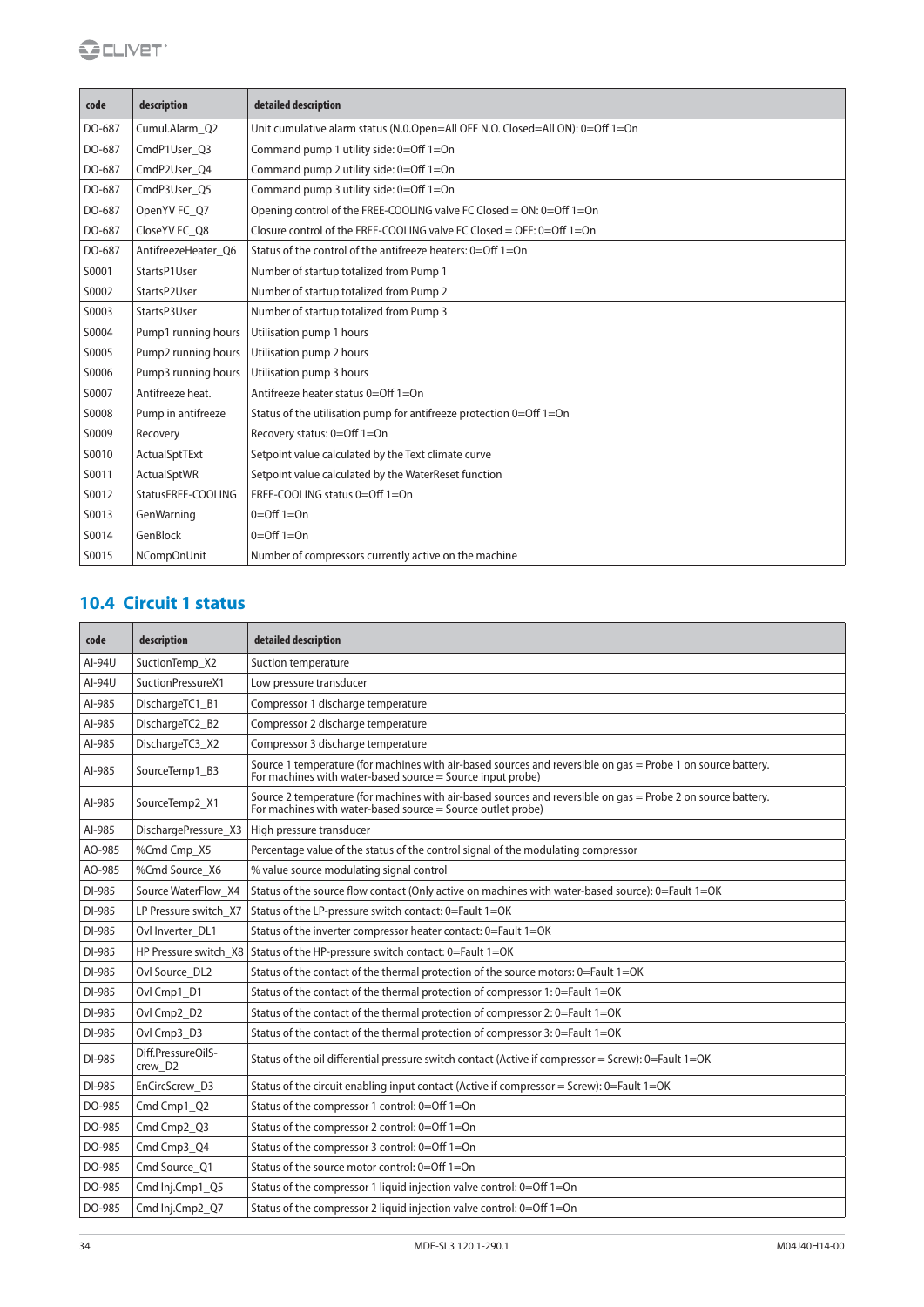

| code   | description                    | detailed description                                                                                                                                                                                                                                               |
|--------|--------------------------------|--------------------------------------------------------------------------------------------------------------------------------------------------------------------------------------------------------------------------------------------------------------------|
| DO-985 | Cmd Inj.Cmp3_Q8                | Status of the compressor 3 liquid injection valve control: 0=Off 1=On                                                                                                                                                                                              |
| DO-985 | Cmd YV4 reversing-<br>Valve_Q6 | Status of the cycle inversion valve control: 0=Off 1=On                                                                                                                                                                                                            |
| DO-985 | Cmd Digital DO2                | Status of the button valve control for compressors PWM: 0=Off 1=On                                                                                                                                                                                                 |
| DO-985 | Cmd KMLine_Q2                  | Status of the line counter control for the power supply Cmp (Active if compressor = Screw): 0=Off 1=On                                                                                                                                                             |
| DO-985 | Cmd KMPW1_Q3                   | Status of the control of the motor's 1st winding (with PartWiding start-up) / Status of the star contactor control (with delta start-up)(Active if compressor = Screw): 0=Off 1=On                                                                                 |
| DO-985 | Cmd KMPW2_Q4                   | Status of the control of the motor's 2nd winding (with PartWiding start-up) / Status of the control of the triangle contactor<br>(with delta start-up)(Active if compressor = Screw): 0=Off 1=On                                                                   |
| DO-985 | Cmd YV25%_Q7                   | Status of the start e stop valve YV25%(Active if compressor = Screw): 0=Off 1=On                                                                                                                                                                                   |
| DO-985 | Cmd YV75%_Q8                   | Status of the valve control of the YV75%(CR3_Bitzer) (14_Refcomp) (Active if compressor = Screw): 0=Off 1=On                                                                                                                                                       |
| DO-985 | Cmd YVUP_DO1                   | Status of the power increase valve control (CR4_Bitzer) (16_RefComp) (Active if compressor = Screw): 0=Off 1=On                                                                                                                                                    |
| DO-985 | Cmd YVDW_DO2                   | Status of the power decrease valve control (CR2_Bitzer) (15_RefComp) (Active if compressor = Screw): 0=Off 1=On                                                                                                                                                    |
| S1100  | <b>CMP1</b> starts             | Number of startup totalized from Compressor 1                                                                                                                                                                                                                      |
| S1101  | <b>CMP2 starts</b>             | Number of startup totalized from Compressor 2                                                                                                                                                                                                                      |
| S1102  | <b>CMP3 starts</b>             | Number of startup totalized from Compressor 3                                                                                                                                                                                                                      |
| S1103  | StartsScrew                    | Number of startup totalized from Compressor                                                                                                                                                                                                                        |
| S1104  | Source starts                  | Number of startup totalized from source Fan or pump                                                                                                                                                                                                                |
| S1105  | Hours Comp.1                   | Compressor 1 hours                                                                                                                                                                                                                                                 |
| S1106  | Hours Comp.2                   | Compressor 2 hours                                                                                                                                                                                                                                                 |
| S1107  | Hours Comp.3                   | Compressor 3 hours                                                                                                                                                                                                                                                 |
| S1108  | HoursScrew                     | Screw compressor hours                                                                                                                                                                                                                                             |
| S1109  | HoursSource                    | Screw compressor hours                                                                                                                                                                                                                                             |
| S1110  | Total steps                    | Total number of active steps on the circuit                                                                                                                                                                                                                        |
| S1111  | Comp.1 status                  | Compressor 1: 0=free 1=on 2=timing 3=Disabled                                                                                                                                                                                                                      |
| S1112  | Comp.2 status                  | Compressor 2: 0=free 1=on 2=timing 3=Disabled                                                                                                                                                                                                                      |
| S1113  | Comp.3 status                  | Compressor 3: 0=free 1=on 2=timing 3=Disabled                                                                                                                                                                                                                      |
| S1114  | Current cap.                   | Capacity currently used up on the circuit                                                                                                                                                                                                                          |
| S1115  | Requested cap.                 | Capacity required on the circuit                                                                                                                                                                                                                                   |
| S1116  | Pressure ratio                 | Compression ratio status (1+HP/1+LP)                                                                                                                                                                                                                               |
| S1117  | FANPreAlarm                    | Status of the current maximum ventilation pre-alarm 0=Off 1=On                                                                                                                                                                                                     |
| S1118  | Defrost delay                  | Current value of the countdown towards the cycle inversion due to defrosting. (defrosting starts when the value reaches<br>zero)                                                                                                                                   |
| S1119  | Defrosting status              | Indicates the defrosting status 0=DfrOff (Cycle inversion phase for defrosting phase NOT active) 1=DfrON (Cycle inversion<br>phase for defrosting phase ACTIVE)                                                                                                    |
| S1120  | <b>HWErr</b>                   | Hardware error of the POL94U module that does not preclude the possibility of moving the valve or closing it.<br>Possible causes: anomalous voltage values in the valve motor 0=Off 1=On                                                                           |
| S1121  | BlckingHWErr                   | Hardware error of the POL94U module that prevents the electronic valve from moving.<br>Possible causes: UPS not available, wrong POL94U Bios, HW POL94U Error, Disconnected EEV Motor, calibration error associ-<br>ated with configuration parameters. 0=Off 1=On |
| S1122  | FailSafeSta                    | Active block status: 0=Off 1=On                                                                                                                                                                                                                                    |
| S1123  | <b>UPSNotAval</b>              | UPS failure: 0=Off 1=On                                                                                                                                                                                                                                            |
| S1124  | CircWarning                    | Status associated with circuit block alarm                                                                                                                                                                                                                         |
| S1125  | CircBlock                      | Lock alarm circuit                                                                                                                                                                                                                                                 |
| S1126  | ThTDischarge                   | Theoretical discharge temperature                                                                                                                                                                                                                                  |

# **10.5 Thermostatic C1 status**

| code  | description     | detailed description                                                                                                                                                        |
|-------|-----------------|-----------------------------------------------------------------------------------------------------------------------------------------------------------------------------|
| S1200 | SHSpOp          | Operating overheating setpoint net with SH and MET adjustments                                                                                                              |
| S1201 | AICalSuctSprHtP | <b>Actual Overheating SetPoint</b>                                                                                                                                          |
| S1202 | ECVState        | $0 =$ Idle 1 = ECVAlarm 2 = FailSafe 3 = Referencing 4 = Positioning 5 = Positioned 6 = ECVWaiting 7 = FastClosing                                                          |
| S1203 | EEV:SH Limiter  | Maximum valve opening determined by the minimum SH control function                                                                                                         |
| S1204 | EEV:LET Limiter | Status of the minimum LET intake temperature control                                                                                                                        |
| S1205 | EEVMode         | 0=Idle (motor off) 1=Init (valve initialised when completely closed) 2=Manual (valve controlled in manual mode) 3=Control<br>(the valve conducts adjustments to control SH) |
| S1206 | Prepos          | Thermostatic requested positioning %                                                                                                                                        |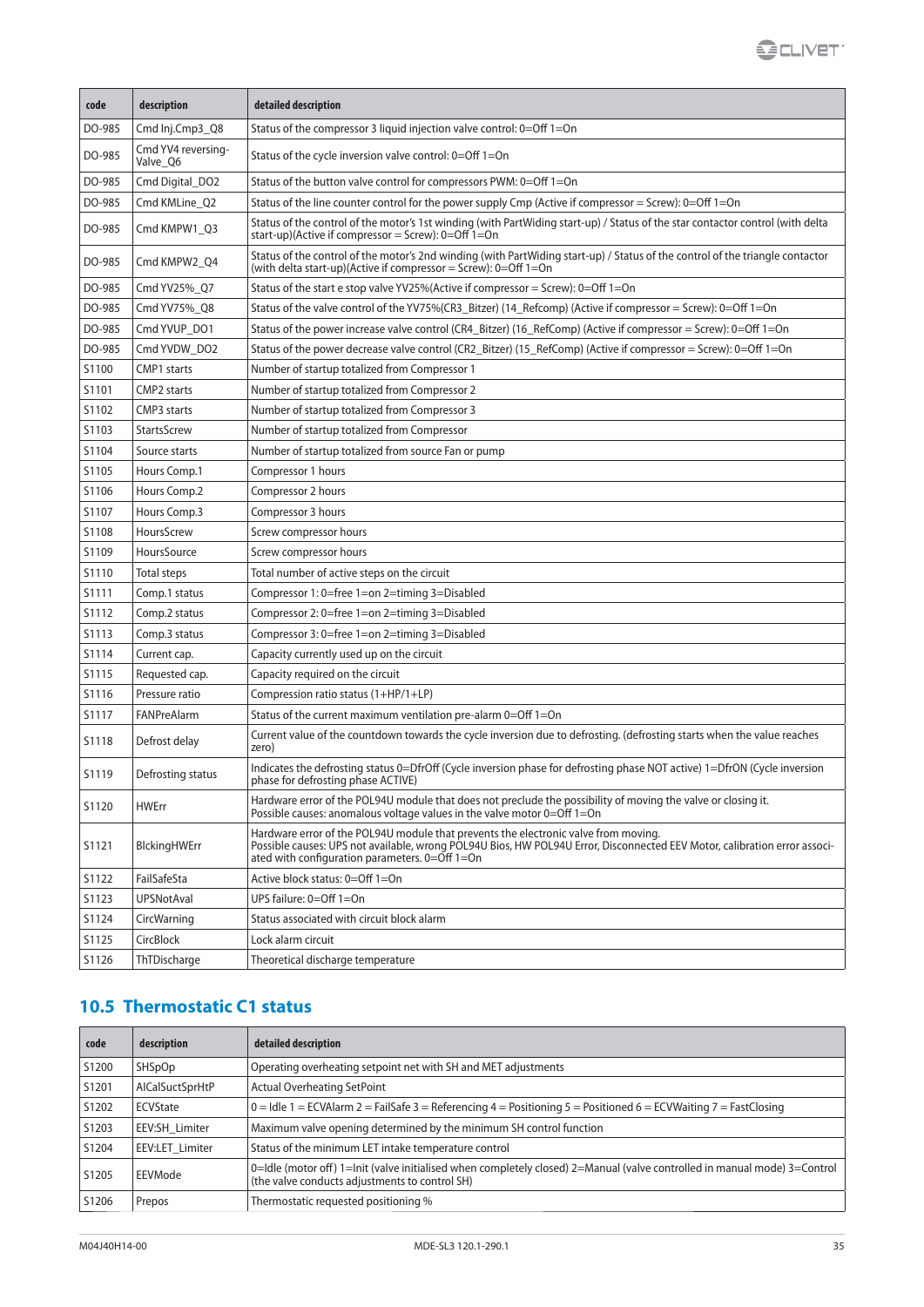| code  | description      | detailed description                                                                                                                                                                                                                           |
|-------|------------------|------------------------------------------------------------------------------------------------------------------------------------------------------------------------------------------------------------------------------------------------|
| S1207 | <b>ECVSetPos</b> | % Opening valve if EEVMod = Manual                                                                                                                                                                                                             |
| S1208 | ECVMode          | $0 =$ Idle 1 = Init 2 = Position 3 = FastClose                                                                                                                                                                                                 |
| S1209 | <b>SHPIDOut</b>  | % value of the PID output to adjust the valve                                                                                                                                                                                                  |
| S1210 | <b>EEVStatus</b> | 0 - Closed (Ready) 1 - StartUpPositioning 2 - StartUpPositioned 3 - SuperHeat 4 - Prepositioning 5 - MET 6 - LET 7 - Closing 8 -<br>PumpDown 9 - DangAlarm 10 - PumpDownStartUp 11 - ECVAlarm 12 - MinSHLmtr 13 - WaitValveClose 255 - Warning |
| S1211 | SetPosSteps      | Control of the number of steps the valve must reach to adjust overheating                                                                                                                                                                      |
| S1212 | SetPos%          | Opening % control of the valve to adjust overheating                                                                                                                                                                                           |
| S1213 | Pol94xCommOK     | Connection status of the POL94U module on processbus: 0=NotOK 1=OK                                                                                                                                                                             |
| S1214 | ActPos%          | % value of the actual position valve EEV                                                                                                                                                                                                       |
| S1215 | ActPosSteps      | Water features                                                                                                                                                                                                                                 |
| S1216 | ECVMode          | $0 =$ Idle 1 = Init 2 = Position 3 = FastClose                                                                                                                                                                                                 |
| S1217 | ECVState         | $0 =$ Idle 1 = ECVAIarm 2 = FailSafe 3 = Referencing 4 = Positioning 5 = Positioned 6 = ECVWaiting 7 = FastClosing                                                                                                                             |

# **10.6 Recovery circuit 1 status**

| code   | description                   | detailed description                                                  |
|--------|-------------------------------|-----------------------------------------------------------------------|
| AI-965 | P.OutRec X7                   | Pressure value recovery circuit                                       |
| AI-965 | T.InH2ORec X2                 | Recovery inlet water temperature                                      |
| AI-965 | T.OutH2ORec X3                | Recovery outlet water temperature                                     |
| AI-965 | T.OutGasRec X1                | Recovery gas outlet temperature (liquid)                              |
| AO-965 | %CmdPmpRec_X8                 | % 0-10 vcc signal value recovery variable pump                        |
| DI-965 | EnableRec X4                  | Enabling recosvery input: 0=Fault 1=OK                                |
| DI-965 | Ovl PmpRec X5                 | Recovey thermal protection pump 0=Fault 1=OK                          |
| DI-965 | FlowRec X6                    | Flow recovery 0=Fault 1=OK                                            |
| DI-965 | SystemPress.Recov-<br>ery_DL1 | State of the water pressure switch contact of the system 0=Fault 1=OK |
| DO-965 | YV1Rec_DO1                    | Command valve YV1 0=Off 1=On                                          |
| DO-965 | YV2Rec DO2                    | Command valve YV2 0=Off 1=On                                          |
| DO-965 | YV3Rec Q1                     | Command valve YV3 0=Off 1=On                                          |
| DO-965 | YV4Rec_Q2                     | Command valve YV4 0=Off 1=On                                          |
| DO-965 | YV5Rec Q3                     | Command valve YV5 0=Off 1=On                                          |
| DO-965 | PmpRec Q4                     | Recovery pump command $0=$ Off $1=$ On                                |

# **10.7 Master slave status**

| code  | description    | detailed description                                                                                                              |
|-------|----------------|-----------------------------------------------------------------------------------------------------------------------------------|
| S0600 | SetPoint Unit1 | Value accessible from the display of the unit machine network master.<br>Working setpoint master unit (Address 1 on periferalbus) |
| S0601 | SetPoint Unit2 | Value accessible from the display of the unit machine network master.<br>Working setpoint unit 2 (Address 2 on periferalbus)      |
| S0602 | SetPoint Unit3 | Value accessible from the display of the unit machine network master.<br>Working setpoint unit 3 (Address 3 on periferalbus)      |
| S0603 | SetPoint Unit4 | Value accessible from the display of the unit machine network master.<br>Working setpoint unit 4 (Address 4 on periferalbus)      |
| S0604 | SetPoint Unit5 | Value accessible from the display of the unit machine network master.<br>Working setpoint unit 5 (Address 5 on periferalbus)      |
| S0605 | SetPoint Unit6 | Value accessible from the display of the unit machine network master.<br>Working setpoint unit 6 (Address 6 on periferalbus)      |
| S0606 | SetPoint Unit7 | Value accessible from the display of the unit machine network master.<br>Working setpoint unit 7 (Address 7 on periferalbus)      |
| S0607 | statusUnit1    | Value accessible from the display of the unit machine network master.<br>Status master unit 7 0=Off 1=Eco 2=On 3=PmpOn            |
| S0608 | StatusUnit2    | Value accessible from the display of the unit machine network master.<br>Status unit 2 0=Off 1=Eco 2=On 3=PmpOn                   |
| S0609 | StatusUnit3    | Value accessible from the display of the unit machine network master.<br>Status unit 3 0=Off 1=Eco 2=On 3=PmpOn                   |
| S0610 | StatusUnit4    | Value accessible from the display of the unit machine network master.<br>Status unit 4 0=Off 1=Eco 2=On 3=PmpOn                   |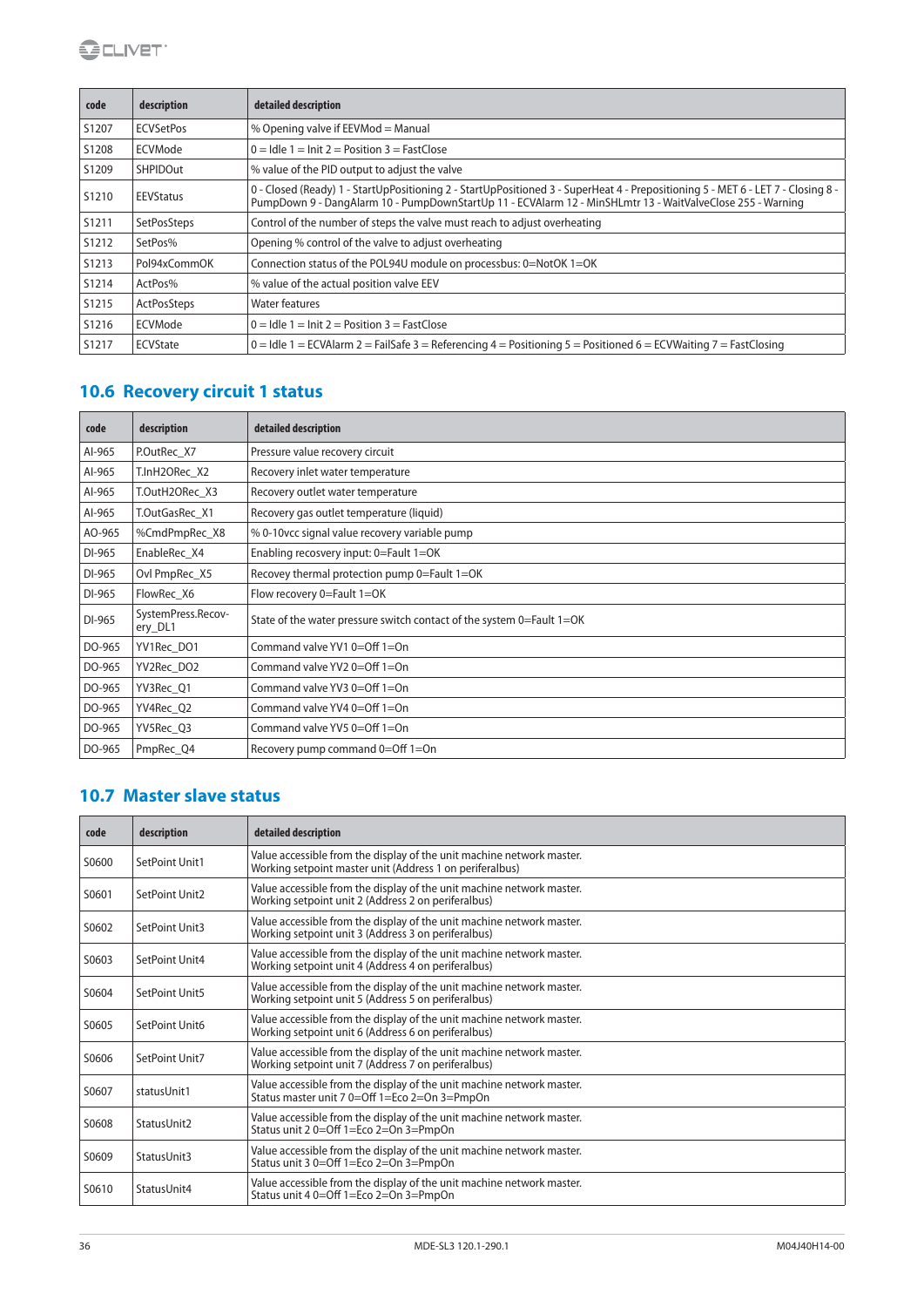| code  | description | detailed description                                                                                            |
|-------|-------------|-----------------------------------------------------------------------------------------------------------------|
| S0611 | StatusUnit5 | Value accessible from the display of the unit machine network master.<br>Status unit 5 0=Off 1=Eco 2=On 3=PmpOn |
| S0612 | StatusUnit6 | Value accessible from the display of the unit machine network master.<br>Status unit 6 0=Off 1=Eco 2=On 3=PmpOn |
| S0613 | StatusUnit7 | Value accessible from the display of the unit machine network master.<br>Status unit 7 0=Off 1=Eco 2=On 3=PmpOn |

# **10.8 Hydronic module status**

| code   | description       | detailed description                  |
|--------|-------------------|---------------------------------------|
| AO-965 | %CmdInverter_X7   | % value inverter command signal       |
| DI-965 | OvlP1.Hid X4      | Pump 1 overload 1:0=OK 1=Fault        |
| DI-965 | OvlP2.Hid X5      | Pump 2 overload: 0=OK 1=Fault         |
| DI-965 | OvlP3.Hid X6      | Pump 3 overload: 0=OK 1=Fault         |
| DI-965 | Ovllnv.Hid DL1    | Inverter overload: 0=OK 1=Fault       |
| DO-965 | CmdP1.Hid_DO1     | Pump 1 command: 0=Off 1=On            |
| DO-965 | CmdP1Inv.Hid Q2   | Pump 1 inverter command: 0=Off 1=On   |
| DO-965 | CmdP2.Hid DO2     | Pump 2 command: 0=Off 1=On            |
| DO-965 | CmdP2Inv.Hid_Q3   | Pump 2 inverter command: 0=Off 1=On   |
| DO-965 | CmdP3.Hid Q1      | Pump 3 command: 0=Off 1=On            |
| DO-965 | ComdP3Inv.Hid Q4  | Pump 3 inverter command: 0=Off 1=On   |
| DO-965 | CmdInverter:X8    | Hydronic inverter command: 0=Off 1=On |
| S0500  | StartsP1Hidro     | Hydronic module pump 1 starts         |
| S0501  | StartsP2Hidro     | Hydronic module pump 2 starts         |
| S0502  | StartsP3Hidro     | Hydronic module pump 3 starts         |
| S0503  | HoursP1.Hid       | Hydronic module pump 1 hours          |
| S0504  | HoursP32.Hid      | Hydronic module pump 2 hours          |
| S0505  | HoursP3.Hid       | Hydronic module pump 3 hours          |
| S0506  | HoursInverter.Hid | Hydronic module inverter hours        |

# **10.9 Energy meter status**

| code  | description     | detailed description                                  |
|-------|-----------------|-------------------------------------------------------|
| S0720 | U12             | L1 - L2 voltage                                       |
| S0721 | U23             | L <sub>2</sub> - L <sub>3</sub> voltage               |
| S0722 | U31             | L3 - L1 voltage                                       |
| S0723 | Freq            | Frequency                                             |
| S0724 | IL <sub>1</sub> | L1 current                                            |
| S0725 | IL2             | L <sub>2</sub> current                                |
| S0726 | IL <sub>3</sub> | L3 current                                            |
| S0727 | Ptotale         | Current active power                                  |
| S0728 | Cosfi           | Total power factor                                    |
| S0729 | Energy          | Active energy totalized                               |
| S0730 | <b>THD-U12</b>  | Sum of harmonic components of voltage between L1 e L2 |
| S0731 | THD-U23         | Sum of harmonic components of voltage between L2 e L3 |
| S0732 | <b>THD-U31</b>  | Sum of harmonic components of voltage between L3 e L1 |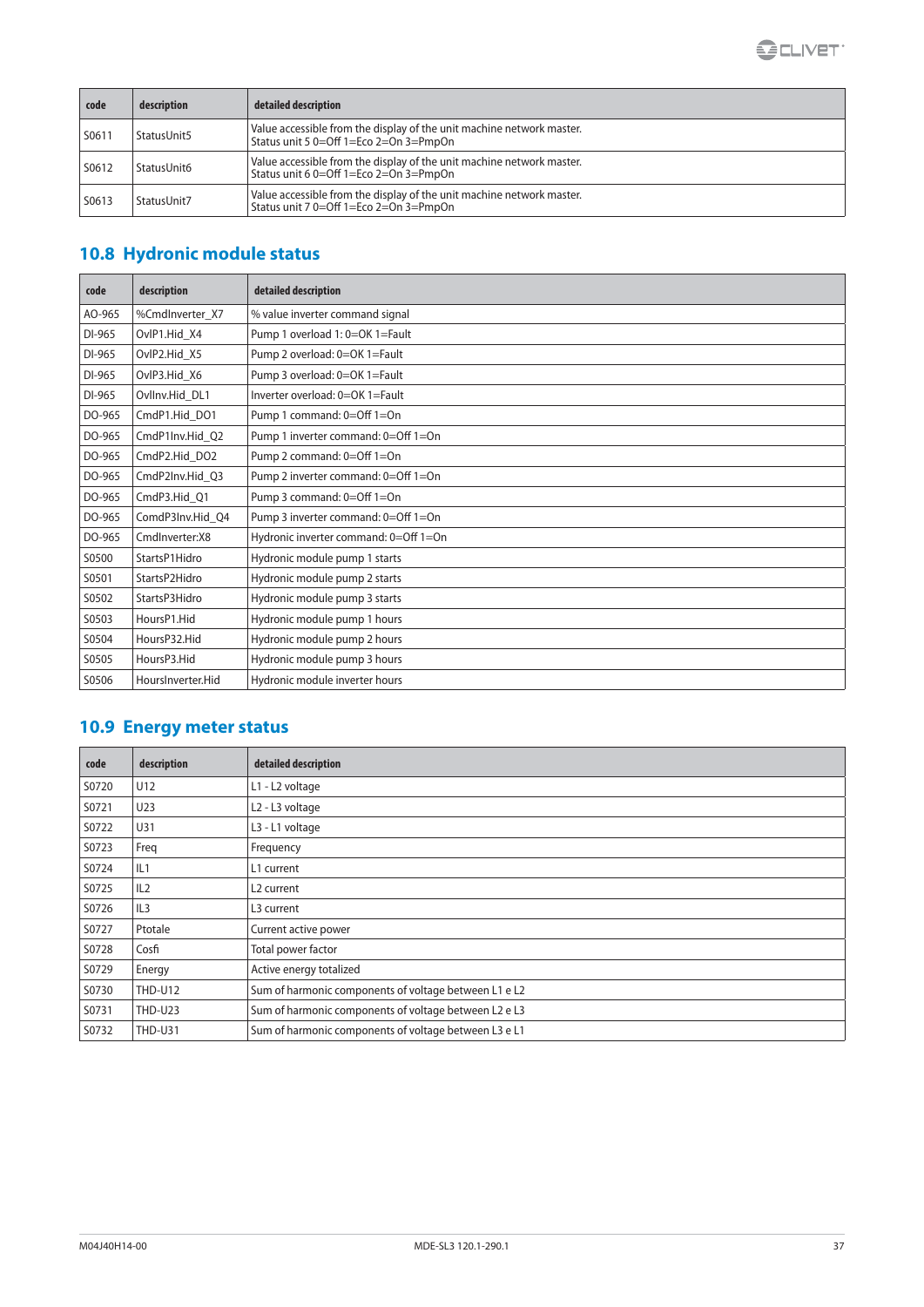# **11 Accessories**

| <b>VERSIONS</b>              |                                                                           |
|------------------------------|---------------------------------------------------------------------------|
| B                            | Water low temperature                                                     |
| <b>ST</b>                    | Standard acoustic configuration                                           |
| EN                           | Extremely low noise acoustic configuration                                |
| <b>SYSTEM ADMINISTRATORS</b> |                                                                           |
| CMSC10                       | Serial communication module to LonWorks supervisor                        |
| CMSC9                        | Serial communication module to Modbus supervisor                          |
| CMSC8                        | Serial communication module for BACnet-IP supervisor                      |
| <b>ELECTRIC CIRCUIT</b>      |                                                                           |
| <b>RCMRX</b>                 | Remote control via microprocessor control                                 |
| CONTA2                       | energy meter                                                              |
| ECS                          | ECOSHARE function for the automatic management of a group of units        |
| MF <sub>2</sub>              | Multi-function phase monitor                                              |
|                              | device for compressor gradual start-up: not required                      |
| SFSTR <sub>2</sub>           | progressive compressor start-up device (available only with options: CBS) |
| PFCP                         | power factor correction capacitors (cosfi > 0.9)                          |
| CBS                          | overload circuit breakers                                                 |
| SCP <sub>1</sub>             | set point compensation with 4-20 mA signal                                |
| SCP <sub>2</sub>             | set-point compensation with outdoor air temperature probe                 |
| SCP4                         | set-point compensation with signal 0-10V                                  |
| <b>PSX</b>                   | mains power supply (available only with options: RCMRX)                   |
| <b>INSTALLATION</b>          |                                                                           |
| <b>AMRX</b>                  | <b>Rubber antivibration mounts</b>                                        |

X - When the letter X is placed at the end, this means that the accessory is supplied separately. If there is no X in the code, the accessory is mounted in the factory.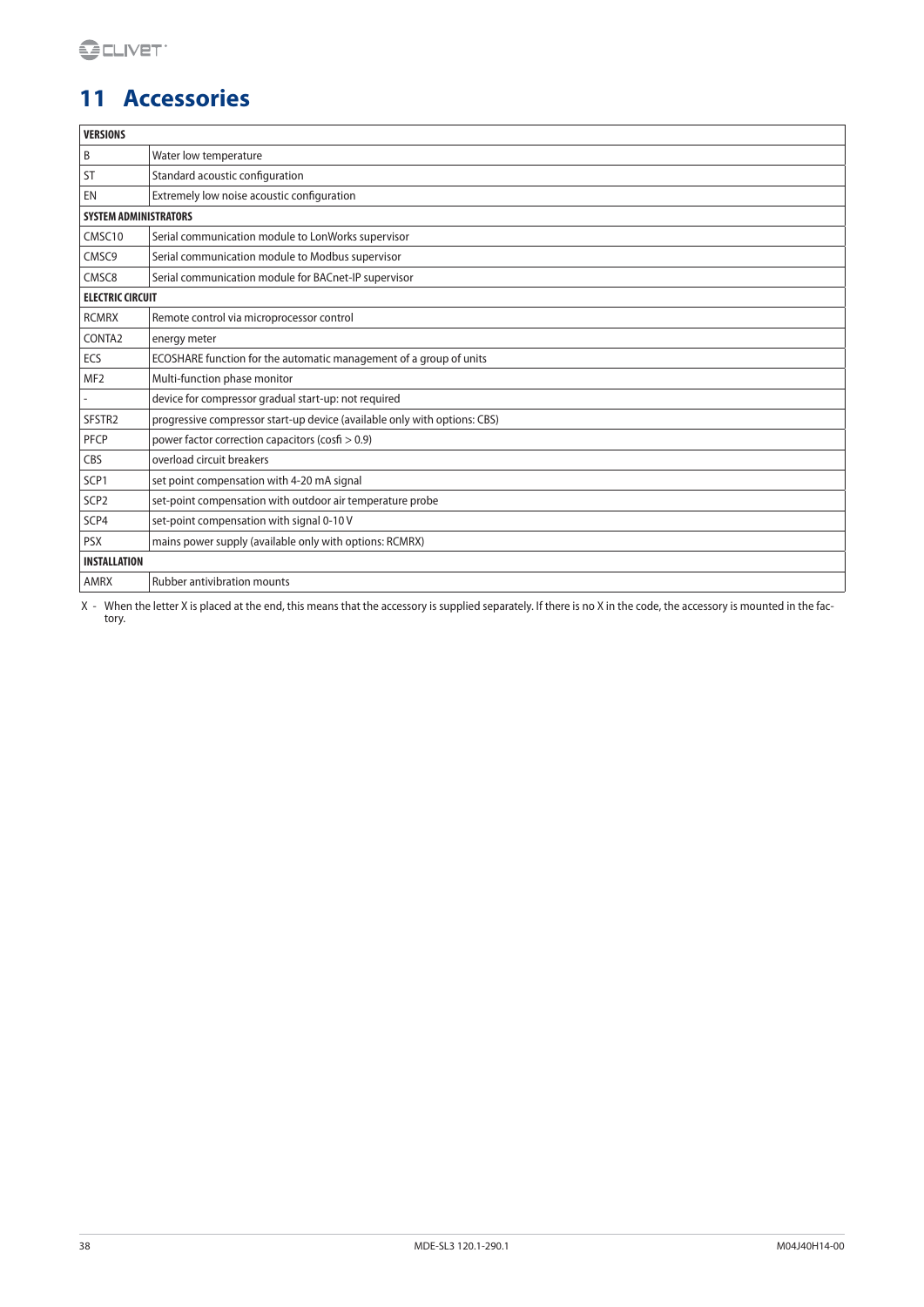## **11.1 LonWorks**

| LonWorks                   |                                                                               |                |                                      |
|----------------------------|-------------------------------------------------------------------------------|----------------|--------------------------------------|
|                            | FF 8 F<br>鳢<br>开关<br>9211199<br>POL 687<br>POLICE<br>LON<br>$-15.1$<br>$-274$ |                | <b>BUS</b><br><b>BSP</b>             |
|                            |                                                                               |                |                                      |
| <b>LED BSP</b>             | communication with AP1 module                                                 | <b>LED BUS</b> | communication with LonWorks          |
| green                      | communication ok                                                              | green          | ready for communication              |
| yellow                     | software ok but communication with AP1<br>down                                | yellow         | startup                              |
| red                        | flashing: software error                                                      | red            | flashing: communicating not possible |
|                            | fixed: hardware error                                                         |                | communication down                   |
| <b>LONWORK CABLE TYPES</b> |                                                                               |                |                                      |
| including the              | Echelon allows three cable types for channel type TP/FT-10,                   |                |                                      |

DC loop resistance < 168  $\Omega$ 

CAT-5 SPECIFICATIONS

meter:

Category 5 network cable used commonly in building<br>automation and control (TIA 568A Cat-5).

Unshielded cable, twisted pair with at least 18 beats per

Cross-sectional area Min. Ø 0.5mm, AWG24, 0.22mm<sup>2</sup> Impedance 100  $\Omega$  +/- 15 % @ f > 1 MHz

Operating capacity between two wires of a pair < 46 nF/km Capacity pair to ground, asymmetric. < 3.3 nF/km

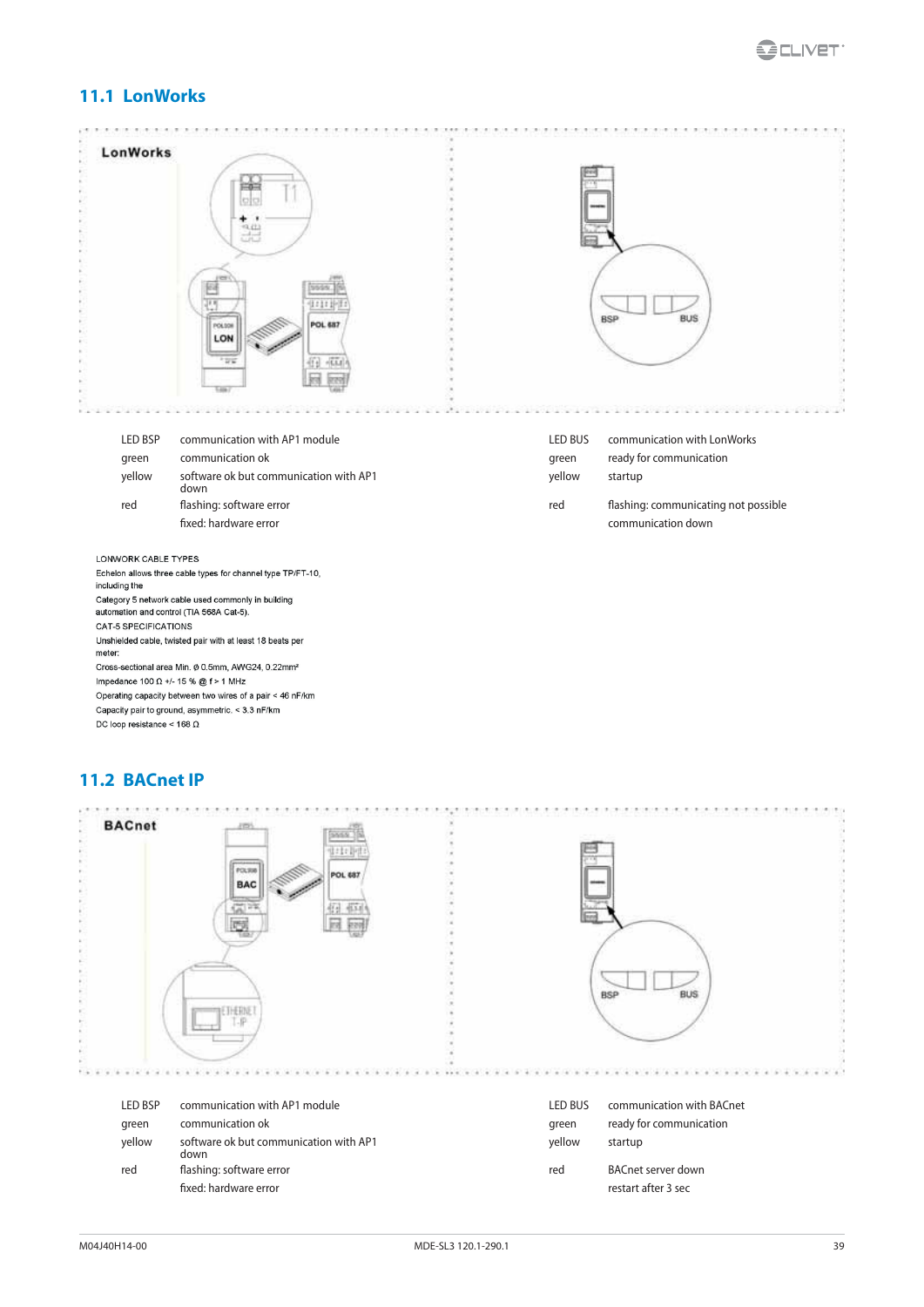## **11.3 Modbus - RS485**



red flashing: software error red red communication down

Path

Main menu  $\rightarrow$  Unit Parameters  $\rightarrow$  Modbus

fixed: hardware error

**Parameters** Short description Description P0445:  $|T1 \text{ bus termination}|\text{Termination resistor activation}$  Termination resistor activation on T1 POL902 [0] port = Passive [1] = Active P0446:  $|T2 \text{ bus termination}|\text{Termination resistor activation on T2 POL902 [0] port = Passive [1] = Active}$ 



#### A. Unit

- B. Metal conduit
- C. Metal septums
- D. Metal-lined sheath (sleeve)

#### **Modbus Cable requirements**

Conductors twisted and shielded Section of conductor 0,22mm2…0,35mm2

Nominal capacity between conductors < 50 pF/m

Nominal impedance 120 Ω

Recommended cable BELDEN 3106A

- Every RS485 serial line must be set up using the 'In/Out' bus system.
- Other types of networks are not allowed, such as Star or Ring networks.
- The difference in potential between the earth of the two RS485 devices that the cable shielding needs to be connected to must be lower than 7 V
- There must be suitable arresters to protect the serial lines from the effects of atmospheric discharges
- A 120 ohm resistance must be located on the end of the serial line. Alternatively, when the last serial board is equipped with an internal terminator, it must be enabled using the specific jumper, dip switch or link.
- The cable must have insulation features and non-flame propagation in accordance with applicable regulations.
- The RS485 serial line must be kept as far away as possible from sources of electromagnetic interference.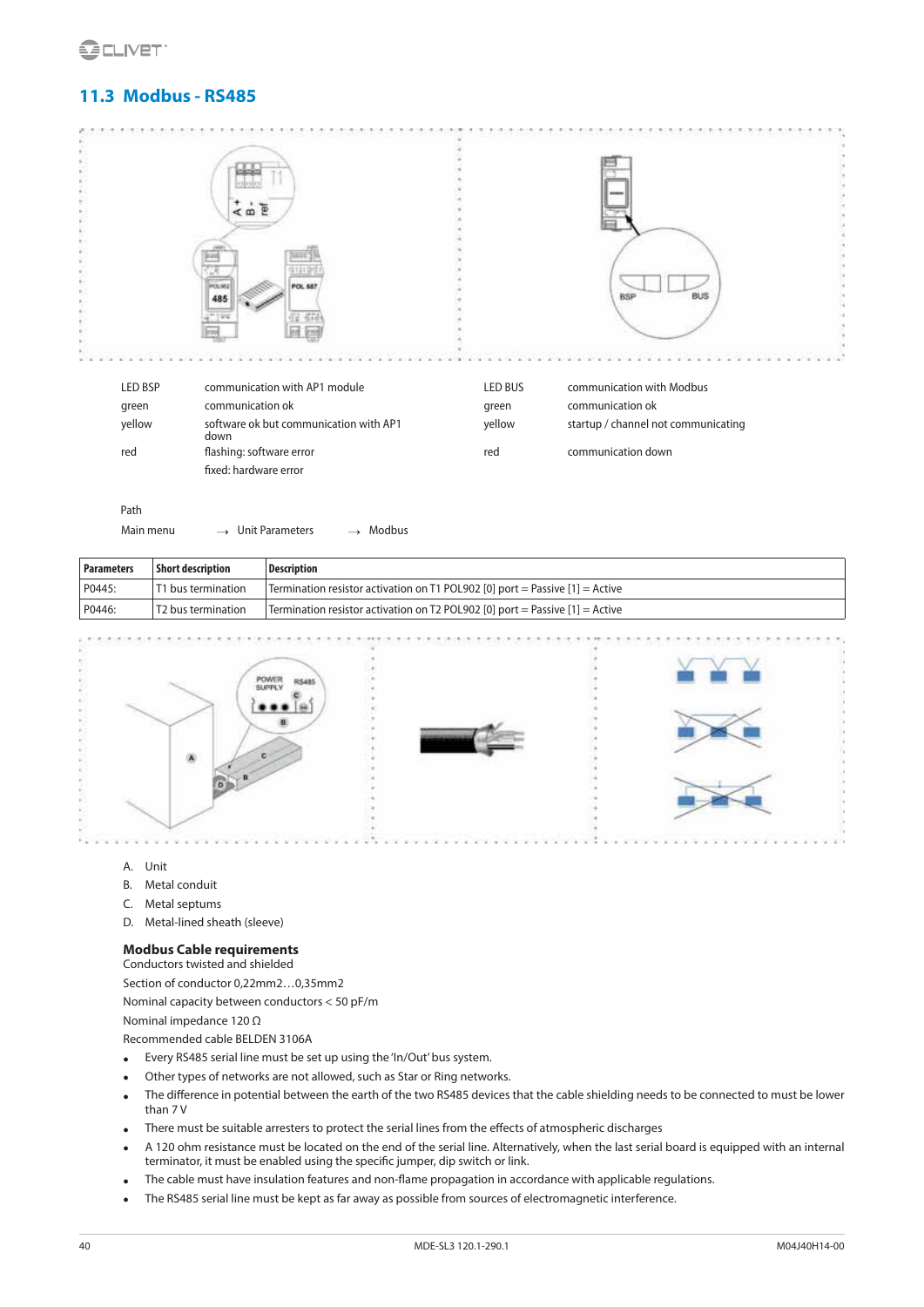

# **11.4 RCMRX - Remote control via microprocessor remote control**

## **11.5 PSX - Mains power supply unit**



pwer supply unit N125/11 5WG1 125-1AB11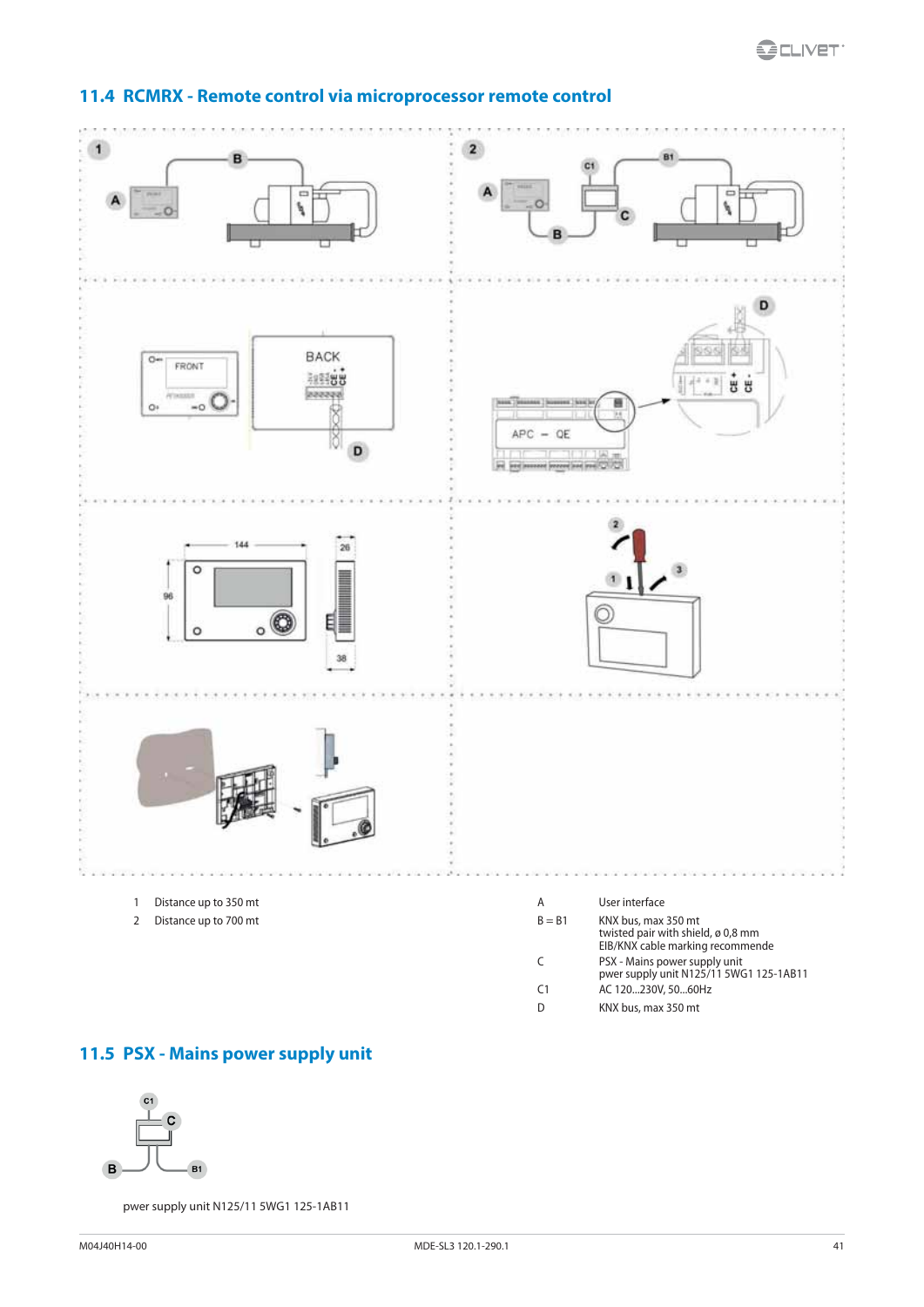

# **11.6 ECS - ECOSHARE function for the automatic management of a group of units**

- Max 7 units
- Maximum length of the bus line: 1000 m.
- Maximum distance between 2 units: 700 m.
- Type of cable: shielded twisted pair cable  $\emptyset$  0,8 mm. use an EIB/KNX cable<br>• Possible connections: Tree, star, in/out bus, mixed
- Possible connections: Tree, star, in/out bus, mixed<br>• It is not possible to use a ring connection
- It is not possible to use a ring connection
- No end-of-line resistor or terminator required
- There must be suitable arresters to protect the serial lines from the effects of atmospheric discharges
- The data line must be kept separate from the power conductors or powered at different voltage values and away from possible sources of electrical interference

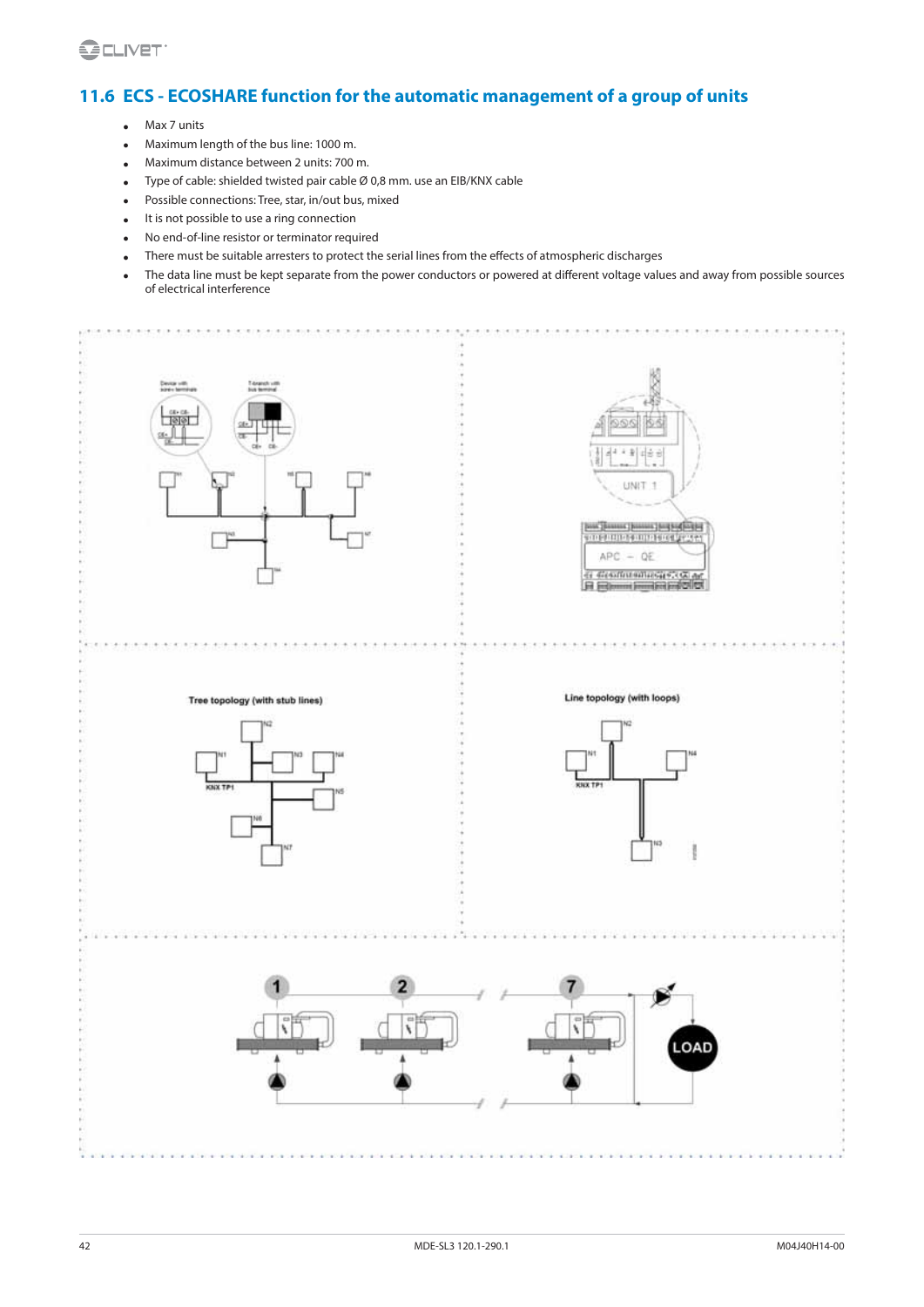If there are more units connected in a local network set the mode of operation.

#### **MODE A**

Every unit manages its own compressors according to the setpoint.

Every unit optimizes its refrigeration circuits.

Pumps always active, even with compressor stoped.

 $P0343 = 0$ 

P0344 > 0 °C

setpoint1 > setpoint2 > setpoint3

or

setpoint1 < setpoint2 < setpoint3



#### **MODE B**

The master manages the single cooling. The master optimizes individual refrigerant circuits. Pumps always active, even with compressor stoped.  $P0343 = 1$  $P0344 = 0 °C$ setpoint1 = setpoint2 = setpoint3 plus: optimal H2O temperature control



#### **MODE C**

The master manages the single cooling. The master optimizes individual refrigerant circuits. Active pumps only with active compressors.  $P0343 = 2$  $P0344 = 0 °C$ setpoint1 = setpoint2 = setpoint3 plus: minimum pumps consumption need balanced system  $(t1 = t2 = t3)$ 



Path: Main Menu / Unit parameters / Master Slave

| <b>Parameters</b> | <b>Short description</b> | Description                                                                                                                         |
|-------------------|--------------------------|-------------------------------------------------------------------------------------------------------------------------------------|
| P0340:            | Address unit             | ProcessBus address unit                                                                                                             |
| P0341:            | Unit network             | Number of network-connected units including the master                                                                              |
| P0342:            | Standby unit             | Number of units kept in standby                                                                                                     |
| P0343:            | <b>TypeRegMS</b>         | Operation mode: 0=mode A; 1=mode B; 2=mode C                                                                                        |
| P0344:            | Offset Trm MS            | Temperature Offset the master sum or subtract, depending on the way you set, in order of priority, to the set point of<br>the slave |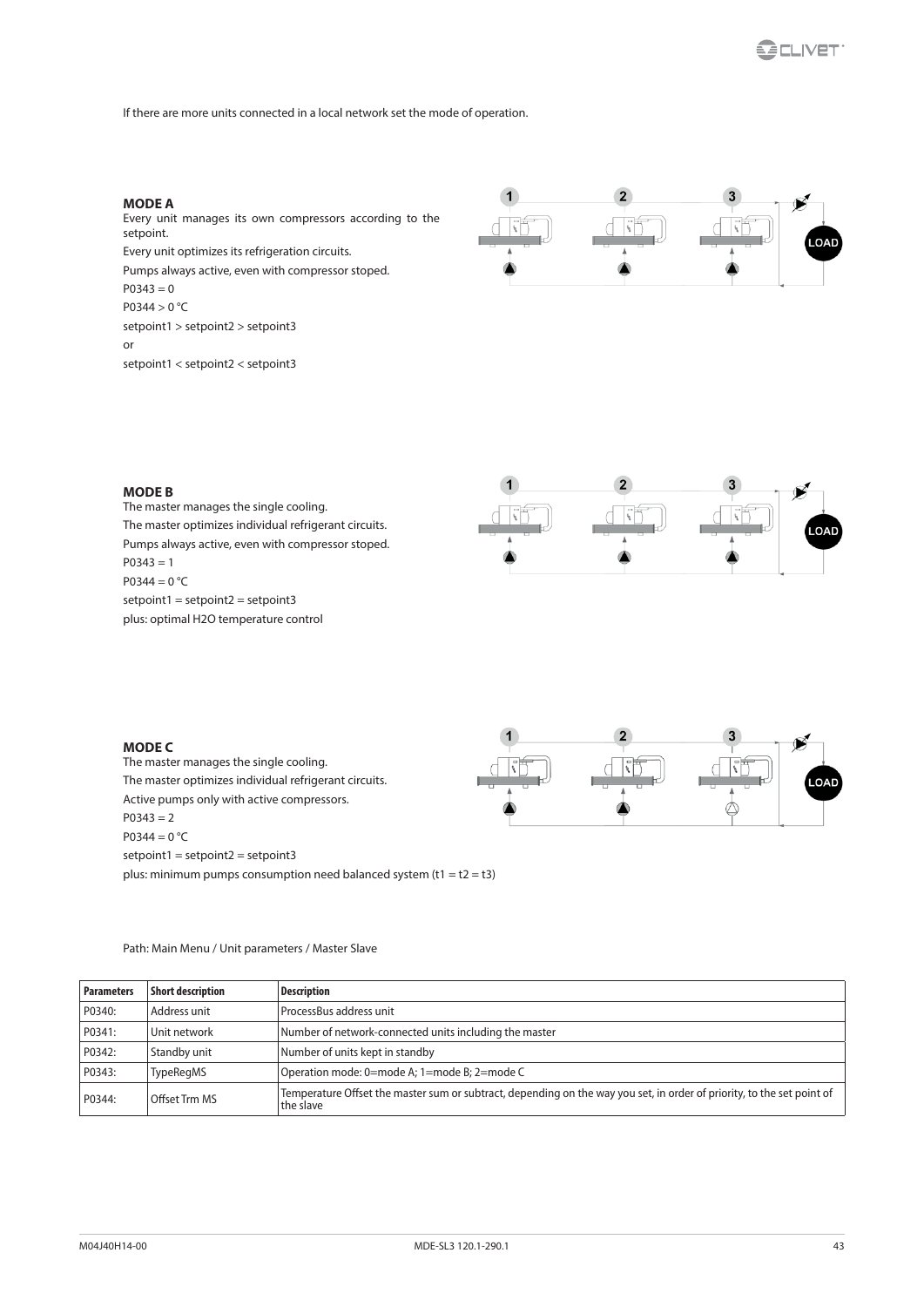# **11.7 Climatic TExt**

- Menu accessible only after having entered the password.  $\bigwedge$
- Access reserved only to specifically trained personnel.  $\triangle$
- $\triangle$ The parameter modification can cause irreversible damages. The setpoint defined by the temperature curve is shown at status S0010: ActualSptTExt Only if P0053: En Climatica ≠ 0

Path: Main Menu / Unit parameters / Climatica TExt

#### Example



| Step           | <b>Display</b>      | Action       | Menu/Variable        |                     | Keys | <b>Notes</b> |
|----------------|---------------------|--------------|----------------------|---------------------|------|--------------|
| 1              |                     | Press 3 sec. |                      | $\checkmark$        |      |              |
| 2              | Password            | Set          | Password             |                     |      |              |
| 3              |                     | Press        |                      | $\ddot{\mathbf{1}}$ |      |              |
| 4              | Main menu           | Select       | Unit parameters      |                     |      |              |
| 5              | Unit parameters     | Select       | <b>Climatic TExt</b> |                     |      |              |
| 6              | Climatic TExt (pwd) | Select       | Parameter            |                     |      |              |
| $\overline{7}$ |                     | Set          |                      |                     |      |              |
| 8              |                     | Confirm      |                      | $\checkmark$        |      |              |
| 9              |                     | Press 3 sec. |                      | 刚                   |      |              |
| 10             |                     | Select       | Local connections    |                     |      |              |

#### Path: Main Menu / Unit parameters / Climatica TExt

| <b>Parameters</b> | <b>Short description</b> | <b>Description</b>                                                                               |
|-------------------|--------------------------|--------------------------------------------------------------------------------------------------|
| P0265:            | CSptLow                  | setpoint temperature value when the air temperature value is AirAtSptLowC                        |
| P0266:            | AirAtSptLowC             | external air temperature value where the calculated setpoint takes on the value given by SptLowC |
| P0267:            | CSptHigh                 | setpoint temperature value when the air temperature value is AirAtSptHigC                        |
| P0268:            | AirAtSptHigC             | external air temperature value where the calculated setpoint takes on the value given by SptHigC |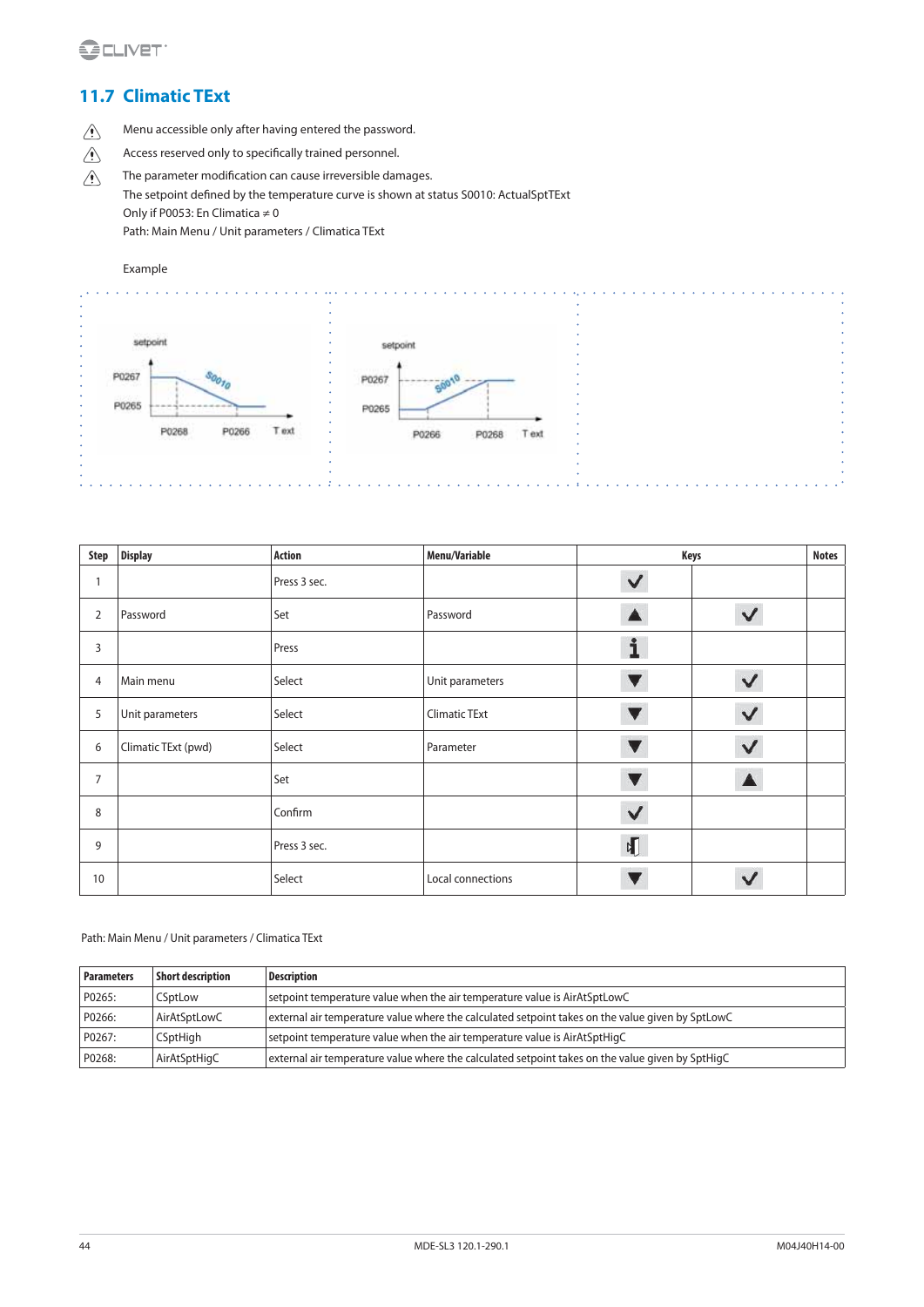

### **11.8 Water reset**

- $\hat{\wedge}$ Menu accessible only after having entered the password.
- $\triangle$ Access reserved only to specifically trained personnel.

 $\wedge$ The parameter modification can cause irreversible damages. The water reset correction affects the setpoint defined by the Climate curve TExt (actual setpoint). The setpoint is shown at status S0011: ActualSptWR Only if P0051: En WaterReset ≠ 0 Path: Main Menu / Unit parameters / Water reset

**S0011** P0281 act setpoint P0285 P0283  $0 - 10V$ 

| <b>Step</b>    | <b>Display</b>  | <b>Action</b> | <b>Menu/Variable</b> |              | Keys         | <b>Notes</b> |
|----------------|-----------------|---------------|----------------------|--------------|--------------|--------------|
| 1              |                 | Press 3 sec.  |                      | $\checkmark$ |              |              |
| 2              | Password        | Set           | Password             | V            | $\checkmark$ |              |
| 3              |                 | Press         |                      | i            |              |              |
| 4              | Main menu       | Select        | Unit parameters      | V            | $\checkmark$ |              |
| 5              | Unit parameters | Select        | Water reset          |              | $\checkmark$ |              |
| 6              | Water reset     | Select        | Parameter            | V            | $\checkmark$ |              |
| $\overline{7}$ |                 | Set           |                      |              |              |              |
| 8              |                 | Confirm       |                      | $\checkmark$ |              |              |
| 9              |                 | Press 3 sec.  |                      | 叽            |              |              |
| 10             |                 | Select        | Local connections    | $\checkmark$ |              |              |

#### Path: Main Menu / Unit parameters / Water reset

| <b>Parameters</b> | Short description | Description                                                                                                 |
|-------------------|-------------------|-------------------------------------------------------------------------------------------------------------|
| P0281:            | MaxCWRC           | Maximum correction to be applied to the setpoint                                                            |
| P0283:            | SWRMaxC           | Value of the WR control signal corresponding to the correction of the set COOL equal to the parameter P0281 |
| P0285             | SWRMinC           | Value of the WR control signal corresponding to the correction of the set COOL equal to 0                   |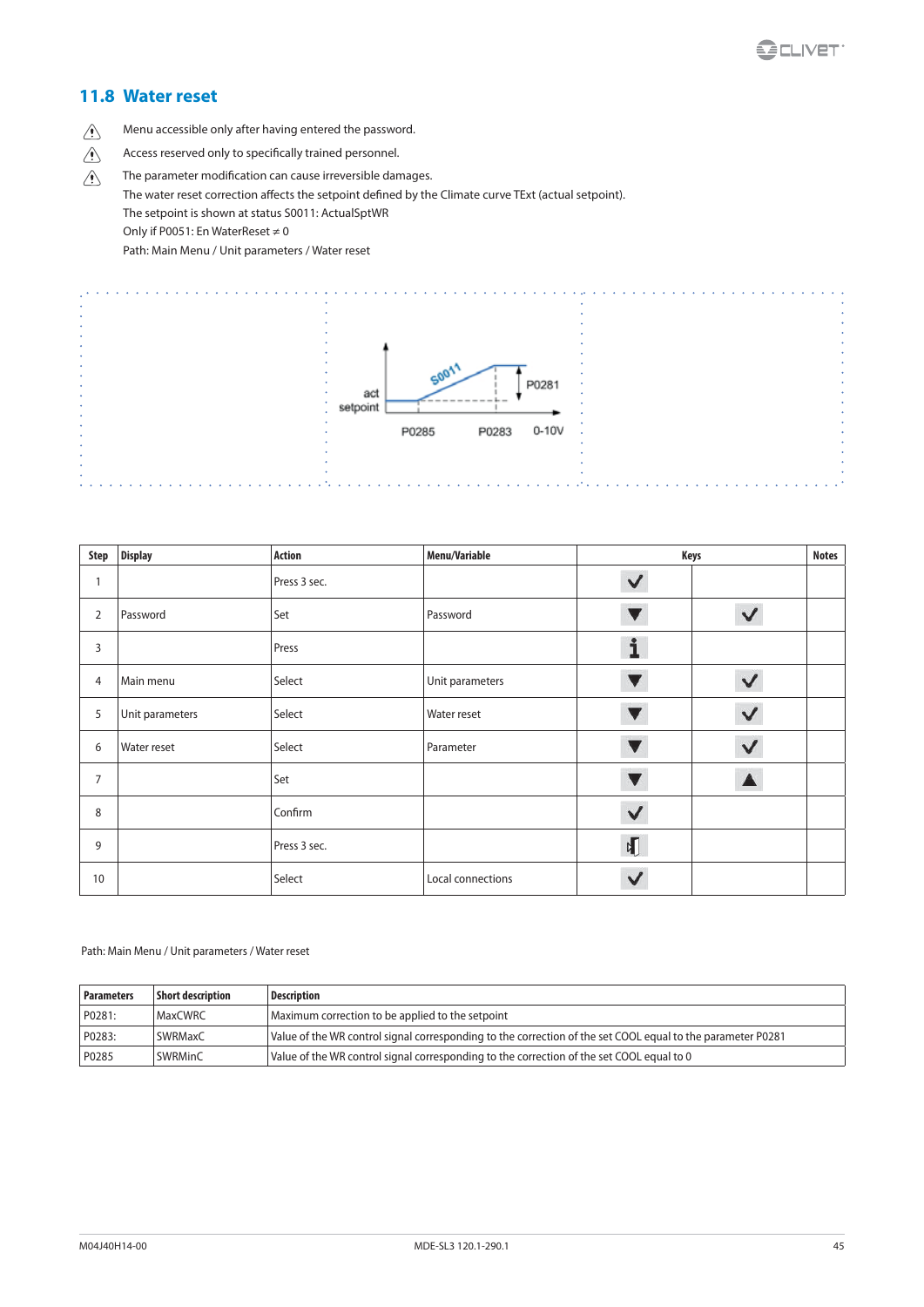# **11.9 AMRX - Rubber antivibration mounts**

The rubber antivibration mounts reduce the vibrations of compressor during its operation and they are installed at the base toe.

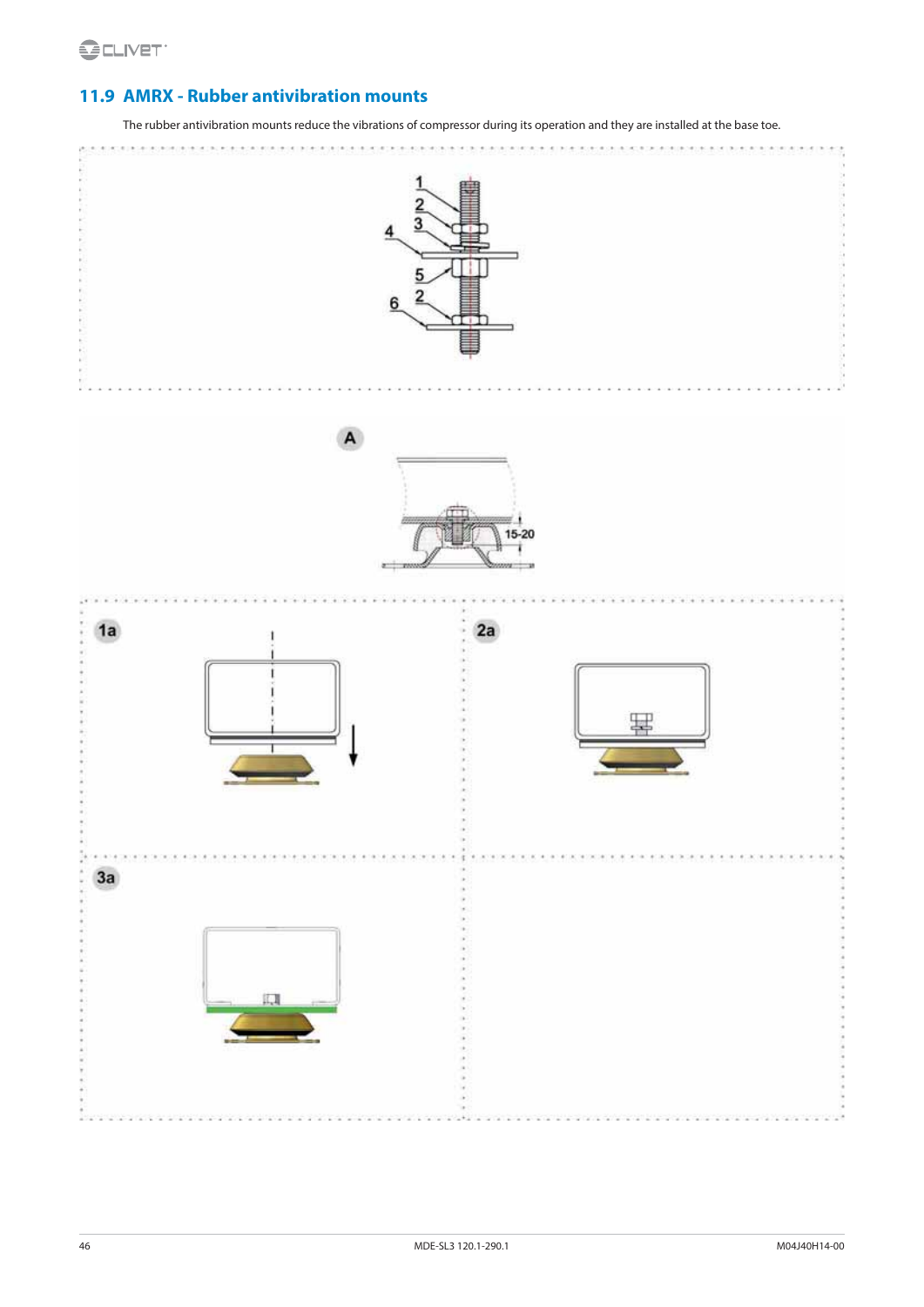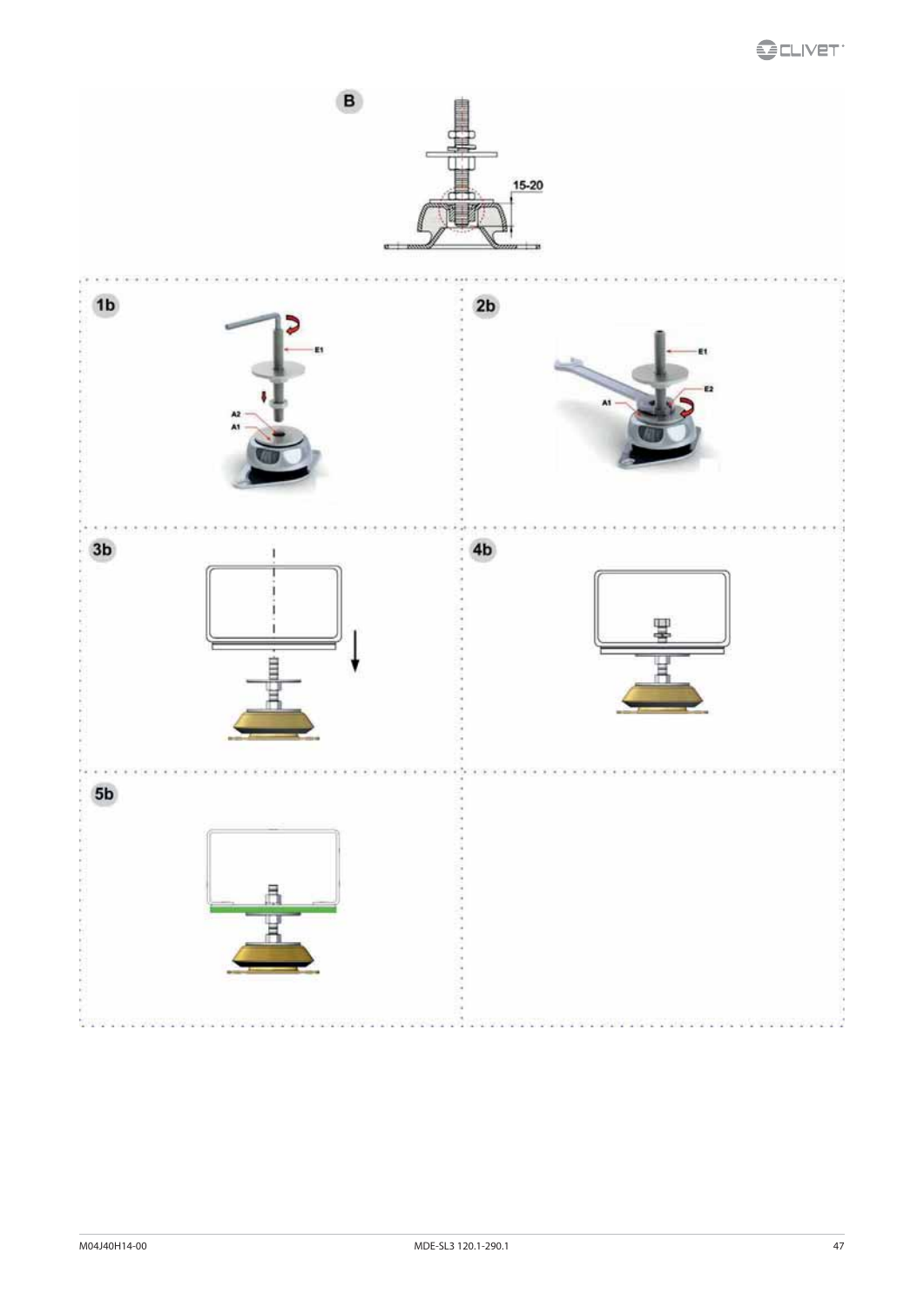# **12 Decommissioning**

### **12.1 Disconnecting**

Only authorised personnel must disconnect the unit.

Avoid leak or spills into the environment.

Before disconnecting the unit, the following must be recovered, if present:

- refrigerant gas
- anti-freeze solutions in the water circuit

Awaiting dismantling and disposal, the unit can also be stored outdoors, if the electrical, cooling and water circuits of the unit have 100% integrity and are isolated, bad weather and rapid change in temperature will not result in any environmental impact.

#### **12.2 Dismantling and disposal**

The unit must always be sent to authorised centres for dismantling and disposal.

When dismantling the unit, the fan, the motor and the coil, if operating, may be recovered by the specialist centres for reuse.

All the materials must be recovered or disposed of in compliance with the corresponding national standards in force.

For further information on the decommissioning of the unit, contact the manufacturer.

#### **12.3 Directive EC RAEE**

The units covered by the legislation in question are marked with the symbol on the side.

With the aim of protecting the environment, all of our units are produced in compliance with Directive EC on waste electrical and electronic equipment (RAEE).

The potential effects on the environment and on human health due to the presence of hazardous substances are shown in the use and maintenance manual in the section on residual risks.

Information in addition to that indicated below, if required, can be obtained from the manufacturer/distributor/importer, who are responsible for the collection/handling of waste originating from equipment covered by EC-RAEE. This information is also available from the retailer who sold this appliance or from the local authorities who handle waste.

Directive EC-RAEE requires disposal and recycling of electrical and electronic equipment as described therein to be handled through appropriate collection, in suitable centres, separate from collection for the disposal of mixed urban waste.

The user must not dispose of the unit at the end of its life cycle as urban waste, it must instead be handed over to appropriate collection centres as set forth by current standards or as instructed by the distributor.

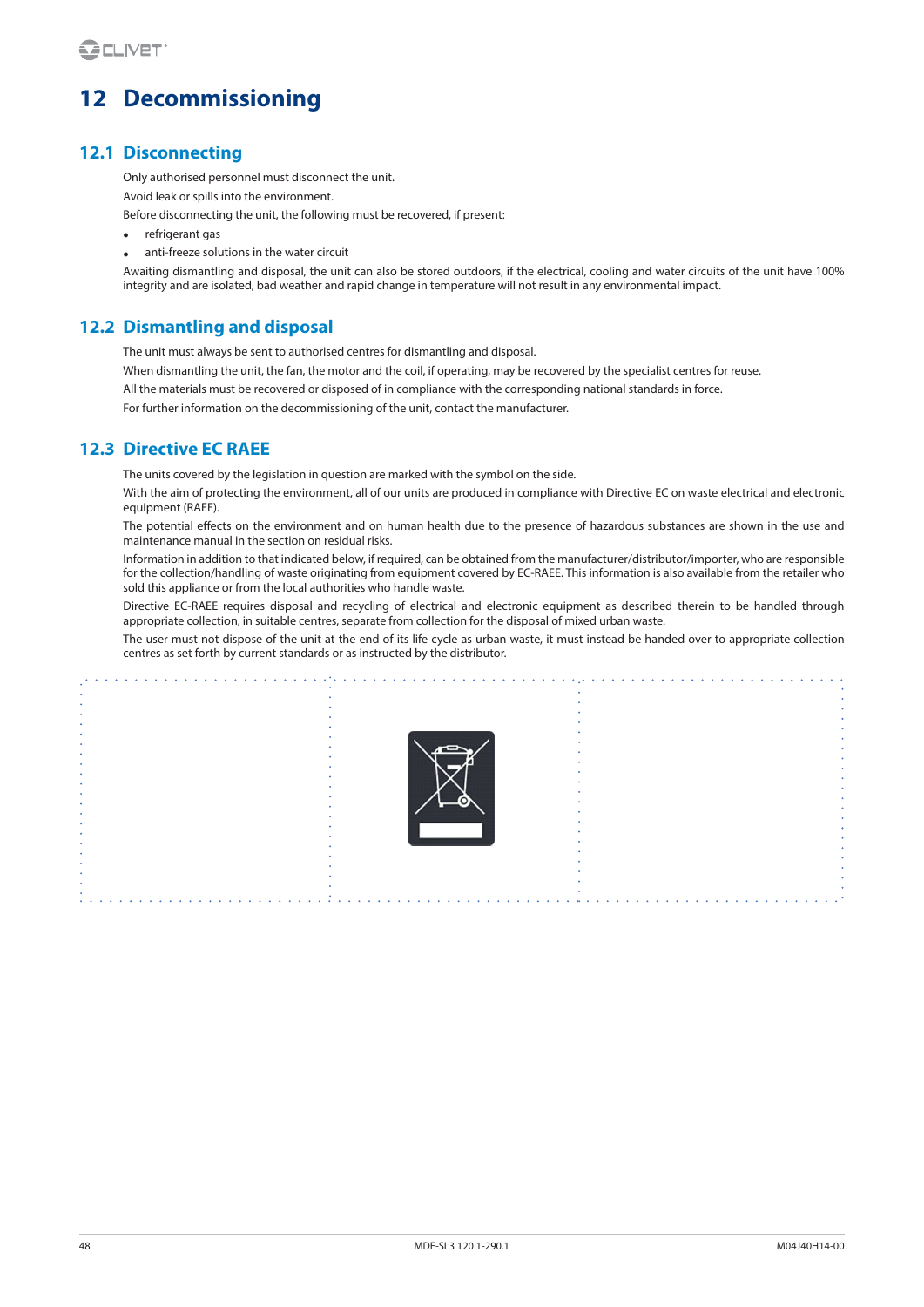

# **13 Residual risks**

#### **General description**

In this section the most common situations are indicated,as these cannot be controlled by the manufacturer and could be a source of risk situations for people or things. Danger zone

This is an area in which only an authorised operator may work.

The danger zone is the area inside the unit which is accessible only with the deliberate removal of protections or parts thereof. **Handling**

The handling operations, if implemented without all of the protection necesssary and without due caution, may cause the drop or the tipping of the unit with the consequent damage, even serious, to persons, things or the unit itself.

Handle the unit following the instructions provided in the present manual regarding the packaging and in compliance with the local regulations in force.

Should the refrigerant leak please refer to the refrigerant "Safety sheet".

#### **Installation**

The incorrect installation of the unit could cause water leaks, condensate accumulation, leaking of the refrigerant, electric shock, poor operation or damage to the unit itself.

Check that the installation has been implemented by qualified technical personnel only and that the instructions contained in the present manual and the local regulations in force have been adhered to.

The installation of the unit in a place where even infrequent leaks of inflammable gas and the accumulation of this gas in the area surrounding the area occur could cause explosions or fires. Carefully check the positioning of the unit.

The installation of the unit in a place unsuited to support its weight and/or guarantee adequate anchorage may result in consequent damage to things, people or the unit itself.

Carefully check the positioning and the anchoring of the unit. Easy access to the unit by children, unauthorised persons or animals may be the source of accidents, some serious.

Install the unit in areas which are only accessible to authorised person and/or provide protection against intrusion into the danger zone.

#### **General risks**

Smell of burning, smoke or other signals of serious anomalies may indicate a situation which could cause damage to people, things or the unit itself.

Electrically isolate the unit (yellow-red isolator).

Contact the authorised service centre to identify and resolve the problem at the source of the anomaly.

Accidental contact with exchange batteries, compressors, air delivery tubes or other components may cause injuries and/or burns. Always wear suitable clothing including protective gloves to work inside the danger zone.

Maintenance and repair operations carried out by non-qualified personnel may cause damage to persons, things or the unit itself. Always contact the qualified assistance centre.

Failing to close the unit panels or failure to check the correct

tightening of all of the panelling fixing screws may cause damage to persons, things or the unit itself.

Periodically check that all of the panels are correctly closed and fixed.

If there is a fire the temperature of the refrigerant could reach values that increase the pressure to beyond the safety valve with the consequent possible projection of the refrigerant itself or explosion of the circuit parts that remain isolated by the closure of the tap. Do not remain in the vicinity of the safety valve and never leave the refrigerating system taps closed.

#### **Electric parts**

An incomplete attachment line to the electric network or with incorrectly sized cables and/or unsuitable protective devices can cause electric shocks, intoxication, damage to the unit or fires.

Carry out all of the work on the electric system referring to the electric layout and the present manual ensuring the use of a system thereto dedicated.

An incorrect fixing of the electric components cover may lead to the entry of dust, water etc inside and may consequently electric shocks, damage to the unit or fires.

Always fix the unit cover properly.

When the metallic mass of the unit is under voltage and is not correctly connected to the earthing system it may be as source of electric shock and electrocution.

Always pay particular attention to the implementation of the earthing system connections.

Contact with parts under voltage accessible inside the unit after the removal of the guards can cause electric shocks, burns and electrocution.

Open and padlock the general isolator prior to removing the guards and signal work in progress with the appropriate sign.

Contact with parts that could be under voltage due to the start up of the unit may cause electric shocks, burns and electrocution. When voltage is necessary for the circuit open the isolator on the attachment line of the unit itself, padlock it and display the appropriate warning sign.

#### **Moving parts**

Contact with the transmissions or with the fan aspiration can cause injuries.

Prior to entering the inside of the unit open the isolater situated on the connection line of the unit itself, padlock and display the appropriate warning sign.

Contact with the fans can cause injury.

Prior to removing the protective grill or the fans, open the isolator on the attachment line of the unit itself, padlock it and display the appropriate warning sign.

**Refrigerant**

The intervention of the safety valve and the consequent expulsion of the gas refrigerant may cause injuries and intoxication.

Always wear suitable clothing including protective gloves and eyeglasses for operations inside the danger zone.

Should the refrigerant leak please refer to the refrigerant "Safety sheet".

Contact between open flames or heat sources with the refrigerant or the heating of the gas circuit under pressure (e.g. during welding operations) may cause explosions or fires.

Do not place any heat source inside the danger zone.

The maintenance or repair interventions which include welding must be carried out with the system off.

**Hydraulic parts**

Defects in tubing, the attachments or the removal parts may cause a leak or water projection with the consequent damages to people, things or shortcircuit the unit.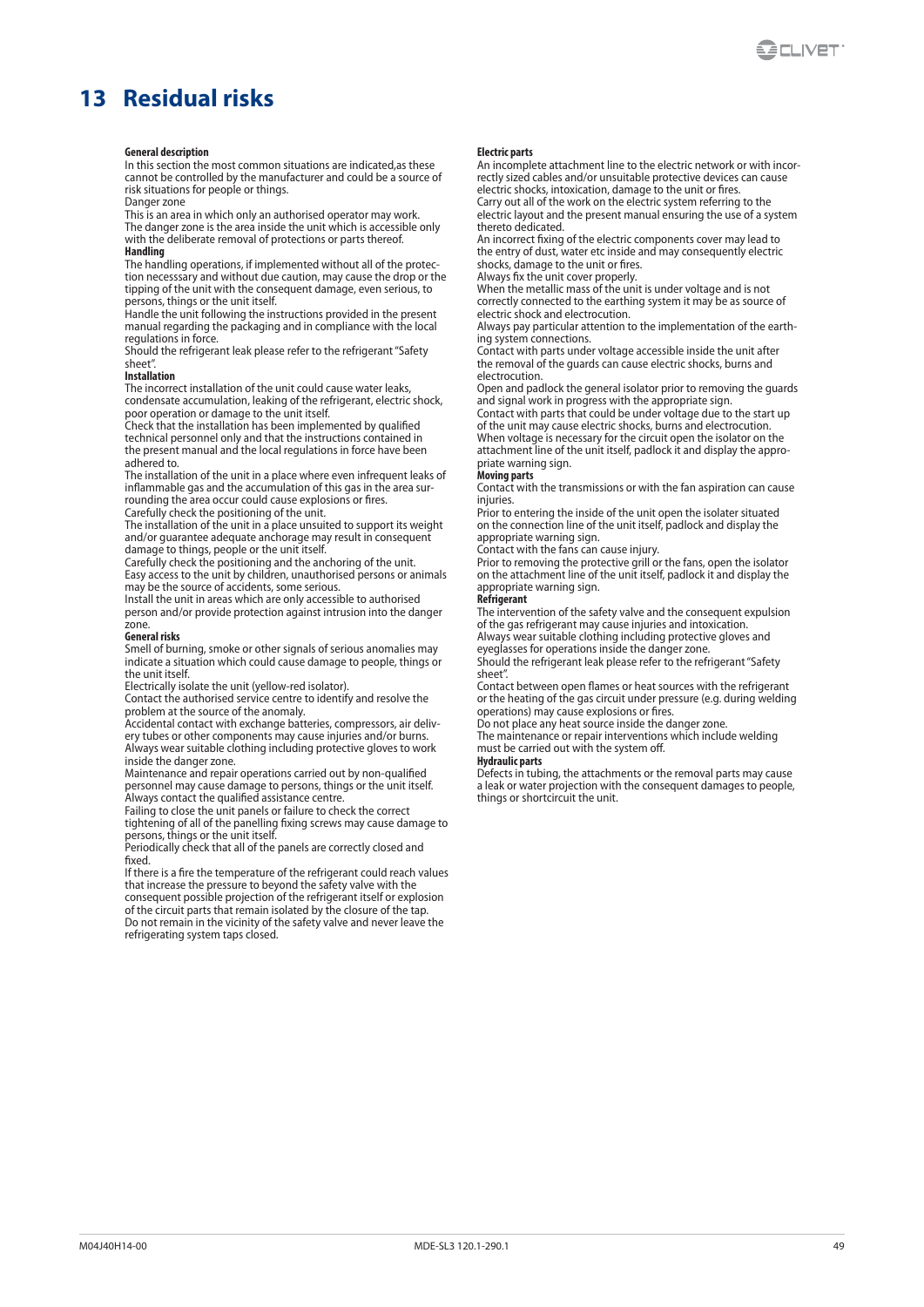# **14 Technical information**

# **14.1 General technical data**

#### **Standard acoustic configuration (ST) / Extremely low noise acoustic configuration (EN)**

| <b>Size</b>                       |                |           | 120.1        | 140.1        | 160.1        | 180.1        | 200.1           | 220.1        | 250.1        | 270.1      | 290.1        |
|-----------------------------------|----------------|-----------|--------------|--------------|--------------|--------------|-----------------|--------------|--------------|------------|--------------|
| Cooling                           |                |           |              |              |              |              |                 |              |              |            |              |
| Cooling capacity                  | $\mathbf{1}$   | kW        | 300          | 364          | 401          | 466          | 508             | 566          | 620          | 683        | 728          |
| Compressor power input            | $\mathbf{1}$   | kW        | 69.1         | 82.4         | 90.5         | 105          | 114             | 128          | 140          | 154        | 165          |
| Total power input                 | 1              | kW        | 69.6         | 82.9         | 91.0         | 105          | 114             | 128          | 140          | 154        | 165          |
| EER                               | 2              |           | 4.35         | 4.42         | 4.43         | 4.44         | 4.46            | 4.42         | 4.43         | 4.44       | 4.42         |
| Compressor                        |                |           |              |              |              |              |                 |              |              |            |              |
| Type of compressors               | 3              |           | <b>DSW</b>   | <b>DSW</b>   | <b>DSW</b>   | <b>DSW</b>   | <b>DSW</b>      | <b>DSW</b>   | <b>DSW</b>   | <b>DSW</b> | <b>DSW</b>   |
| No. of compressors                |                | No        | $\mathbf{1}$ | 1            | $\mathbf{1}$ | $\mathbf{1}$ | $\mathbf{1}$    | 1            | $\mathbf{1}$ | 1          | $\mathbf{1}$ |
| Rated power (C1)                  |                | HP        | 120          | 140          | 160          | 180          | 200             | 220          | 250          | 270        | 290          |
| <b>Std Capacity control steps</b> | $\overline{4}$ | No        |              |              |              |              | <b>STEPLESS</b> |              |              |            |              |
| Oil charge (C1)                   |                |           | 17.0         | 21.0         | 21.0         | 25.0         | 25.0            | 25.0         | 25.0         | 25.0       | 25.0         |
| Refrigerant charge (C1)           | 5              | kg        | 0.0          | 0.0          | 0.0          | 0.0          | 0.0             | 0.0          | 0.0          | 0.0        | 0.0          |
| Refrigeration circuits            |                | No        | $\mathbf{1}$ | $\mathbf{1}$ | $\mathbf{1}$ | 1            | $\mathbf{1}$    | $\mathbf{1}$ | $\mathbf{1}$ | 1          | $\mathbf{1}$ |
| Internal exchanger                |                |           |              |              |              |              |                 |              |              |            |              |
| Type of internal exchanger        | 6              |           | S&T          | S&T          | S&T          | S&T          | S&T             | S&T          | S&T          | S&T        | S&T          |
| No. of internal exchangers        |                | <b>No</b> | $\mathbf{1}$ | 1            | 1            | $\mathbf{1}$ | $\mathbf{1}$    | $\mathbf{1}$ | 1            | 1          | $\mathbf{1}$ |
| Water flow-rate (User Side)       | $\mathbf{1}$   | 1/s       | 14.3         | 17.4         | 19.2         | 22.3         | 24.3            | 27.0         | 29.6         | 32.6       | 34.8         |
| Internal exchanger pressure drops | $\mathbf{1}$   | kPa       | 29           | 41           | 49           | 24           | 28              | 34           | 40           | 41         | 46           |
| Water content                     |                |           | 190          | 190          | 190          | 307          | 307             | 307          | 307          | 280        | 280          |
| <b>CONNECTIONS</b>                |                |           |              |              |              |              |                 |              |              |            |              |
| Gas connection                    |                | mm        | 76           | 76           | 76           | 89           | 89              | 89           | 89           | 89         | 89           |
| Liquid connection                 |                | mm        | 42           | 54           | 54           | 54           | 54              | 64           | 64           | 64         | 64           |
| <b>Water fittings</b>             |                | mm        | 5''          | 5''          | 5''          | 6''          | 6''             | 6''          | 6''          | 6''        | 6''          |
| <b>Power supply</b>               |                |           |              |              |              |              |                 |              |              |            |              |
| Standard power supply             |                | V         |              |              |              |              | 400/3/50        |              |              |            |              |

1. Data referred to the following conditions: internal exchanger water = 12/7 °C. condensing temperature= 45°C. The data do not consider the part related to the pumps, required to overcome the pressure drop for the solution circulation inside the exchangers. Evaporator fouling factor = 0.44 x 10^(-4) m2 K/W

2. EER referred only to compressors

3. DSW = twin-screw compressor

4. Capacity control with continuous modulation (Stepless) 5. The units are shipped with a sealed charge of nitrogen.

 $6.$   $S&T = shell$  and tube

# **14.2 Operating range**



 $Tc =$  condensing temperature (°C)

To (°C) = leaving internal exchanger water temperature (evaporator)

- 
- 1. Standard unit operating range at full load<br>2. Unit operating range in 'B Liquid low tem 2. Unit operating range in 'B - Liquid low temperature' configuration(40% ethylene glycol)
- 3. Operation field extension (water low water temperature option available on request)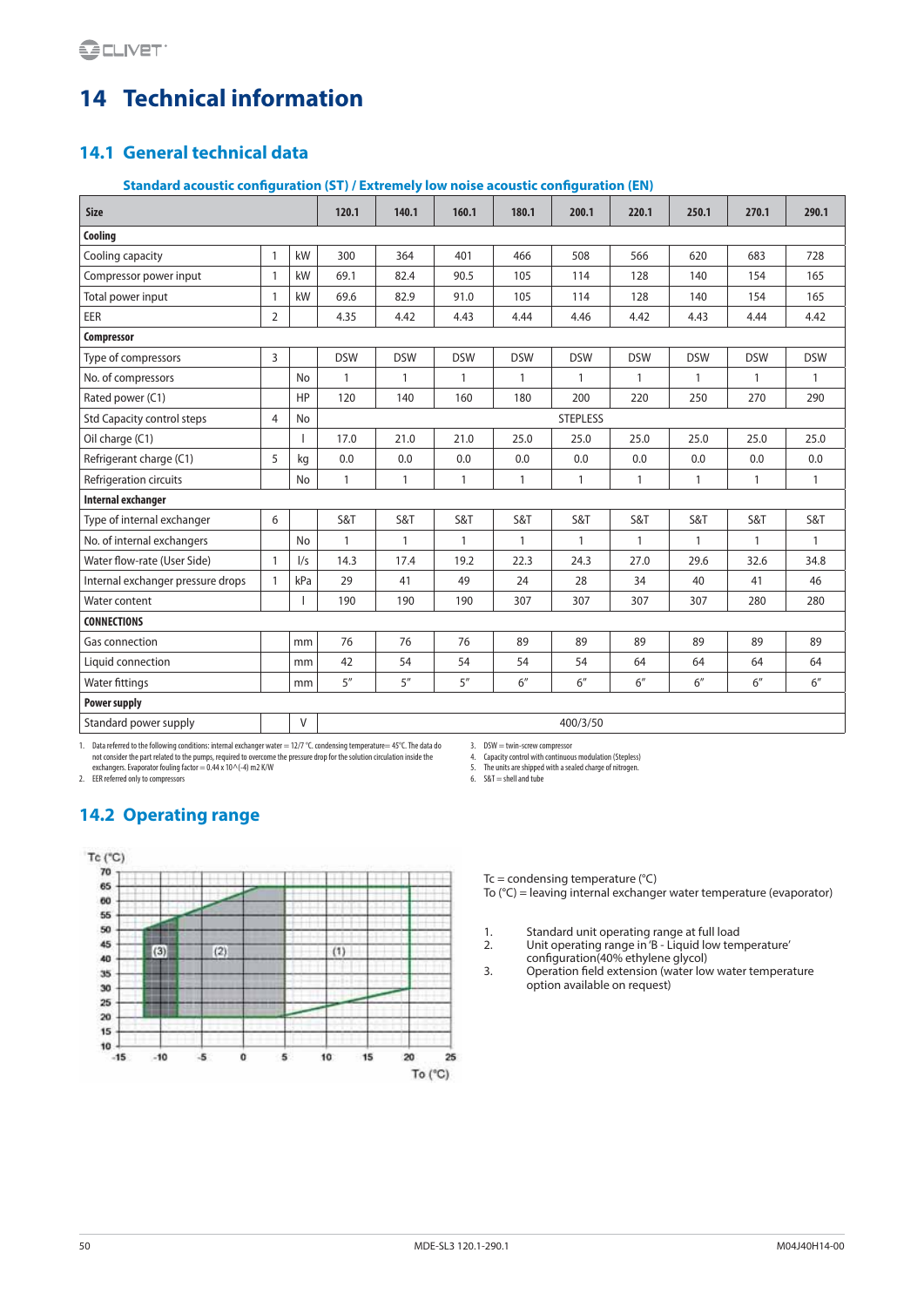

## **14.3 Internal exchanger (evaporator) pressure drop**



The pressure drops on the water side are calculated by considering an average water temperature at 7°C.

 $Q =$  water flow rate[ $I/s$ ]  $DP =$  water side pressure drops (kPa)

The water flow rate must be calculated with the following formula  $Q$  [I/s] = kWf / (4,186 x DT)

kWf = Cooling capacity in kW DT = Temperature difference between inlet / outlet water

## **14.4 Admissible water flow rates**

| <b>Size</b> |       | 120.1                          | 140.1 | 160.1 | 180.1 | 200.1 | 220.1 | 250.1 | 270.1       | 290.1          |
|-------------|-------|--------------------------------|-------|-------|-------|-------|-------|-------|-------------|----------------|
| Qmin        | [1/s] | 11<br>$\overline{\phantom{a}}$ |       |       | 20,1  | 20,   | 20,1  | 20,   | 210<br>21,2 | $\sim$<br>21,7 |
| <b>Qmax</b> | [1/s] | 28,3                           | 28,3  | 28,3  | 46,6  | 46,6  | 46,6  | 46,6  | 52,9        | 52,9           |

Minimum (Qmin) and maximum (Qmax) admissible water flow for the unit to operate correctly.

### **14.5 Sound levels**

#### **Standard acoustic configuration (ST)**

|             |    | Sound power | Sound pres-  |            |      |      |      |      |       |       |
|-------------|----|-------------|--------------|------------|------|------|------|------|-------|-------|
| <b>Size</b> |    |             | <b>level</b> | sure level |      |      |      |      |       |       |
|             | 63 | 125         | 250          | 500        | 1000 | 2000 | 4000 | 8000 | dB(A) | dB(A) |
| 120.1       | 52 | 57          | 88           | 80         | 94   | 75   | 53   | 40   | 94    | 75    |
| 140.1       | 51 | 53          | 88           | 82         | 95   | 85   | 64   | 47   | 95    | 76    |
| 160.1       | 51 | 54          | 88           | 82         | 95   | 85   | 64   | 47   | 96    | 77    |
| 180.1       | 51 | 53          | 90           | 83         | 96   | 86   | 64   | 47   | 97    | 77    |
| 200.1       | 50 | 52          | 91           | 80         | 97   | 83   | 62   | 44   | 97    | 78    |
| 220.1       | 48 | 51          | 86           | 85         | 96   | 81   | 59   | 44   | 97    | 77    |
| 250.1       | 48 | 51          | 84           | 76         | 96   | 84   | 61   | 43   | 97    | 77    |
| 270.1       | 47 | 50          | 88           | 75         | 98   | 81   | 62   | 42   | 98    | 79    |
| 290.1       | 49 | 52          | 84           | 78         | 97   | 84   | 61   | 43   | 98    | 79    |

Sound levels refer to full load units, in test nominal conditions. The sound pressure level refers to 1 m. from the standard unit outer surface operating in open field. Measurements are carried out according to the UNI EN ISO 9614-2 standard, in compliance with the EUROVENT 8/1 certification.

Data referred to the following conditions: internal exchanger water =  $12/7$ °C

condensing temperature =  $45^{\circ}$ C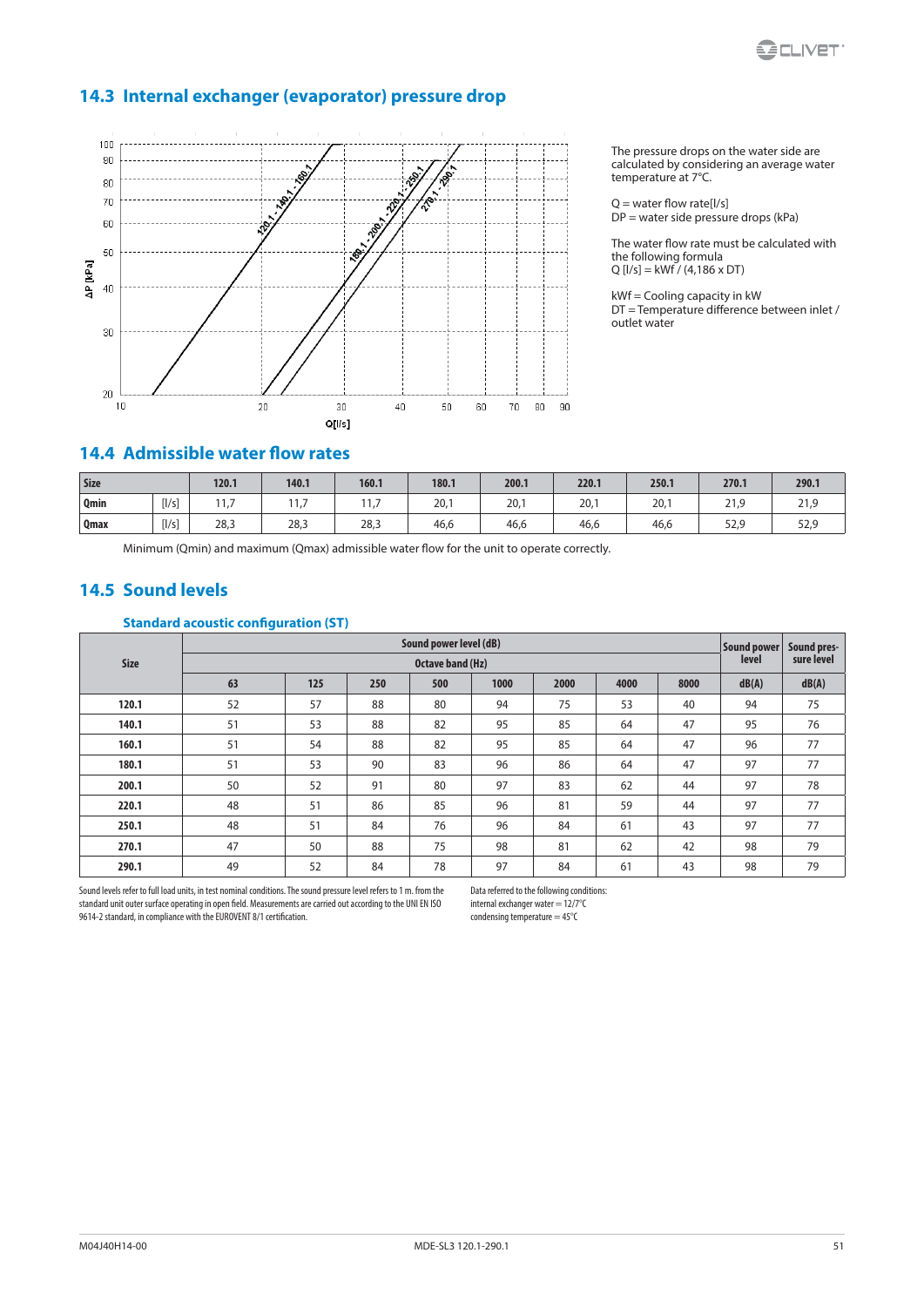#### **Acoustic configuration: super-silenced (EN)**

|             | Sound power level (dB)  |     |     |     |      |      |      |      | Sound power | Sound pres- |
|-------------|-------------------------|-----|-----|-----|------|------|------|------|-------------|-------------|
| <b>Size</b> | <b>Octave band (Hz)</b> |     |     |     |      |      |      |      |             | sure level  |
|             | 63                      | 125 | 250 | 500 | 1000 | 2000 | 4000 | 8000 | dB(A)       | dB(A)       |
| 120.1       | 49                      | 53  | 84  | 76  | 89   | 70   | 48   | 34   | 89          | 70          |
| 140.1       | 48                      | 49  | 84  | 78  | 90   | 80   | 59   | 41   | 91          | 71          |
| 160.1       | 48                      | 50  | 84  | 78  | 90   | 80   | 59   | 41   | 91          | 72          |
| 180.1       | 48                      | 49  | 86  | 79  | 91   | 81   | 59   | 41   | 92          | 73          |
| 200.1       | 47                      | 48  | 87  | 76  | 92   | 78   | 57   | 38   | 92          | 73          |
| 220.1       | 45                      | 47  | 82  | 81  | 91   | 76   | 54   | 38   | 92          | 72          |
| 250.1       | 45                      | 47  | 80  | 72  | 91   | 79   | 56   | 37   | 92          | 72          |
| 270.1       | 44                      | 46  | 84  | 71  | 93   | 76   | 57   | 36   | 93          | 74          |
| 290.1       | 46                      | 48  | 80  | 74  | 92   | 79   | 56   | 37   | 93          | 74          |

Sound levels refer to full load units, in test nominal conditions. The sound pressure level refers to 1 m. from the standard unit outer surface operating in open field. Measurements are carried out according to the UNI EN ISO 9614-2 standard, in compliance with the EUROVENT 8/1 certification.

Data referred to the following conditions: internal exchanger water =  $12/7$ °C

condensing temperature  $=45^{\circ}$ C

## **14.6 Fouling Correction Factors**

|                       | Internal exchanger (evaporator) |      |  |  |  |
|-----------------------|---------------------------------|------|--|--|--|
| $m2^{\circ}$ C/W      |                                 | FK1  |  |  |  |
| $0.44 \times 10 (-4)$ |                                 |      |  |  |  |
| $0.88 \times 10 (-4)$ | 0.97                            | 0.99 |  |  |  |
| $1.76 \times 10 (-4)$ | 0.94                            | 0,98 |  |  |  |

F1 = Cooling capacity correction factors

FK1 = Compressor power input correction factor

### **14.7 Exchanger operating range**

|          | Internal exchanger |            |  |  |  |  |
|----------|--------------------|------------|--|--|--|--|
|          | <b>DPr</b>         | <b>DPw</b> |  |  |  |  |
| PED (CE) | 1650               | 1050       |  |  |  |  |

DPr = Max. operating pressure referigerant gas side

 $DPw = Max$ . operating pressure water side (utility)

## **14.8 Overload and control device calibrations**

|                                              |                           | open | closed | value |
|----------------------------------------------|---------------------------|------|--------|-------|
| High pressure switch                         | [kPa]                     | 2000 | 1550   |       |
| Antifreeze protection                        | $\lceil{^{\circ}C}\rceil$ | 3.0  | 5,5    |       |
| High pressure safety valve                   | [kPa]                     |      |        | 22500 |
| Low pressure safety valve                    | [kPa]                     |      |        | 1650  |
| Max no. of compressor starts per hour        | $[n^{\circ}]$             | . .  |        |       |
| High discharge temperature safety thermostat | [°C]                      |      |        | 120   |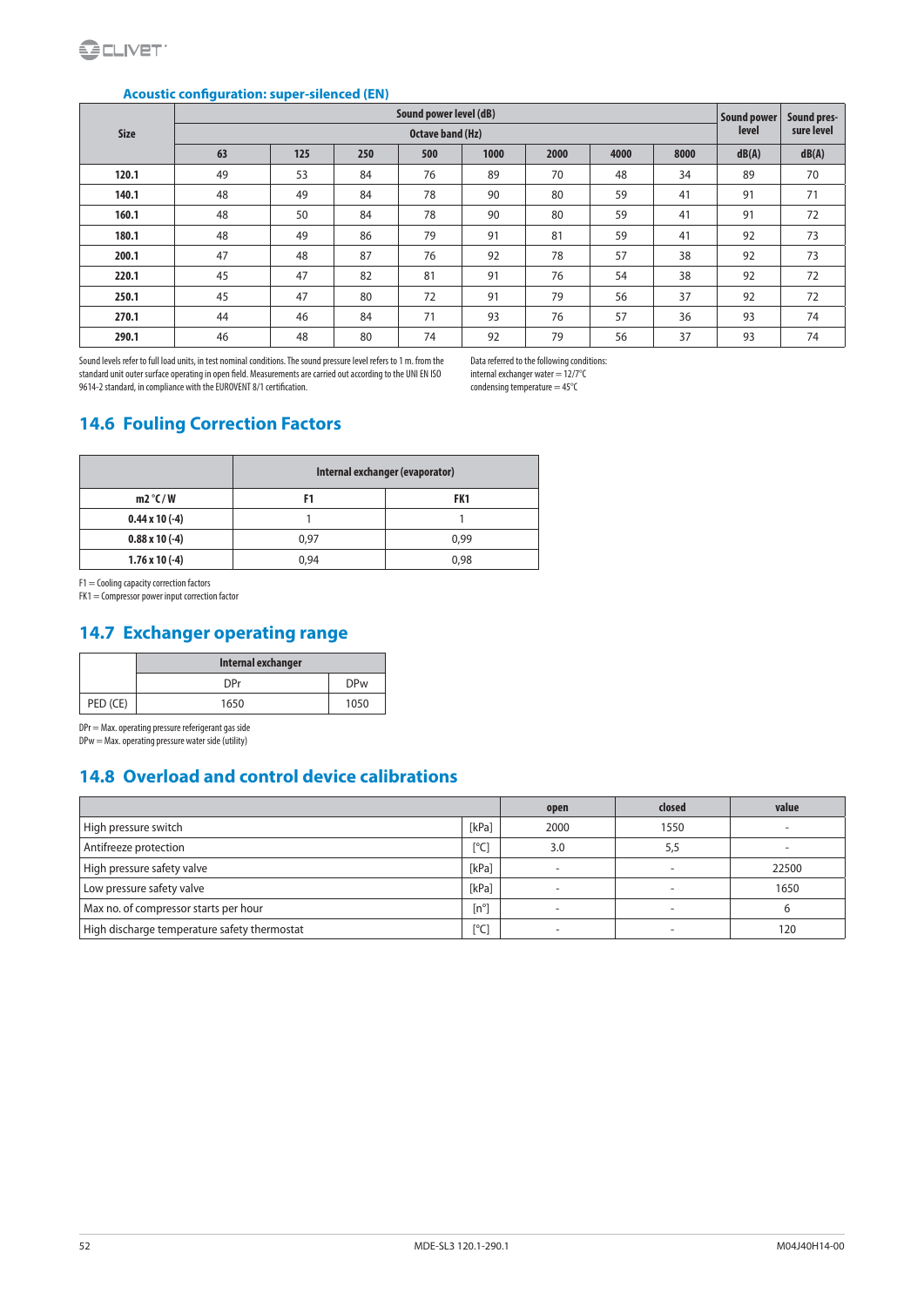# **15 Dimensional drawings**

## **15.1 Size 120.1-160.1 Acoustic configuration: Standard (ST)**



- 1. Compressor
- 2. Internal exchanger (evaporator)
- 3. liquid receiver
- 5. Inquid receiver<br>4. Discharge line<br>5. liquid line
- liquid line
- 6. Antivibration fixing holes Ø 25mm
- 7. Lifting eyebolt
- 8. Electrical panel
- 9. Power input 10. Clearance access recommended

| <b>Size</b>      |      | ST-EXC |       |       |  |  |  |
|------------------|------|--------|-------|-------|--|--|--|
|                  |      | 120.1  | 140.1 | 160.1 |  |  |  |
| OD <sub>1</sub>  |      | 76     | 76    | 76    |  |  |  |
| OD <sub>2</sub>  |      | 42     | 54    | 54    |  |  |  |
| A - Length       | lmml | 4210   | 4210  | 4210  |  |  |  |
| B - Width        | mm   | 1350   | 1350  | 1350  |  |  |  |
| C - Height       | lmml | 1558   | 1558  | 1558  |  |  |  |
| Shipping weight  | kg   | 1883   | 1962  | 2039  |  |  |  |
| Operating weight | kg   | 2073   | 2152  | 2229  |  |  |  |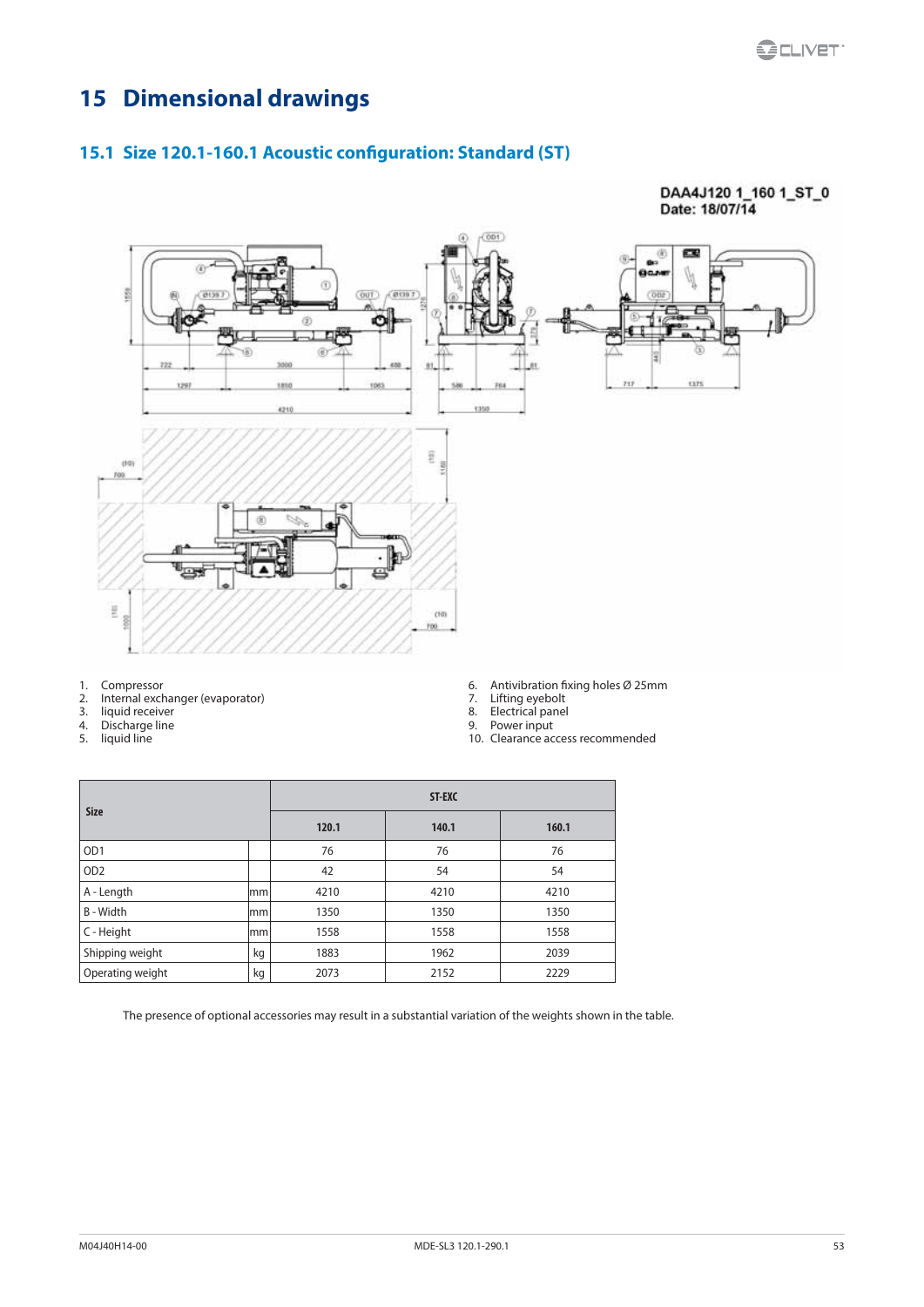# **15.2 Size 180.1-250.1 Acoustic configuration: Standard (ST)**

# з  $\circledR$ c  $871$ 1233 1100 NB 565 sim  $\frac{1}{2}$ ä  $(70)$ 谨 主  $1301$

DAA4J180 1\_250 1\_ST\_0<br>Date: 18/07/14



- 
- 1. Compressor<br>
2. Internal excl<br>
3. liquid receiv<br>
4. Discharge lin<br>
5. liquid line Internal exchanger (evaporator)
- liquid receiver
- Discharge line
- liquid line
- 6. Antivibration fixing holes  $\emptyset$  25mm<br>7. Lifting eyebolt
- 7. Lifting eyebolt
- 8. Electrical panel
- 9. Power input
- 10. Clearance access recommended

5

| <b>Size</b>      |    | ST-EXC |       |       |       |  |  |
|------------------|----|--------|-------|-------|-------|--|--|
|                  |    | 180.1  | 200.1 | 220.1 | 250.1 |  |  |
| OD <sub>1</sub>  |    | 89     | 89    | 89    | 89    |  |  |
| OD <sub>2</sub>  |    | 54     | 54    | 64    | 64    |  |  |
| A - Length       | mm | 4189   | 4189  | 4189  | 4189  |  |  |
| B - Width        | mm | 1350   | 1350  | 1350  | 1350  |  |  |
| C - Height       | mm | 1642   | 1642  | 1642  | 1642  |  |  |
| Shipping weight  | kg | 2514   | 2525  | 2536  | 2588  |  |  |
| Operating weight | kg | 2821   | 2832  | 2843  | 2895  |  |  |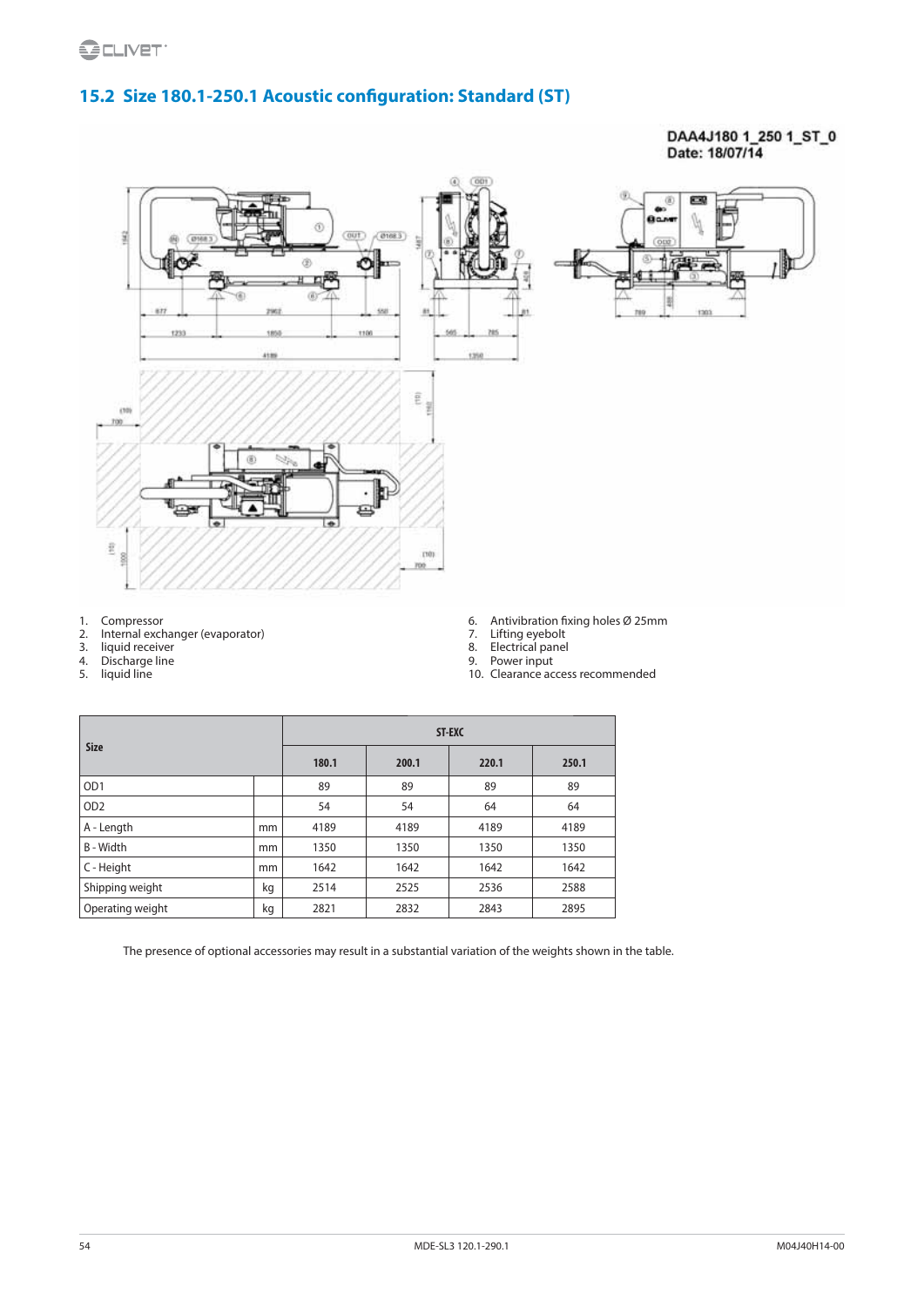# **15.3 Size 270.1-290.1 Acoustic configuration: Standard (ST)**

# DAA4J270 1\_290 1\_ST\_0<br>Date: 18/07/14

670

1300



- 1. Compressor
- 2. Internal exchanger (evaporator)
- 3. liquid receiver
- 4. Discharge line 5. liquid rece<br>
5. liquid line
- 
- 6. Antivibration fixing holes Ø 25mm
- 7. Lifting eyebolt
- 8. Electrical panel
- 9. Power input
- 10. Clearance access recommended

|                  |    | ST-EXC |       |  |  |
|------------------|----|--------|-------|--|--|
| <b>Size</b>      |    | 270.1  | 290.1 |  |  |
| OD <sub>1</sub>  |    | 89     | 89    |  |  |
| OD <sub>2</sub>  |    | 64     | 64    |  |  |
| A - Length       | mm | 4324   | 4324  |  |  |
| B - Width        | mm | 1350   | 1350  |  |  |
| C - Height       | mm | 1657   | 1657  |  |  |
| Shipping weight  | kg | 2701   | 2732  |  |  |
| Operating weight | kg | 2981   | 3012  |  |  |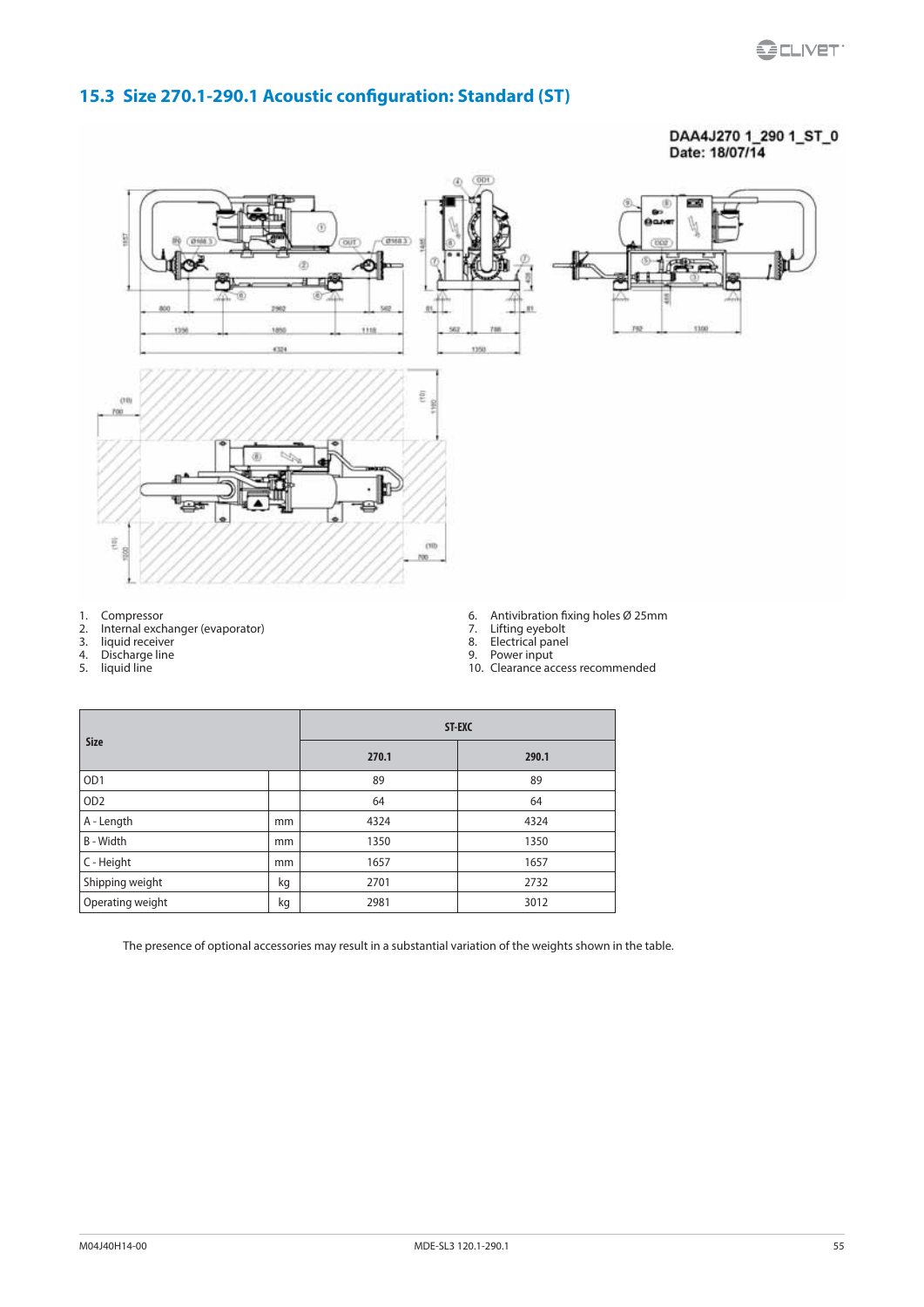# **15.4 Size 120.1-160.1 Acoustic configuration: Super-silenced (EN)**

DAA4J120 1\_160 1\_EN\_0<br>Date: 18/07/14



- 1. Compressor
- 2. Internal exchanger (evaporator)
- 1. Compressor<br>2. Internal exchai<br>3. liquid receiver<br>4. Discharge line
- 
- 4. Discharge line<br>5. liquid line<br>6. Antivibration f liquid line Antivibration fixing holes Ø 25mm
- 7. Lifting eyebolt
- 8. Electrical panel
- 9. Power input
- 10. Clearance access recommended 11. soundproofed cabin
- 

|                  |    | <b>EN-EXC</b> |       |       |  |  |  |
|------------------|----|---------------|-------|-------|--|--|--|
| <b>Size</b>      |    | 120.1         | 140.1 | 160.1 |  |  |  |
| OD <sub>1</sub>  |    | 76            | 76    | 76    |  |  |  |
| OD <sub>2</sub>  |    | 42            | 54    | 54    |  |  |  |
| A - Length       | mm | 4210          | 4210  | 4210  |  |  |  |
| B - Width        | mm | 1350          | 1350  | 1350  |  |  |  |
| C - Height       | mm | 1573          | 1573  | 1573  |  |  |  |
| Shipping weight  | kg | 2047          | 2155  | 2232  |  |  |  |
| Operating weight | kg | 2237          | 2345  | 2422  |  |  |  |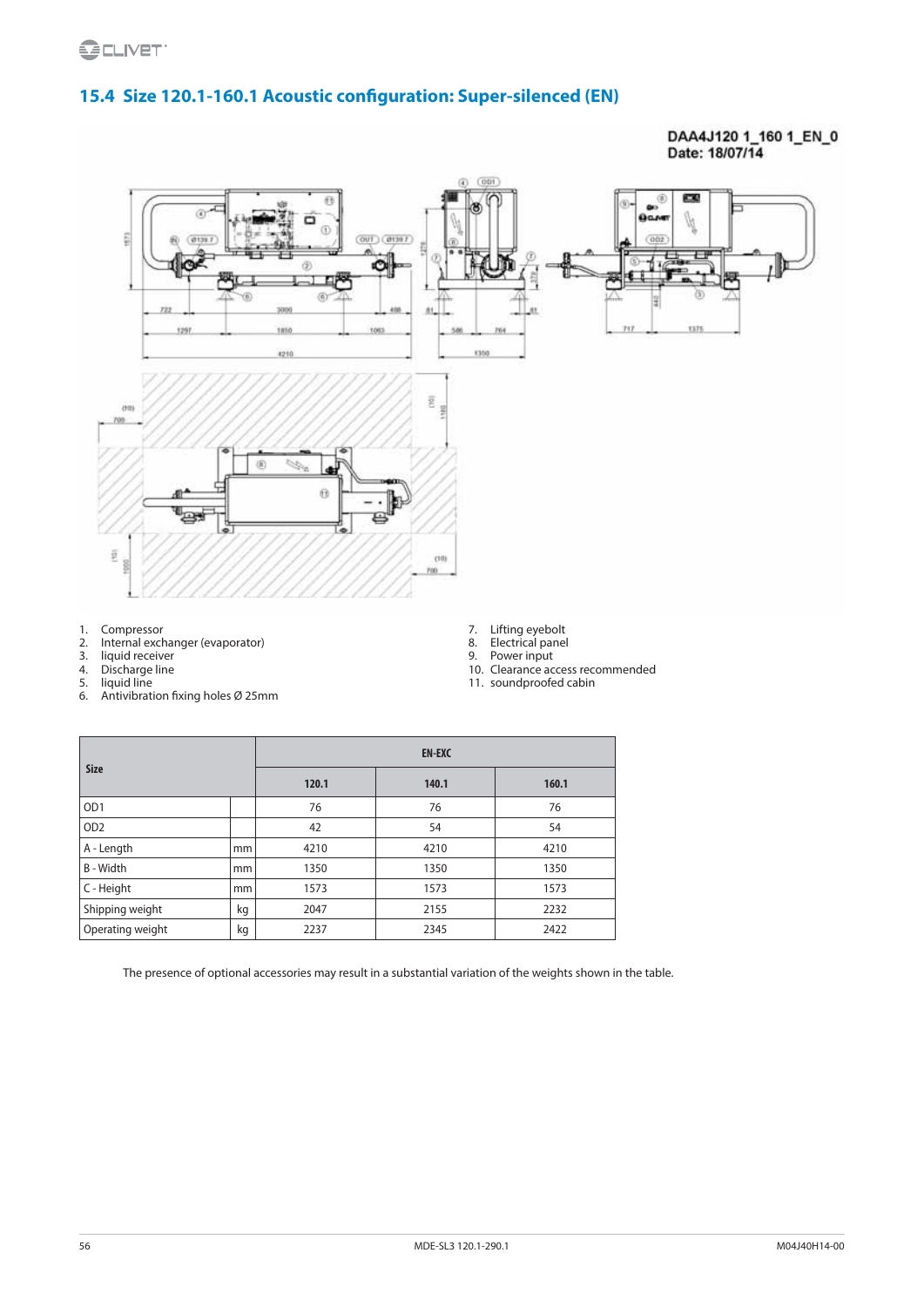# **15.5 Size 180.1-250.1 Acoustic configuration: Super-silenced (EN)**

#### DAA4J180 1\_250 1\_EN\_0 Date: 18/07/14



國 面 V, 掴

- 1. Compressor<br>2. Internal excl<br>3. liquid receiv
- Internal exchanger (evaporator)
- 
- 4. Discharge line
- 3. liquid receiver<br>4. Discharge line<br>5. liquid line<br>6. Antivibration f 5. liquid line
- 6. Antivibration fixing holes Ø 25mm
- 7. Lifting eyebolt
- 8. Electrical panel
- 9. Power input
- 10. Clearance access recommended
- 11. soundproofed cabin

| <b>Size</b>      |    | <b>EN-EXC</b> |       |       |       |  |  |  |
|------------------|----|---------------|-------|-------|-------|--|--|--|
|                  |    | 180.1         | 200.1 | 220.1 | 250.1 |  |  |  |
| OD <sub>1</sub>  |    | 89            | 89    | 89    | 89    |  |  |  |
| OD <sub>2</sub>  |    | 54            | 54    | 64    | 64    |  |  |  |
| A - Length       | mm | 4189          | 4189  | 4189  | 4189  |  |  |  |
| B - Width        | mm | 1350          | 1350  | 1350  | 1350  |  |  |  |
| C - Height       | mm | 1750          | 1750  | 1750  | 1750  |  |  |  |
| Shipping weight  | kg | 2737          | 2748  | 2759  | 2811  |  |  |  |
| Operating weight | kg | 3044          | 3055  | 3066  | 3118  |  |  |  |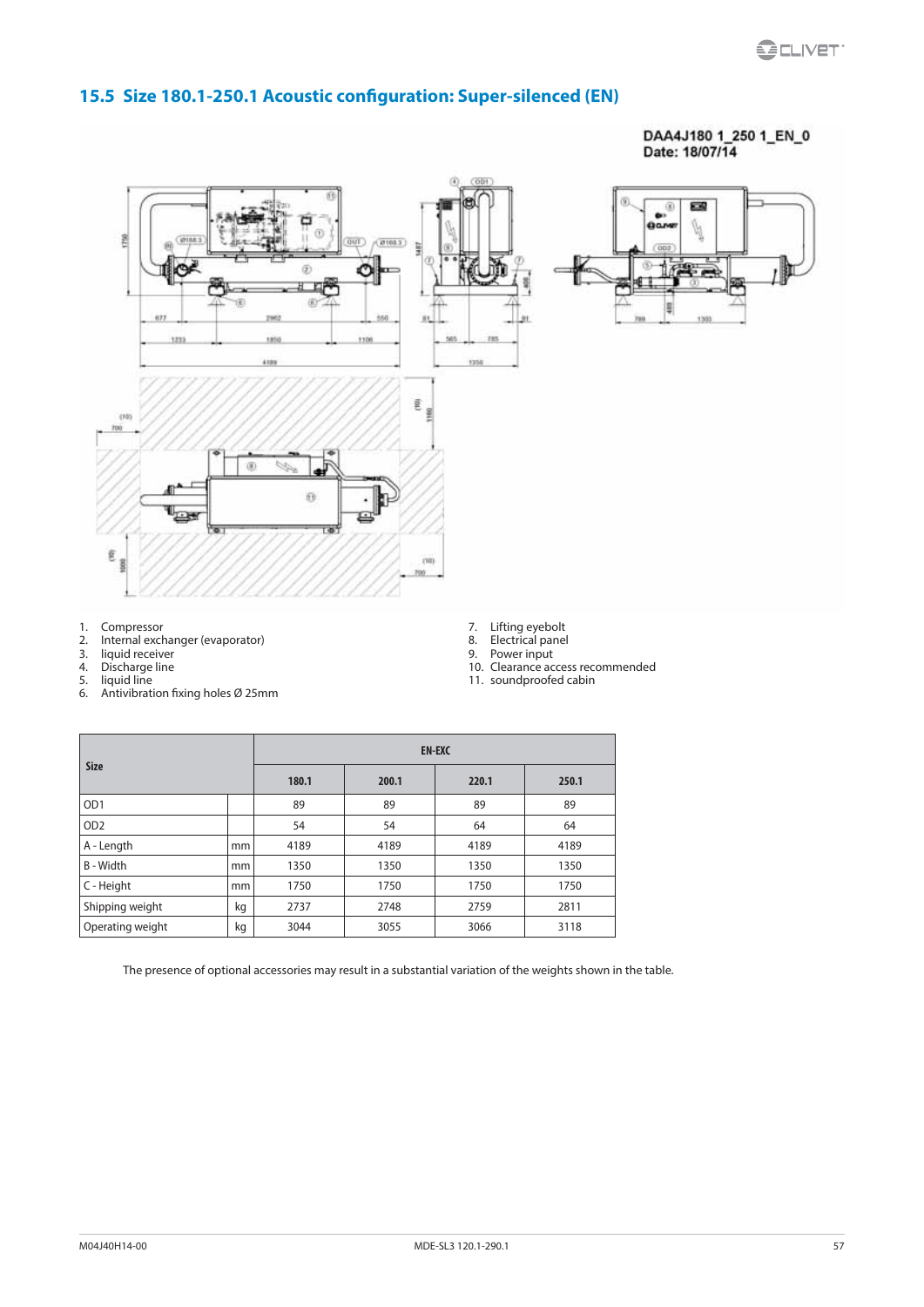# **15.6 Size 270.1-290.1 Acoustic configuration: Super-silenced (EN)**

# DAA4J270 1\_290 1\_EN\_0<br>Date: 18/07/14



- 1. Compressor<br>2. Internal excl
- 2. Internal exchanger (evaporator)<br>
3. liquid receiver<br>
4. Discharge line
- liquid receiver
- 4. Discharge line<br>5. liquid line
- 5. liquid line<br>6. Antivibrat
- Antivibration fixing holes Ø 25mm
- 7. Lifting eyebolt
- 8. Electrical panel
- 9. Power input
- 10. Clearance access recommended
- 11. soundproofed cabin

| <b>Size</b>      |    | <b>EN-EXC</b> |       |  |  |
|------------------|----|---------------|-------|--|--|
|                  |    | 270.1         | 290.1 |  |  |
| OD <sub>1</sub>  |    | 89            | 89    |  |  |
| OD <sub>2</sub>  |    | 64            | 64    |  |  |
| A - Length       | mm | 4324          | 4324  |  |  |
| B - Width        | mm | 1350          | 1350  |  |  |
| C - Height       | mm | 1750          | 1750  |  |  |
| Shipping weight  | kg | 2924          | 2955  |  |  |
| Operating weight | kg | 3204          | 3235  |  |  |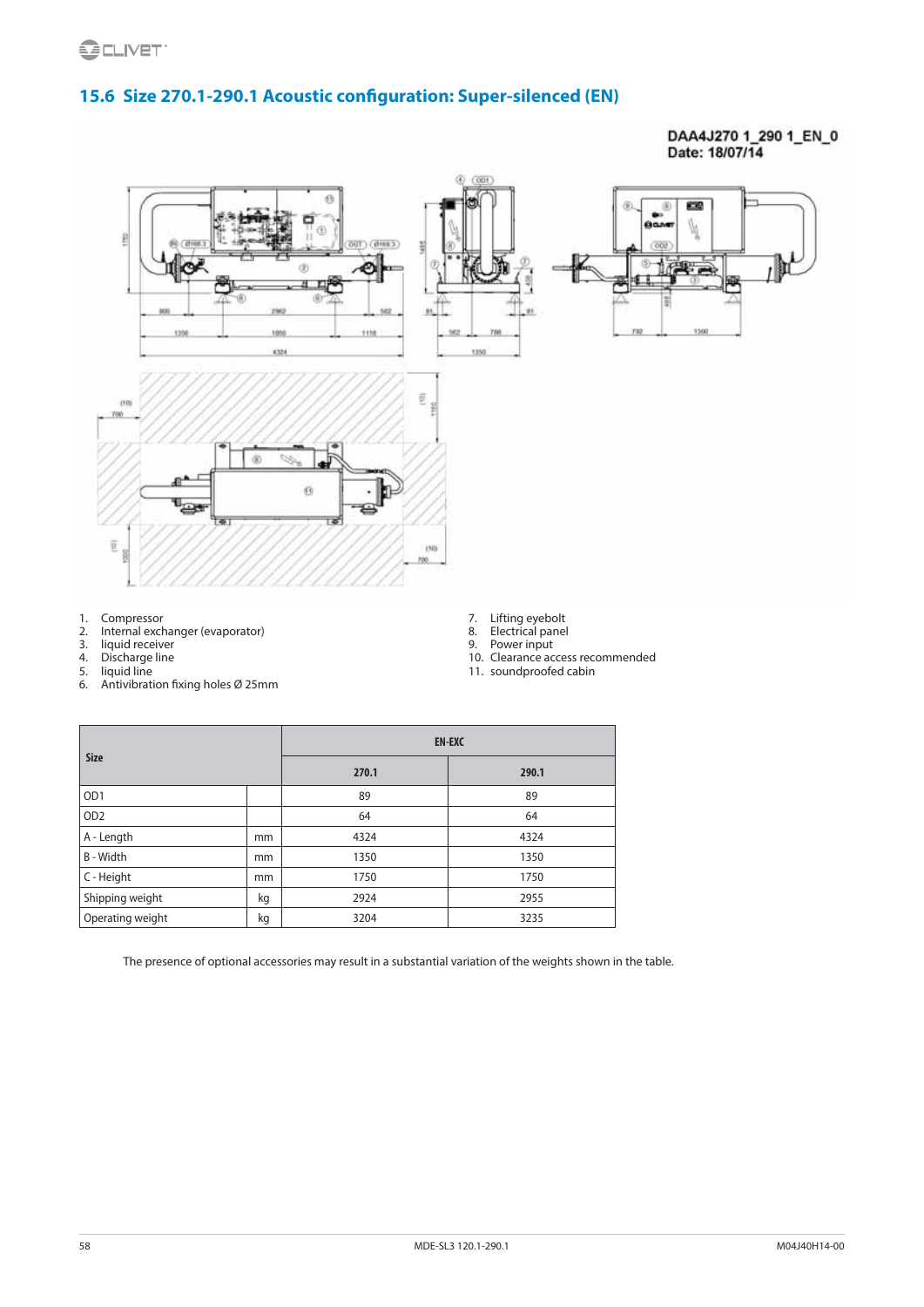

Page intentionally left blank